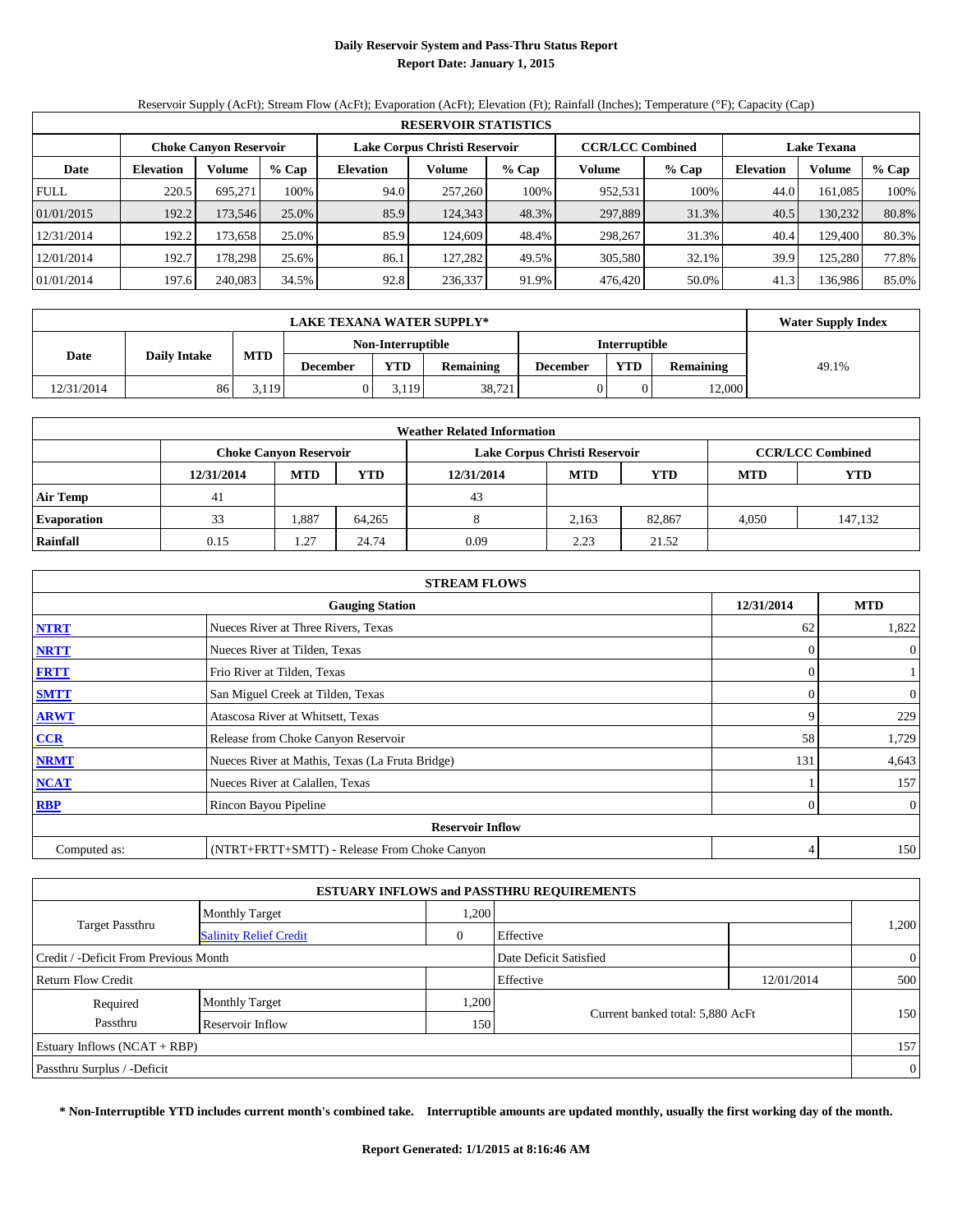## **Daily Reservoir System and Pass-Thru Status Report Report Date: January 2, 2015**

Reservoir Supply (AcFt); Stream Flow (AcFt); Evaporation (AcFt); Elevation (Ft); Rainfall (Inches); Temperature (°F); Capacity (Cap)

| <b>RESERVOIR STATISTICS</b> |                                                                                                                 |         |       |                  |         |         |         |         |                  |         |       |  |
|-----------------------------|-----------------------------------------------------------------------------------------------------------------|---------|-------|------------------|---------|---------|---------|---------|------------------|---------|-------|--|
|                             | <b>CCR/LCC Combined</b><br>Lake Corpus Christi Reservoir<br><b>Choke Canyon Reservoir</b><br><b>Lake Texana</b> |         |       |                  |         |         |         |         |                  |         |       |  |
| Date                        | Volume<br>$%$ Cap<br><b>Elevation</b>                                                                           |         |       | <b>Elevation</b> | Volume  | $%$ Cap | Volume  | $%$ Cap | <b>Elevation</b> | Volume  | % Cap |  |
| <b>FULL</b>                 | 220.5                                                                                                           | 695.271 | 100%  | 94.0             | 257,260 | 100%    | 952,531 | 100%    | 44.0             | 161.085 | 100%  |  |
| 01/02/2015                  | 192.3                                                                                                           | 173,883 | 25.0% | 85.8             | 123,945 | 48.2%   | 297,828 | 31.3%   | 40.5             | 130,232 | 80.8% |  |
| 01/01/2015                  | 192.2                                                                                                           | 173.546 | 25.0% | 85.9             | 124,343 | 48.3%   | 297.889 | 31.3%   | 40.5             | 130.232 | 80.8% |  |
| 12/02/2014                  | 192.6                                                                                                           | 177.273 | 25.5% | 86.1             | 127,417 | 49.5%   | 304,690 | 32.0%   | 39.8             | 124.467 | 77.3% |  |
| 01/02/2014                  | 197.5                                                                                                           | 239,669 | 34.5% | 92.9             | 237,942 | 92.5%   | 477,611 | 50.1%   | 41.3             | 136.986 | 85.0% |  |

|            | <b>LAKE TEXANA WATER SUPPLY*</b>                 |    |          |                   |           |                 |               |                  |       |  |  |  |
|------------|--------------------------------------------------|----|----------|-------------------|-----------|-----------------|---------------|------------------|-------|--|--|--|
|            |                                                  |    |          | Non-Interruptible |           |                 | Interruptible |                  |       |  |  |  |
|            | <b>MTD</b><br><b>Date</b><br><b>Daily Intake</b> |    | December | YTD               | Remaining | <b>December</b> | <b>YTD</b>    | <b>Remaining</b> | 49.1% |  |  |  |
| 01/01/2015 | 86                                               | 86 | 3.474    | 42.282            | $-442$    |                 | .500          | 7,500            |       |  |  |  |

| <b>Weather Related Information</b> |                                              |            |            |                               |     |                         |    |    |  |  |  |
|------------------------------------|----------------------------------------------|------------|------------|-------------------------------|-----|-------------------------|----|----|--|--|--|
|                                    | <b>Choke Canyon Reservoir</b>                |            |            | Lake Corpus Christi Reservoir |     | <b>CCR/LCC Combined</b> |    |    |  |  |  |
|                                    | 01/01/2015                                   | <b>MTD</b> | <b>YTD</b> | <b>MTD</b>                    | YTD |                         |    |    |  |  |  |
| <b>Air Temp</b>                    | 42                                           |            |            | 43                            |     |                         |    |    |  |  |  |
| <b>Evaporation</b>                 |                                              |            |            |                               |     |                         | 21 | ∠⊥ |  |  |  |
| Rainfall                           | 0.08<br>0.08<br>0.07<br>0.07<br>0.08<br>0.07 |            |            |                               |     |                         |    |    |  |  |  |

| <b>STREAM FLOWS</b> |                                                 |            |                |  |  |  |  |  |  |
|---------------------|-------------------------------------------------|------------|----------------|--|--|--|--|--|--|
|                     | <b>Gauging Station</b>                          | 01/01/2015 | <b>MTD</b>     |  |  |  |  |  |  |
| <b>NTRT</b>         | Nueces River at Three Rivers, Texas             | 62         | 62             |  |  |  |  |  |  |
| <b>NRTT</b>         | Nueces River at Tilden, Texas                   |            | $\mathbf{0}$   |  |  |  |  |  |  |
| <b>FRTT</b>         | Frio River at Tilden, Texas                     |            | $\overline{0}$ |  |  |  |  |  |  |
| <b>SMTT</b>         | San Miguel Creek at Tilden, Texas               |            | $\mathbf{0}$   |  |  |  |  |  |  |
| <b>ARWT</b>         | Atascosa River at Whitsett, Texas               | 8          | 8              |  |  |  |  |  |  |
| $CCR$               | Release from Choke Canyon Reservoir             | 58         | 58             |  |  |  |  |  |  |
| <b>NRMT</b>         | Nueces River at Mathis, Texas (La Fruta Bridge) | 157        | 157            |  |  |  |  |  |  |
| <b>NCAT</b>         | Nueces River at Calallen, Texas                 |            | $\mathbf{0}$   |  |  |  |  |  |  |
| <b>RBP</b>          | Rincon Bayou Pipeline                           | $\Omega$   | $\overline{0}$ |  |  |  |  |  |  |
|                     | <b>Reservoir Inflow</b>                         |            |                |  |  |  |  |  |  |
| Computed as:        | (NTRT+FRTT+SMTT) - Release From Choke Canyon    |            | 4              |  |  |  |  |  |  |

| <b>ESTUARY INFLOWS and PASSTHRU REQUIREMENTS</b>                |                               |      |                                  |            |          |  |  |  |  |  |
|-----------------------------------------------------------------|-------------------------------|------|----------------------------------|------------|----------|--|--|--|--|--|
|                                                                 | <b>Monthly Target</b>         | ,200 |                                  |            |          |  |  |  |  |  |
| <b>Target Passthru</b>                                          | <b>Salinity Relief Credit</b> |      | Effective                        |            | 1,200    |  |  |  |  |  |
| Date Deficit Satisfied<br>Credit / -Deficit From Previous Month |                               |      |                                  |            |          |  |  |  |  |  |
| <b>Return Flow Credit</b>                                       |                               |      | Effective                        | 01/01/2015 | 500      |  |  |  |  |  |
| Required                                                        | <b>Monthly Target</b>         | ,200 |                                  |            |          |  |  |  |  |  |
| Passthru                                                        | Reservoir Inflow              | 4    | Current banked total: 5,723 AcFt |            | 4        |  |  |  |  |  |
| Estuary Inflows $(NCAT + RBP)$                                  |                               |      |                                  |            |          |  |  |  |  |  |
| Passthru Surplus / -Deficit                                     |                               |      |                                  |            | $\theta$ |  |  |  |  |  |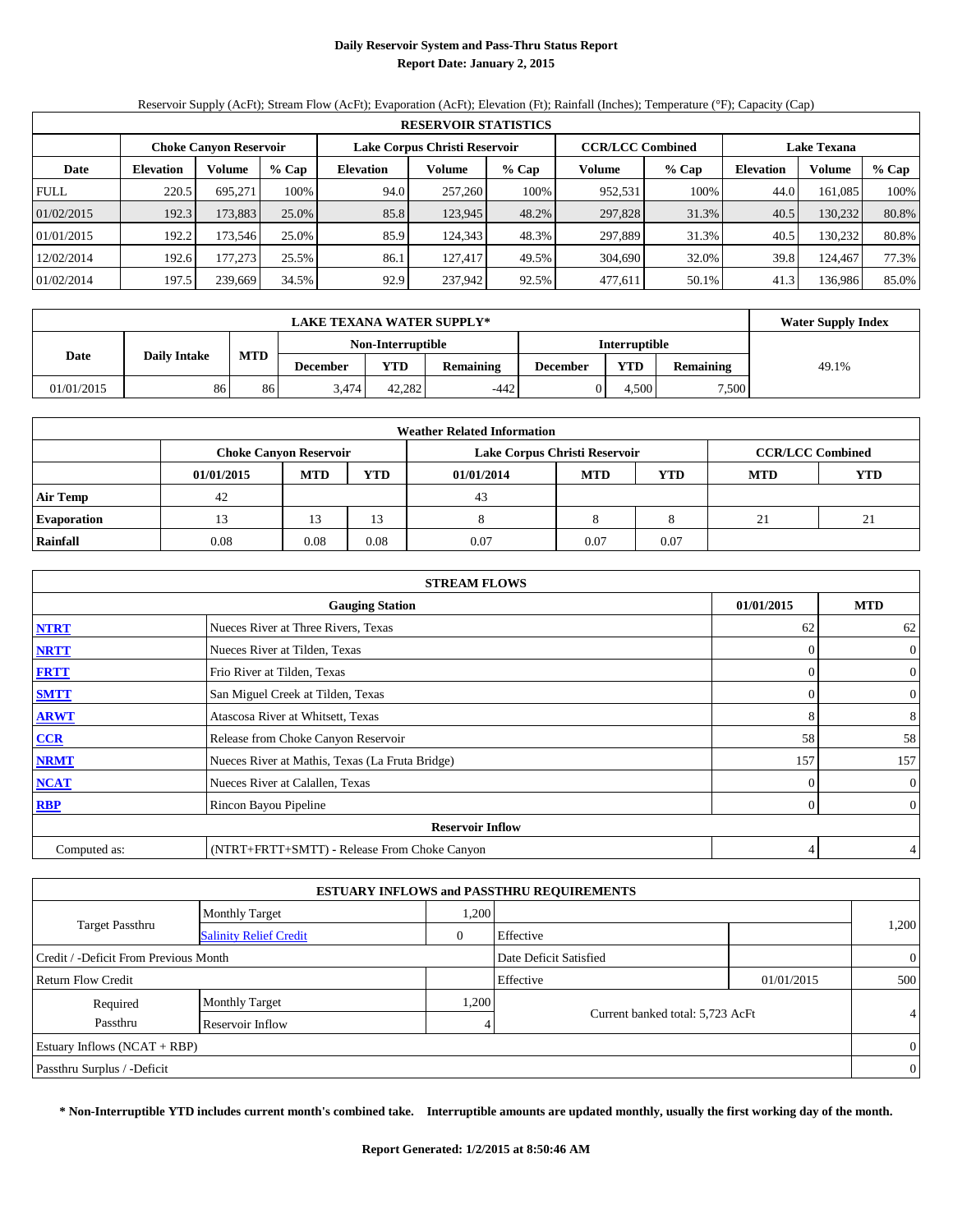## **Daily Reservoir System and Pass-Thru Status Report Report Date: January 3, 2015**

Reservoir Supply (AcFt); Stream Flow (AcFt); Evaporation (AcFt); Elevation (Ft); Rainfall (Inches); Temperature (°F); Capacity (Cap)

| <b>RESERVOIR STATISTICS</b> |                                                                                                                 |         |       |                  |         |         |         |         |                  |         |       |  |
|-----------------------------|-----------------------------------------------------------------------------------------------------------------|---------|-------|------------------|---------|---------|---------|---------|------------------|---------|-------|--|
|                             | <b>CCR/LCC Combined</b><br>Lake Corpus Christi Reservoir<br><b>Lake Texana</b><br><b>Choke Canyon Reservoir</b> |         |       |                  |         |         |         |         |                  |         |       |  |
| Date                        | Volume<br>% Cap<br><b>Elevation</b>                                                                             |         |       | <b>Elevation</b> | Volume  | $%$ Cap | Volume  | $%$ Cap | <b>Elevation</b> | Volume  | % Cap |  |
| <b>FULL</b>                 | 220.5                                                                                                           | 695.271 | 100%  | 94.0             | 257,260 | 100%    | 952,531 | 100%    | 44.0             | 161.085 | 100%  |  |
| 01/03/2015                  | 192.3                                                                                                           | 173.995 | 25.0% | 85.8             | 123,680 | 48.1%   | 297,675 | 31.3%   | 40.4             | 129,400 | 80.3% |  |
| 01/02/2015                  | 192.3                                                                                                           | 173.883 | 25.0% | 85.8             | 123.945 | 48.2%   | 297.828 | 31.3%   | 40.5             | 130.232 | 80.8% |  |
| 12/03/2014                  | 192.6                                                                                                           | 177.273 | 25.5% | 86.0             | 126.611 | 49.2%   | 303,884 | 31.9%   | 39.8             | 124.467 | 77.3% |  |
| 01/03/2014                  | 197.6                                                                                                           | 239,945 | 34.5% | 92.8             | 235,625 | 91.6%   | 475,570 | 49.9%   | 41.3             | 136.986 | 85.0% |  |

|            | LAKE TEXANA WATER SUPPLY*                 |     |          |                   |           |                 |                      |                  |       |  |  |  |
|------------|-------------------------------------------|-----|----------|-------------------|-----------|-----------------|----------------------|------------------|-------|--|--|--|
|            |                                           |     |          | Non-Interruptible |           |                 | <b>Interruptible</b> |                  |       |  |  |  |
|            | <b>MTD</b><br>Date<br><b>Daily Intake</b> |     | December | YTD               | Remaining | <b>December</b> | <b>YTD</b>           | <b>Remaining</b> | 49.1% |  |  |  |
| 01/02/2015 | 110                                       | 196 | 3.118    | 42,037            | $-197$    |                 | .500                 | 7,500            |       |  |  |  |

| <b>Weather Related Information</b> |            |                               |            |                               |            |                         |            |            |  |  |  |
|------------------------------------|------------|-------------------------------|------------|-------------------------------|------------|-------------------------|------------|------------|--|--|--|
|                                    |            | <b>Choke Canvon Reservoir</b> |            | Lake Corpus Christi Reservoir |            | <b>CCR/LCC Combined</b> |            |            |  |  |  |
|                                    | 01/02/2015 | <b>MTD</b>                    | <b>YTD</b> | 01/02/2015                    | <b>MTD</b> | <b>YTD</b>              | <b>MTD</b> | <b>YTD</b> |  |  |  |
| <b>Air Temp</b>                    | 45         |                               |            | 47                            |            |                         |            |            |  |  |  |
| <b>Evaporation</b>                 |            | 26                            | 26         | 54                            | 62         | 62                      | 88         | 88         |  |  |  |
| Rainfall                           | 0.11       | 0.19                          | 0.19       | 0.10                          | 0.17       | 0.17                    |            |            |  |  |  |

| <b>STREAM FLOWS</b> |                                                 |          |                |  |  |  |  |  |  |
|---------------------|-------------------------------------------------|----------|----------------|--|--|--|--|--|--|
|                     | <b>Gauging Station</b>                          |          |                |  |  |  |  |  |  |
| <b>NTRT</b>         | Nueces River at Three Rivers, Texas             | 62       | 123            |  |  |  |  |  |  |
| <b>NRTT</b>         | Nueces River at Tilden, Texas                   | $\Omega$ | $\overline{0}$ |  |  |  |  |  |  |
| <b>FRTT</b>         | Frio River at Tilden, Texas                     | $\Omega$ | $\mathbf{0}$   |  |  |  |  |  |  |
| <b>SMTT</b>         | San Miguel Creek at Tilden, Texas               | $\theta$ | $\overline{0}$ |  |  |  |  |  |  |
| <b>ARWT</b>         | Atascosa River at Whitsett, Texas               | 8        | 16             |  |  |  |  |  |  |
| $CCR$               | Release from Choke Canyon Reservoir             | 58       | 115            |  |  |  |  |  |  |
| <b>NRMT</b>         | Nueces River at Mathis, Texas (La Fruta Bridge) | 159      | 316            |  |  |  |  |  |  |
| <b>NCAT</b>         | Nueces River at Calallen, Texas                 | $\theta$ | $\overline{0}$ |  |  |  |  |  |  |
| <b>RBP</b>          | Rincon Bayou Pipeline                           | $\Omega$ | $\overline{0}$ |  |  |  |  |  |  |
|                     | <b>Reservoir Inflow</b>                         |          |                |  |  |  |  |  |  |
| Computed as:        | (NTRT+FRTT+SMTT) - Release From Choke Canyon    | 4        | 8              |  |  |  |  |  |  |

|                                       |                               |      | <b>ESTUARY INFLOWS and PASSTHRU REQUIREMENTS</b> |            |                |
|---------------------------------------|-------------------------------|------|--------------------------------------------------|------------|----------------|
|                                       | <b>Monthly Target</b>         | .200 |                                                  |            |                |
| <b>Target Passthru</b>                | <b>Salinity Relief Credit</b> |      | Effective                                        |            | 1,200          |
| Credit / -Deficit From Previous Month |                               |      | Date Deficit Satisfied                           |            | $\overline{0}$ |
| <b>Return Flow Credit</b>             |                               |      | Effective                                        | 01/01/2015 | 500            |
| Required                              | <b>Monthly Target</b>         | ,200 |                                                  |            |                |
| Passthru<br>Reservoir Inflow          |                               | 8    | Current banked total: 5,723 AcFt                 |            | 8              |
| Estuary Inflows $(NCAT + RBP)$        |                               |      |                                                  |            | $\overline{0}$ |
| Passthru Surplus / -Deficit           |                               |      |                                                  |            | $\overline{0}$ |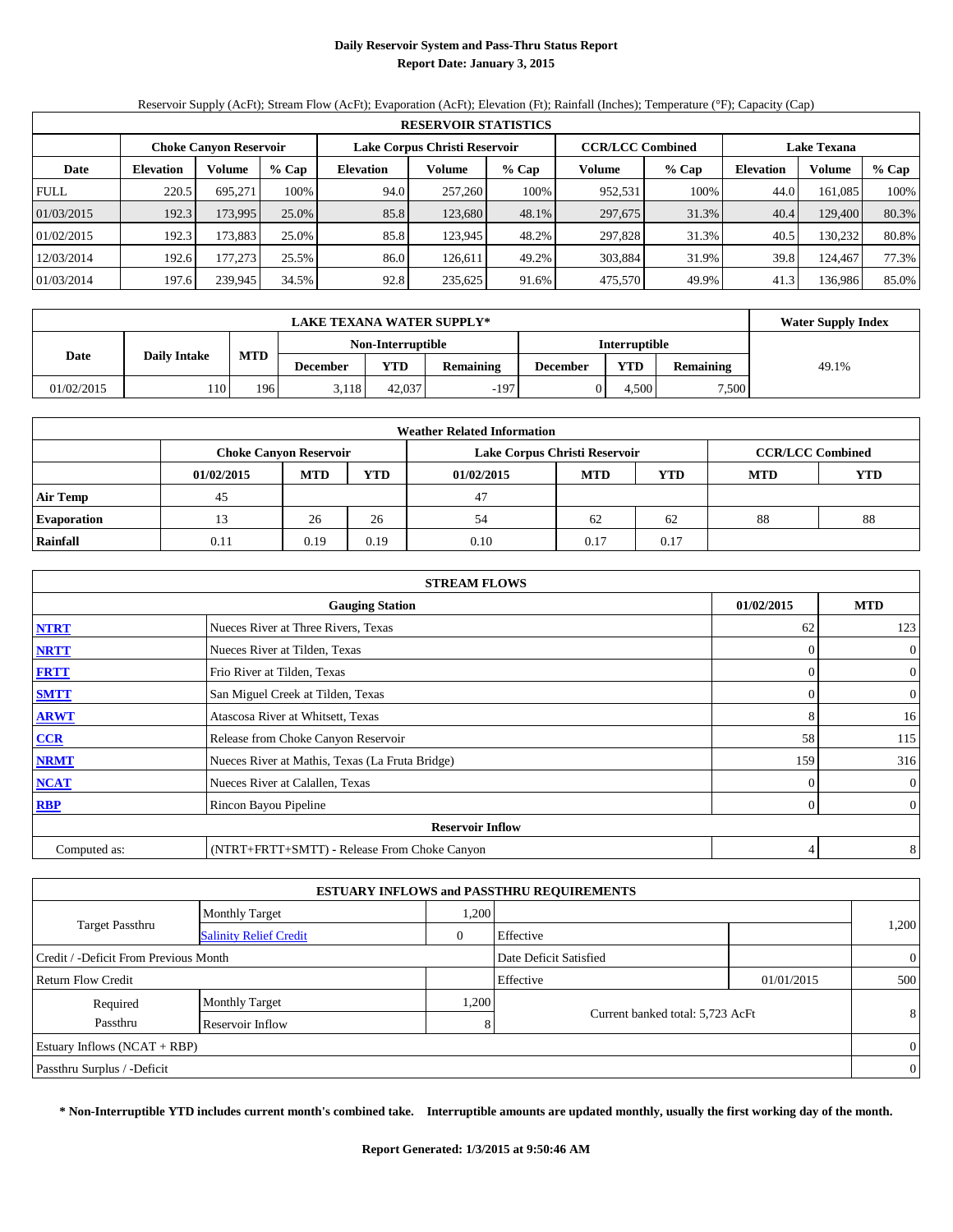## **Daily Reservoir System and Pass-Thru Status Report Report Date: January 4, 2015**

Reservoir Supply (AcFt); Stream Flow (AcFt); Evaporation (AcFt); Elevation (Ft); Rainfall (Inches); Temperature (°F); Capacity (Cap)

|             | <b>RESERVOIR STATISTICS</b> |                               |       |                  |                               |         |                         |         |                    |          |       |
|-------------|-----------------------------|-------------------------------|-------|------------------|-------------------------------|---------|-------------------------|---------|--------------------|----------|-------|
|             |                             | <b>Choke Canyon Reservoir</b> |       |                  | Lake Corpus Christi Reservoir |         | <b>CCR/LCC Combined</b> |         | <b>Lake Texana</b> |          |       |
| Date        | <b>Elevation</b>            | Volume                        | % Cap | <b>Elevation</b> | Volume                        | $%$ Cap | Volume                  | $%$ Cap | <b>Elevation</b>   | Volume   | % Cap |
| <b>FULL</b> | 220.5                       | 695.271                       | 100%  | 94.0             | 257,260                       | 100%    | 952,531                 | 100%    | 44.0               | 161.085  | 100%  |
| 01/04/2015  | 192.2                       | 173,658                       | 25.0% | 85.8             | 123,812                       | 48.1%   | 297,470                 | 31.2%   | 40.4               | 129,400  | 80.3% |
| 01/03/2015  | 192.3                       | 173,995                       | 25.0% | 85.8             | 123.680                       | 48.1%   | 297,675                 | 31.3%   | 40.4               | 129.4001 | 80.3% |
| 12/04/2014  | 192.6                       | 178,183                       | 25.6% | 86.0             | 126.611                       | 49.2%   | 304,794                 | 32.0%   | 39.8               | 124,467  | 77.3% |
| 01/04/2014  | 197.5                       | 239,665                       | 34.5% | 93.0             | 238,657                       | 92.8%   | 478,322                 | 50.2%   | 41.3               | 136,986  | 85.0% |

|            | <b>LAKE TEXANA WATER SUPPLY*</b> |            |          |                   |           |                 |                      |                  |       |  |  |  |
|------------|----------------------------------|------------|----------|-------------------|-----------|-----------------|----------------------|------------------|-------|--|--|--|
|            |                                  |            |          | Non-Interruptible |           |                 | <b>Interruptible</b> |                  |       |  |  |  |
| Date       | <b>Daily Intake</b>              | <b>MTD</b> | December | <b>YTD</b>        | Remaining | <b>December</b> | YTD                  | <b>Remaining</b> | 49.1% |  |  |  |
| 01/03/2015 | 130                              | 326        | 3,118    | 42.167            | $-327$    |                 | 4.500                | 7,500            |       |  |  |  |

| <b>Weather Related Information</b> |            |                               |            |                               |            |                         |            |            |  |  |  |
|------------------------------------|------------|-------------------------------|------------|-------------------------------|------------|-------------------------|------------|------------|--|--|--|
|                                    |            | <b>Choke Canvon Reservoir</b> |            | Lake Corpus Christi Reservoir |            | <b>CCR/LCC Combined</b> |            |            |  |  |  |
|                                    | 01/03/2015 | <b>MTD</b>                    | <b>YTD</b> | 01/03/2015                    | <b>MTD</b> | <b>YTD</b>              | <b>MTD</b> | <b>YTD</b> |  |  |  |
| <b>Air Temp</b>                    | 57         |                               |            | 54                            |            |                         |            |            |  |  |  |
| <b>Evaporation</b>                 | 39         | 65                            | 65         |                               | 70         | 70                      | 135        | 135        |  |  |  |
| Rainfall                           | 0.00       | 0.19                          | 0.19       | 0.00                          | 0.08       | 0.08                    |            |            |  |  |  |

| <b>STREAM FLOWS</b> |                                                 |          |                |  |  |  |  |  |  |
|---------------------|-------------------------------------------------|----------|----------------|--|--|--|--|--|--|
|                     | <b>Gauging Station</b>                          |          |                |  |  |  |  |  |  |
| <b>NTRT</b>         | Nueces River at Three Rivers, Texas             | 64       | 187            |  |  |  |  |  |  |
| <b>NRTT</b>         | Nueces River at Tilden, Texas                   | $\Omega$ | $\overline{0}$ |  |  |  |  |  |  |
| <b>FRTT</b>         | Frio River at Tilden, Texas                     | $\Omega$ | $\mathbf{0}$   |  |  |  |  |  |  |
| <b>SMTT</b>         | San Miguel Creek at Tilden, Texas               | $\theta$ | $\overline{0}$ |  |  |  |  |  |  |
| <b>ARWT</b>         | Atascosa River at Whitsett, Texas               | ∍        | 23             |  |  |  |  |  |  |
| $CCR$               | Release from Choke Canyon Reservoir             | 58       | 173            |  |  |  |  |  |  |
| <b>NRMT</b>         | Nueces River at Mathis, Texas (La Fruta Bridge) | 143      | 459            |  |  |  |  |  |  |
| <b>NCAT</b>         | Nueces River at Calallen, Texas                 | $\theta$ | $\overline{0}$ |  |  |  |  |  |  |
| <b>RBP</b>          | Rincon Bayou Pipeline                           | $\Omega$ | $\overline{0}$ |  |  |  |  |  |  |
|                     | <b>Reservoir Inflow</b>                         |          |                |  |  |  |  |  |  |
| Computed as:        | (NTRT+FRTT+SMTT) - Release From Choke Canyon    | 6        | 14             |  |  |  |  |  |  |

| <b>ESTUARY INFLOWS and PASSTHRU REQUIREMENTS</b> |                               |      |                                  |            |                |  |  |  |  |  |  |
|--------------------------------------------------|-------------------------------|------|----------------------------------|------------|----------------|--|--|--|--|--|--|
|                                                  | <b>Monthly Target</b>         | ,200 |                                  |            |                |  |  |  |  |  |  |
| <b>Target Passthru</b>                           | <b>Salinity Relief Credit</b> | 0    | Effective                        |            | 1,200          |  |  |  |  |  |  |
| Credit / -Deficit From Previous Month            |                               |      | Date Deficit Satisfied           |            |                |  |  |  |  |  |  |
| Return Flow Credit                               |                               |      | Effective                        | 01/01/2015 | 500            |  |  |  |  |  |  |
| Required                                         | <b>Monthly Target</b>         | ,200 |                                  |            |                |  |  |  |  |  |  |
| Passthru<br>Reservoir Inflow                     |                               | 14   | Current banked total: 5,723 AcFt |            | 14             |  |  |  |  |  |  |
| Estuary Inflows $(NCAT + RBP)$                   |                               |      |                                  |            | $\overline{0}$ |  |  |  |  |  |  |
| Passthru Surplus / -Deficit                      |                               |      |                                  |            | $\overline{0}$ |  |  |  |  |  |  |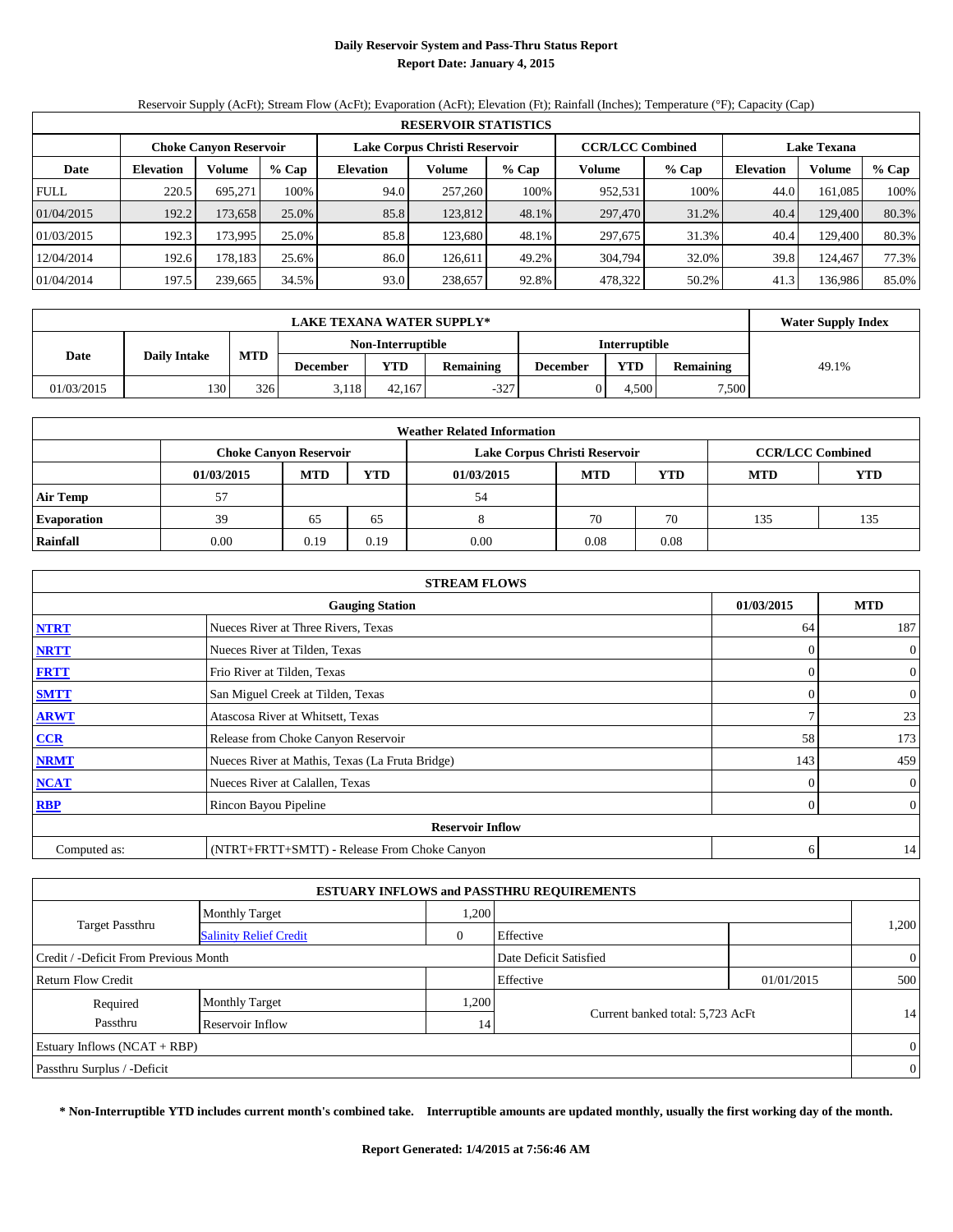## **Daily Reservoir System and Pass-Thru Status Report Report Date: January 5, 2015**

Reservoir Supply (AcFt); Stream Flow (AcFt); Evaporation (AcFt); Elevation (Ft); Rainfall (Inches); Temperature (°F); Capacity (Cap)

|             | <b>RESERVOIR STATISTICS</b>   |         |       |                               |         |       |                         |         |                    |         |       |
|-------------|-------------------------------|---------|-------|-------------------------------|---------|-------|-------------------------|---------|--------------------|---------|-------|
|             | <b>Choke Canyon Reservoir</b> |         |       | Lake Corpus Christi Reservoir |         |       | <b>CCR/LCC Combined</b> |         | <b>Lake Texana</b> |         |       |
| Date        | <b>Elevation</b>              | Volume  | % Cap | <b>Elevation</b>              | Volume  | % Cap | Volume                  | $%$ Cap | <b>Elevation</b>   | Volume  | % Cap |
| <b>FULL</b> | 220.5                         | 695.271 | 100%  | 94.0                          | 257,260 | 100%  | 952,531                 | 100%    | 44.0               | 161.085 | 100%  |
| 01/05/2015  | 192.3                         | 174.220 | 25.1% | 85.8                          | 123.548 | 48.0% | 297,768                 | 31.3%   | 40.4               | 129,400 | 80.3% |
| 01/04/2015  | 192.2                         | 173.658 | 25.0% | 85.8                          | 123.812 | 48.1% | 297,470                 | 31.2%   | 40.4               | 129.400 | 80.3% |
| 12/05/2014  | 192.6                         | 177,955 | 25.6% | 86.0                          | 126.611 | 49.2% | 304.566                 | 32.0%   | 39.8               | 124.467 | 77.3% |
| 01/05/2014  | 197.5                         | 239,665 | 34.5% | 93.0                          | 238,657 | 92.8% | 478,322                 | 50.2%   | 41.3               | 136.986 | 85.0% |

|            | <b>LAKE TEXANA WATER SUPPLY*</b> |            |                 |                   |           |                 |                      |                  |       |  |  |  |
|------------|----------------------------------|------------|-----------------|-------------------|-----------|-----------------|----------------------|------------------|-------|--|--|--|
|            |                                  |            |                 | Non-Interruptible |           |                 | <b>Interruptible</b> |                  |       |  |  |  |
| Date       | <b>Daily Intake</b>              | <b>MTD</b> | <b>December</b> | <b>YTD</b>        | Remaining | <b>December</b> | YTD                  | <b>Remaining</b> | 49.1% |  |  |  |
| 01/04/2015 | 131                              | 457        | 5.118           | 42.298            | -458      |                 | 4.500                | 7,500            |       |  |  |  |

| <b>Weather Related Information</b> |            |                               |            |                               |            |                         |            |            |  |  |  |
|------------------------------------|------------|-------------------------------|------------|-------------------------------|------------|-------------------------|------------|------------|--|--|--|
|                                    |            | <b>Choke Canvon Reservoir</b> |            | Lake Corpus Christi Reservoir |            | <b>CCR/LCC Combined</b> |            |            |  |  |  |
|                                    | 01/04/2015 | <b>MTD</b>                    | <b>YTD</b> | 01/04/2015                    | <b>MTD</b> | <b>YTD</b>              | <b>MTD</b> | <b>YTD</b> |  |  |  |
| <b>Air Temp</b>                    | 56         |                               |            | 55                            |            |                         |            |            |  |  |  |
| <b>Evaporation</b>                 | 92         | 157                           | 157        | 46                            | 116        | 116                     | 273        | 273        |  |  |  |
| Rainfall                           | 0.00       | 0.19                          | 0.19       | 0.00                          | 0.08       | 0.08                    |            |            |  |  |  |

| <b>STREAM FLOWS</b> |                                                 |          |                |  |  |  |  |  |  |
|---------------------|-------------------------------------------------|----------|----------------|--|--|--|--|--|--|
|                     | <b>Gauging Station</b>                          |          |                |  |  |  |  |  |  |
| <b>NTRT</b>         | Nueces River at Three Rivers, Texas             | 64       | 250            |  |  |  |  |  |  |
| <b>NRTT</b>         | Nueces River at Tilden, Texas                   | $\Omega$ | $\overline{0}$ |  |  |  |  |  |  |
| <b>FRTT</b>         | Frio River at Tilden, Texas                     | $\Omega$ | $\mathbf{0}$   |  |  |  |  |  |  |
| <b>SMTT</b>         | San Miguel Creek at Tilden, Texas               | $\theta$ | $\overline{0}$ |  |  |  |  |  |  |
| <b>ARWT</b>         | Atascosa River at Whitsett, Texas               | ∍        | 30             |  |  |  |  |  |  |
| $CCR$               | Release from Choke Canyon Reservoir             | 58       | 230            |  |  |  |  |  |  |
| <b>NRMT</b>         | Nueces River at Mathis, Texas (La Fruta Bridge) | 131      | 590            |  |  |  |  |  |  |
| <b>NCAT</b>         | Nueces River at Calallen, Texas                 |          |                |  |  |  |  |  |  |
| <b>RBP</b>          | Rincon Bayou Pipeline                           | $\Omega$ | $\overline{0}$ |  |  |  |  |  |  |
|                     | <b>Reservoir Inflow</b>                         |          |                |  |  |  |  |  |  |
| Computed as:        | (NTRT+FRTT+SMTT) - Release From Choke Canyon    | 6        | 20             |  |  |  |  |  |  |

|                                                         |                       |                 | <b>ESTUARY INFLOWS and PASSTHRU REQUIREMENTS</b> |            |                |
|---------------------------------------------------------|-----------------------|-----------------|--------------------------------------------------|------------|----------------|
|                                                         | <b>Monthly Target</b> | .200            |                                                  |            |                |
| <b>Target Passthru</b><br><b>Salinity Relief Credit</b> |                       |                 | Effective                                        |            | 1,200          |
| Credit / -Deficit From Previous Month                   |                       |                 | Date Deficit Satisfied                           |            | $\overline{0}$ |
| <b>Return Flow Credit</b>                               |                       |                 | Effective                                        | 01/01/2015 | 500            |
| Required                                                | <b>Monthly Target</b> | ,200            |                                                  |            |                |
| Passthru                                                | Reservoir Inflow      | 20 <sub>1</sub> | Current banked total: 5,723 AcFt                 |            | 20             |
| Estuary Inflows $(NCAT + RBP)$                          |                       |                 |                                                  |            |                |
| Passthru Surplus / -Deficit                             |                       |                 |                                                  |            | $\overline{0}$ |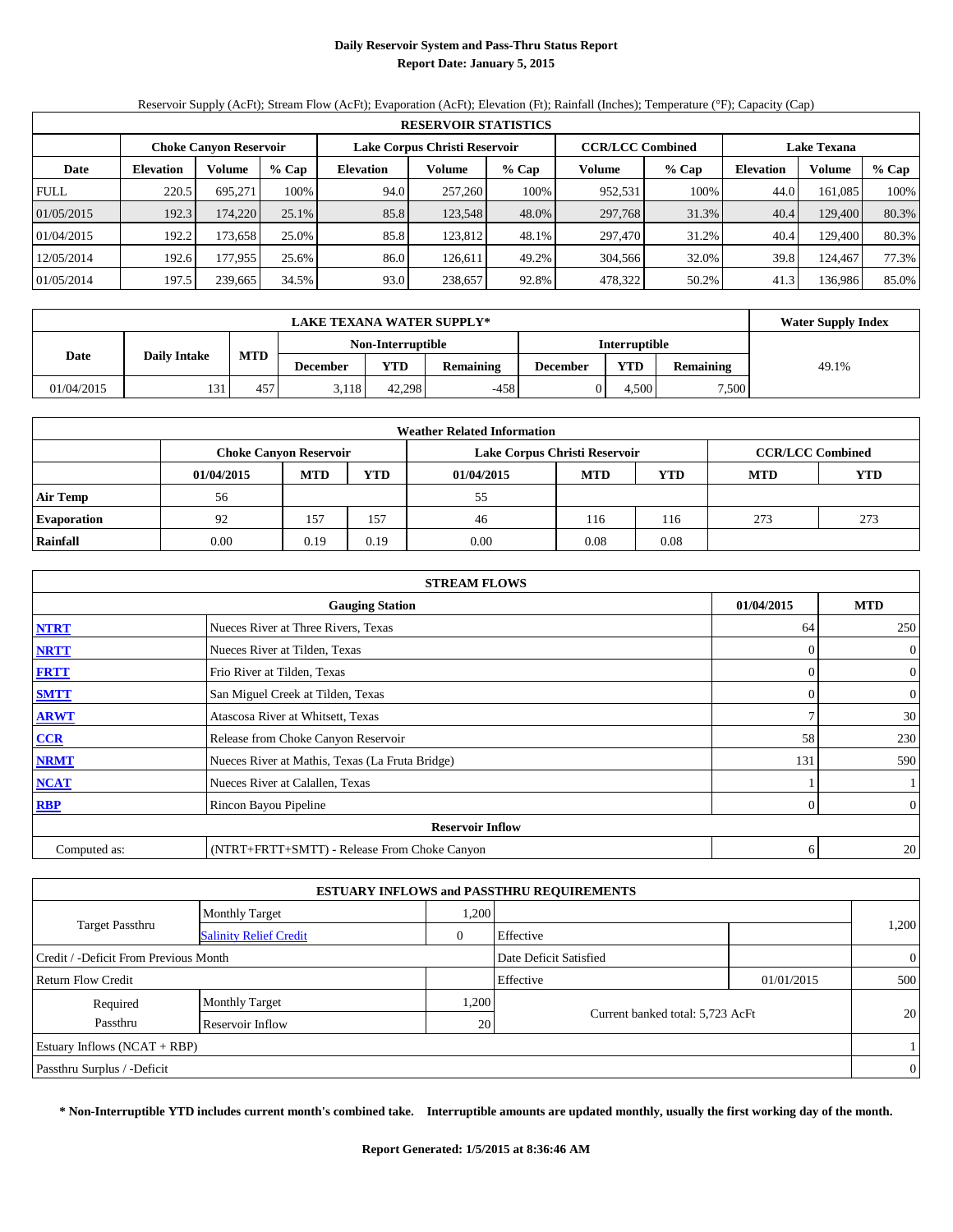## **Daily Reservoir System and Pass-Thru Status Report Report Date: January 6, 2015**

Reservoir Supply (AcFt); Stream Flow (AcFt); Evaporation (AcFt); Elevation (Ft); Rainfall (Inches); Temperature (°F); Capacity (Cap)

|             | <b>RESERVOIR STATISTICS</b> |                               |       |                               |         |         |                         |         |                    |          |       |  |
|-------------|-----------------------------|-------------------------------|-------|-------------------------------|---------|---------|-------------------------|---------|--------------------|----------|-------|--|
|             |                             | <b>Choke Canyon Reservoir</b> |       | Lake Corpus Christi Reservoir |         |         | <b>CCR/LCC Combined</b> |         | <b>Lake Texana</b> |          |       |  |
| Date        | <b>Elevation</b>            | Volume                        | % Cap | <b>Elevation</b>              | Volume  | $%$ Cap | Volume                  | $%$ Cap | <b>Elevation</b>   | Volume   | % Cap |  |
| <b>FULL</b> | 220.5                       | 695.271                       | 100%  | 94.0                          | 257,260 | 100%    | 952,531                 | 100%    | 44.0               | 161.085  | 100%  |  |
| 01/06/2015  | 192.2                       | 173,098                       | 24.9% | 85.8                          | 123,151 | 47.9%   | 296,249                 | 31.1%   | 40.4               | 129,400  | 80.3% |  |
| 01/05/2015  | 192.3                       | 174,220                       | 25.1% | 85.8                          | 123,548 | 48.0%   | 297,768                 | 31.3%   | 40.4               | 129.4001 | 80.3% |  |
| 12/06/2014  | 192.6                       | 178.069                       | 25.6% | 86.0                          | 126,477 | 49.2%   | 304,546                 | 32.0%   | 39.7               | 123,656  | 76.8% |  |
| 01/06/2014  | 197.4                       | 238,154                       | 34.3% | 93.0                          | 239,193 | 93.0%   | 477,347                 | 50.1%   | 41.                | 135,282  | 84.0% |  |

|            | <b>Water Supply Index</b> |            |                                    |        |                  |                 |            |                  |       |
|------------|---------------------------|------------|------------------------------------|--------|------------------|-----------------|------------|------------------|-------|
|            |                           |            | Interruptible<br>Non-Interruptible |        |                  |                 |            |                  |       |
| Date       | <b>Daily Intake</b>       | <b>MTD</b> | <b>December</b>                    | YTD    | <b>Remaining</b> | <b>December</b> | <b>YTD</b> | <b>Remaining</b> | 48.9% |
| 01/05/2015 | 131                       | 588        | 5.118                              | 42.429 | -589             |                 | 4.500      | 7,500            |       |

| <b>Weather Related Information</b> |            |                               |            |                               |            |                         |            |     |  |  |  |
|------------------------------------|------------|-------------------------------|------------|-------------------------------|------------|-------------------------|------------|-----|--|--|--|
|                                    |            | <b>Choke Canyon Reservoir</b> |            | Lake Corpus Christi Reservoir |            | <b>CCR/LCC Combined</b> |            |     |  |  |  |
|                                    | 01/05/2015 | <b>MTD</b>                    | <b>YTD</b> | 01/05/2015                    | <b>MTD</b> | <b>MTD</b>              | <b>YTD</b> |     |  |  |  |
| <b>Air Temp</b>                    |            |                               |            | 50                            |            |                         |            |     |  |  |  |
| <b>Evaporation</b>                 | 39         | 196                           | 196        |                               | 124        | 124                     | 320        | 320 |  |  |  |
| Rainfall                           | 0.00       | 0.19                          | 0.19       | 0.00                          | 0.08       | 0.08                    |            |     |  |  |  |

|              | <b>STREAM FLOWS</b>                             |          |                  |  |  |  |  |  |
|--------------|-------------------------------------------------|----------|------------------|--|--|--|--|--|
|              | <b>Gauging Station</b>                          |          |                  |  |  |  |  |  |
| <b>NTRT</b>  | Nueces River at Three Rivers, Texas             | 64       | 314              |  |  |  |  |  |
| <b>NRTT</b>  | Nueces River at Tilden, Texas                   | $\Omega$ | $\boldsymbol{0}$ |  |  |  |  |  |
| <b>FRTT</b>  | Frio River at Tilden, Texas                     | 0        | $\boldsymbol{0}$ |  |  |  |  |  |
| <b>SMTT</b>  | San Miguel Creek at Tilden, Texas               | 0        | $\mathbf{0}$     |  |  |  |  |  |
| <b>ARWT</b>  | Atascosa River at Whitsett, Texas               | 8        | 38               |  |  |  |  |  |
| $CCR$        | Release from Choke Canyon Reservoir             | 58       | 288              |  |  |  |  |  |
| <b>NRMT</b>  | Nueces River at Mathis, Texas (La Fruta Bridge) | 131      | 721              |  |  |  |  |  |
| <b>NCAT</b>  | Nueces River at Calallen, Texas                 | 3        | 4                |  |  |  |  |  |
| <b>RBP</b>   | Rincon Bayou Pipeline                           | $\Omega$ | $\boldsymbol{0}$ |  |  |  |  |  |
|              | <b>Reservoir Inflow</b>                         |          |                  |  |  |  |  |  |
| Computed as: | (NTRT+FRTT+SMTT) - Release From Choke Canyon    | 6        | 26               |  |  |  |  |  |

|                                                         |                       |                 | <b>ESTUARY INFLOWS and PASSTHRU REQUIREMENTS</b> |            |                |
|---------------------------------------------------------|-----------------------|-----------------|--------------------------------------------------|------------|----------------|
|                                                         | <b>Monthly Target</b> | .200            |                                                  |            |                |
| <b>Target Passthru</b><br><b>Salinity Relief Credit</b> |                       |                 | Effective                                        |            | 1,200          |
| Credit / -Deficit From Previous Month                   |                       |                 | Date Deficit Satisfied                           |            | $\overline{0}$ |
| <b>Return Flow Credit</b>                               |                       |                 | Effective                                        | 01/01/2015 | 500            |
| Required                                                | <b>Monthly Target</b> | ,200            |                                                  |            |                |
| Passthru                                                | Reservoir Inflow      | 26 <sup>1</sup> | Current banked total: 5,723 AcFt                 |            | 26             |
| Estuary Inflows $(NCAT + RBP)$                          |                       |                 |                                                  |            | $\overline{4}$ |
| Passthru Surplus / -Deficit                             |                       |                 |                                                  |            | $\theta$       |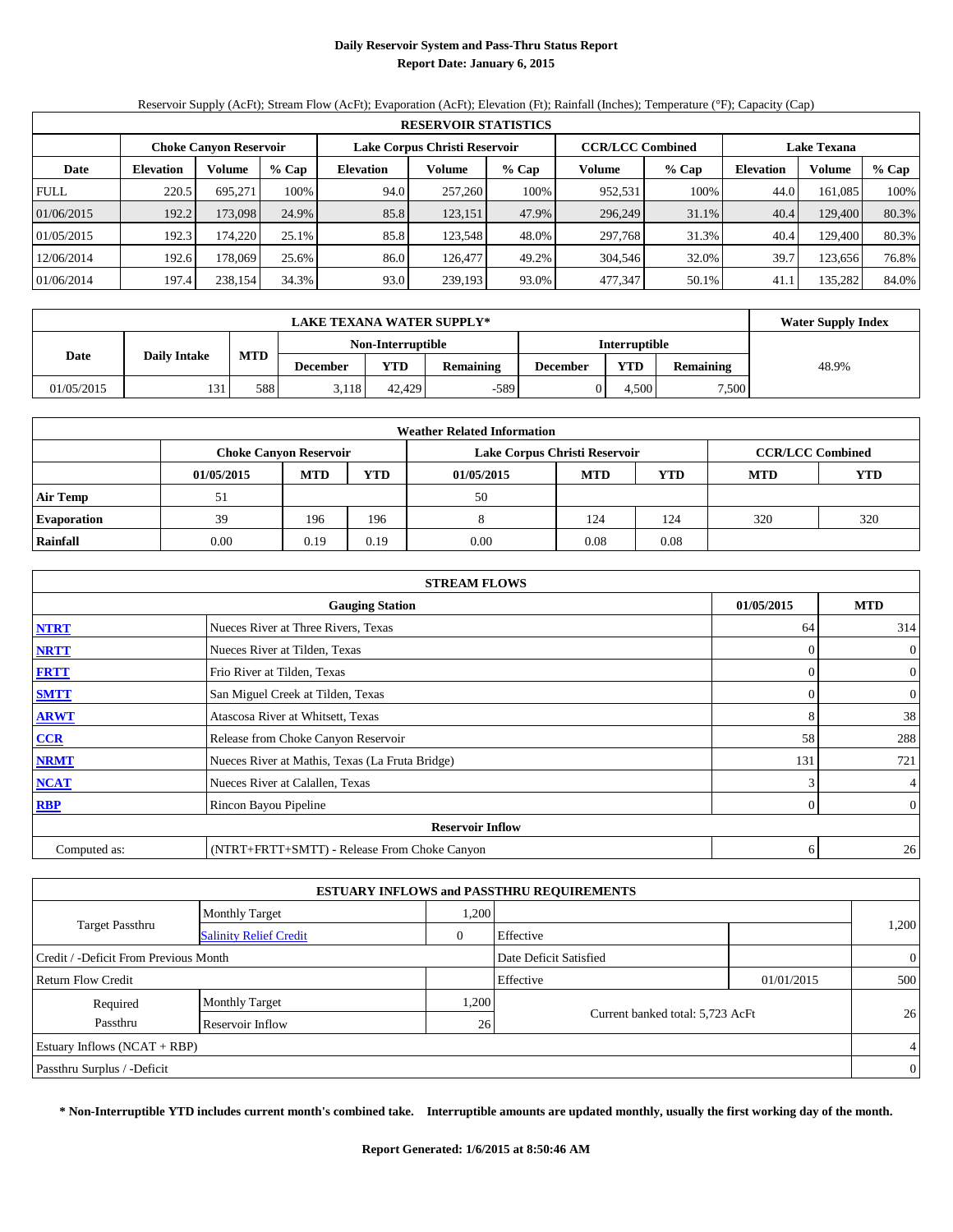## **Daily Reservoir System and Pass-Thru Status Report Report Date: January 7, 2015**

Reservoir Supply (AcFt); Stream Flow (AcFt); Evaporation (AcFt); Elevation (Ft); Rainfall (Inches); Temperature (°F); Capacity (Cap)

|             | <b>RESERVOIR STATISTICS</b> |                               |       |                               |         |       |                         |         |                    |         |       |  |
|-------------|-----------------------------|-------------------------------|-------|-------------------------------|---------|-------|-------------------------|---------|--------------------|---------|-------|--|
|             |                             | <b>Choke Canyon Reservoir</b> |       | Lake Corpus Christi Reservoir |         |       | <b>CCR/LCC Combined</b> |         | <b>Lake Texana</b> |         |       |  |
| Date        | <b>Elevation</b>            | Volume                        | % Cap | <b>Elevation</b>              | Volume  | % Cap | Volume                  | $%$ Cap | <b>Elevation</b>   | Volume  | % Cap |  |
| <b>FULL</b> | 220.5                       | 695.271                       | 100%  | 94.0                          | 257,260 | 100%  | 952,531                 | 100%    | 44.0               | 161.085 | 100%  |  |
| 01/07/2015  | 192.2                       | 173.658                       | 25.0% | 85.8                          | 123,019 | 47.8% | 296,677                 | 31.1%   | 40.4               | 129,400 | 80.3% |  |
| 01/06/2015  | 192.2                       | 173,098                       | 24.9% | 85.8                          | 123,151 | 47.9% | 296,249                 | 31.1%   | 40.4               | 129.400 | 80.3% |  |
| 12/07/2014  | 192.6                       | 177.613                       | 25.5% | 86.0                          | 126.477 | 49.2% | 304,090                 | 31.9%   | 39.7               | 123.656 | 76.8% |  |
| 01/07/2014  | 197.5                       | 238,843                       | 34.4% | 93.0                          | 239,193 | 93.0% | 478,036                 | 50.2%   | 41.2               | 136.132 | 84.5% |  |

|            | <b>Water Supply Index</b> |            |          |                   |           |                 |                      |                  |       |
|------------|---------------------------|------------|----------|-------------------|-----------|-----------------|----------------------|------------------|-------|
|            |                           |            |          | Non-Interruptible |           |                 | <b>Interruptible</b> |                  |       |
| Date       | <b>Daily Intake</b>       | <b>MTD</b> | December | <b>YTD</b>        | Remaining | <b>December</b> | YTD                  | <b>Remaining</b> | 48.9% |
| 01/06/2015 | 131                       | 7191       | 3,118    | 42.559            | $-719$    |                 | 4.500                | 7,500            |       |

| <b>Weather Related Information</b> |            |                               |            |                               |            |                         |     |     |  |  |
|------------------------------------|------------|-------------------------------|------------|-------------------------------|------------|-------------------------|-----|-----|--|--|
|                                    |            | <b>Choke Canvon Reservoir</b> |            | Lake Corpus Christi Reservoir |            | <b>CCR/LCC Combined</b> |     |     |  |  |
|                                    | 01/06/2015 | <b>MTD</b>                    | <b>YTD</b> | 01/06/2015                    | <b>MTD</b> | <b>YTD</b>              |     |     |  |  |
| <b>Air Temp</b>                    | 60         |                               |            | 60                            |            |                         |     |     |  |  |
| <b>Evaporation</b>                 | 52         | 248                           | 248        | 92                            | 216        | 216                     | 464 | 464 |  |  |
| Rainfall                           | 0.00       | 0.19                          | 0.19       | 0.00                          | 0.08       | 0.08                    |     |     |  |  |

|              | <b>STREAM FLOWS</b>                             |                |                |  |  |  |  |
|--------------|-------------------------------------------------|----------------|----------------|--|--|--|--|
|              | 01/06/2015                                      | <b>MTD</b>     |                |  |  |  |  |
| <b>NTRT</b>  | 62                                              | 375            |                |  |  |  |  |
| <b>NRTT</b>  | Nueces River at Tilden, Texas                   | $\Omega$       | $\overline{0}$ |  |  |  |  |
| <b>FRTT</b>  | Frio River at Tilden, Texas                     | $\Omega$       | $\overline{0}$ |  |  |  |  |
| <b>SMTT</b>  | San Miguel Creek at Tilden, Texas               |                | $\overline{0}$ |  |  |  |  |
| <b>ARWT</b>  | Atascosa River at Whitsett, Texas               | ∍              | 45             |  |  |  |  |
| CCR          | Release from Choke Canyon Reservoir             | 58             | 345            |  |  |  |  |
| <b>NRMT</b>  | Nueces River at Mathis, Texas (La Fruta Bridge) | 161            | 881            |  |  |  |  |
| <b>NCAT</b>  | Nueces River at Calallen, Texas                 | $\overline{2}$ | 5 <sup>5</sup> |  |  |  |  |
| <b>RBP</b>   | Rincon Bayou Pipeline                           | $\theta$       | $\overline{0}$ |  |  |  |  |
|              |                                                 |                |                |  |  |  |  |
| Computed as: | (NTRT+FRTT+SMTT) - Release From Choke Canyon    |                |                |  |  |  |  |

|                                                         |                       |      | <b>ESTUARY INFLOWS and PASSTHRU REQUIREMENTS</b> |            |                |
|---------------------------------------------------------|-----------------------|------|--------------------------------------------------|------------|----------------|
|                                                         | <b>Monthly Target</b> | .200 |                                                  |            |                |
| <b>Target Passthru</b><br><b>Salinity Relief Credit</b> |                       | 0    | Effective                                        |            | 1,200          |
| Credit / -Deficit From Previous Month                   |                       |      | Date Deficit Satisfied                           |            | $\overline{0}$ |
| <b>Return Flow Credit</b>                               |                       |      | Effective                                        | 01/01/2015 | 500            |
| Required                                                | <b>Monthly Target</b> | ,200 |                                                  |            |                |
| Passthru                                                | Reservoir Inflow      | 30   | Current banked total: 5,723 AcFt                 |            | 30             |
| Estuary Inflows $(NCAT + RBP)$                          |                       |      |                                                  |            | 5              |
| Passthru Surplus / -Deficit                             |                       |      |                                                  |            | $\overline{0}$ |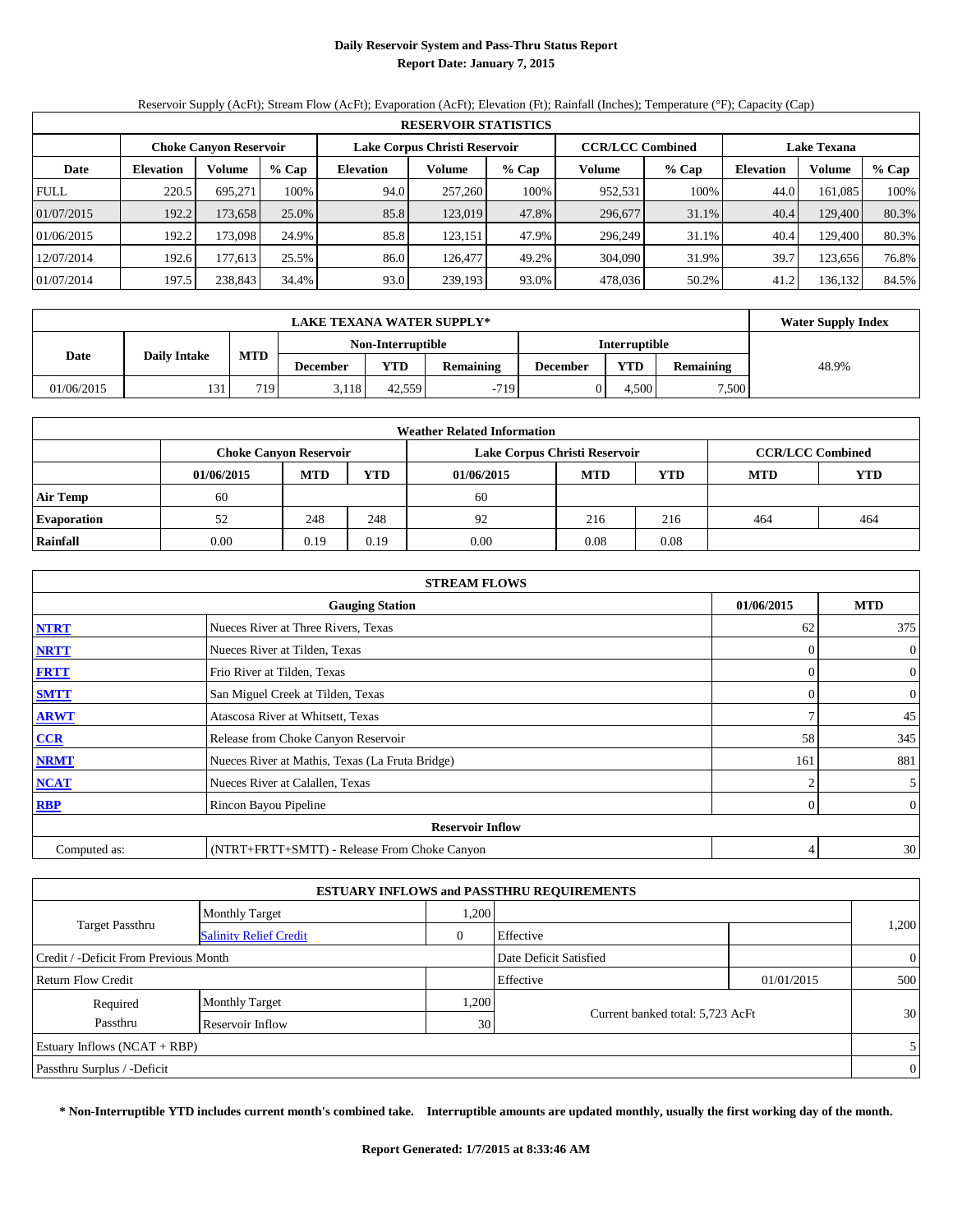## **Daily Reservoir System and Pass-Thru Status Report Report Date: January 8, 2015**

Reservoir Supply (AcFt); Stream Flow (AcFt); Evaporation (AcFt); Elevation (Ft); Rainfall (Inches); Temperature (°F); Capacity (Cap)

|             | <b>RESERVOIR STATISTICS</b> |                               |       |                               |         |         |                         |         |                    |         |       |  |
|-------------|-----------------------------|-------------------------------|-------|-------------------------------|---------|---------|-------------------------|---------|--------------------|---------|-------|--|
|             |                             | <b>Choke Canyon Reservoir</b> |       | Lake Corpus Christi Reservoir |         |         | <b>CCR/LCC Combined</b> |         | <b>Lake Texana</b> |         |       |  |
| Date        | <b>Elevation</b>            | Volume                        | % Cap | <b>Elevation</b>              | Volume  | $%$ Cap | Volume                  | $%$ Cap | <b>Elevation</b>   | Volume  | % Cap |  |
| <b>FULL</b> | 220.5                       | 695.271                       | 100%  | 94.0                          | 257,260 | 100%    | 952,531                 | 100%    | 44.0               | 161.085 | 100%  |  |
| 01/08/2015  | 192.2                       | 172.875                       | 24.9% | 85.8                          | 123.548 | 48.0%   | 296,423                 | 31.1%   | 40.3               | 128,570 | 79.8% |  |
| 01/07/2015  | 192.2                       | 173.658                       | 25.0% | 85.8                          | 123.019 | 47.8%   | 296,677                 | 31.1%   | 40.4               | 129.400 | 80.3% |  |
| 12/08/2014  | 192.6                       | 177.500                       | 25.5% | 86.0                          | 126.343 | 49.1%   | 303,843                 | 31.9%   | 39.9               | 125.280 | 77.8% |  |
| 01/08/2014  | 197.4                       | 238,017                       | 34.2% | 92.7                          | 234,557 | 91.2%   | 472.574                 | 49.6%   | 41.0               | 134.434 | 83.5% |  |

|                             | <b>LAKE TEXANA WATER SUPPLY*</b> |            |          |                   |           |                 |                      |                  |       |  |  |
|-----------------------------|----------------------------------|------------|----------|-------------------|-----------|-----------------|----------------------|------------------|-------|--|--|
|                             |                                  |            |          | Non-Interruptible |           |                 | <b>Interruptible</b> |                  |       |  |  |
| <b>Daily Intake</b><br>Date |                                  | <b>MTD</b> | December | <b>YTD</b>        | Remaining | <b>December</b> | YTD                  | <b>Remaining</b> | 48.9% |  |  |
| 01/07/2015                  | 69                               | 788        | 3,118    | 42.629            | $-789$    |                 | 4.500                | 7,500            |       |  |  |

| <b>Weather Related Information</b> |            |                               |            |                               |      |                         |     |     |  |  |  |  |
|------------------------------------|------------|-------------------------------|------------|-------------------------------|------|-------------------------|-----|-----|--|--|--|--|
|                                    |            | <b>Choke Canyon Reservoir</b> |            | Lake Corpus Christi Reservoir |      | <b>CCR/LCC Combined</b> |     |     |  |  |  |  |
|                                    | 01/07/2015 | <b>MTD</b>                    | <b>YTD</b> |                               |      |                         |     |     |  |  |  |  |
| <b>Air Temp</b>                    | 59         |                               |            | 59                            |      |                         |     |     |  |  |  |  |
| <b>Evaporation</b>                 | 98         | 346                           | 346        | 108                           | 324  | 324                     | 670 | 670 |  |  |  |  |
| Rainfall                           | 0.00       | 0.19                          | 0.19       | 0.00                          | 0.08 | 0.08                    |     |     |  |  |  |  |

|                                      | <b>STREAM FLOWS</b>                             |          |                |  |  |  |  |  |  |
|--------------------------------------|-------------------------------------------------|----------|----------------|--|--|--|--|--|--|
| 01/07/2015<br><b>Gauging Station</b> |                                                 |          |                |  |  |  |  |  |  |
| <b>NTRT</b>                          | Nueces River at Three Rivers, Texas             | 62       | 437            |  |  |  |  |  |  |
| <b>NRTT</b>                          | Nueces River at Tilden, Texas                   | $\Omega$ | $\overline{0}$ |  |  |  |  |  |  |
| <b>FRTT</b>                          | Frio River at Tilden, Texas                     | $\Omega$ | $\mathbf{0}$   |  |  |  |  |  |  |
| <b>SMTT</b>                          | San Miguel Creek at Tilden, Texas               | $\theta$ | $\overline{0}$ |  |  |  |  |  |  |
| <b>ARWT</b>                          | Atascosa River at Whitsett, Texas               | ∍        | 52             |  |  |  |  |  |  |
| $CCR$                                | Release from Choke Canyon Reservoir             | 58       | 403            |  |  |  |  |  |  |
| <b>NRMT</b>                          | Nueces River at Mathis, Texas (La Fruta Bridge) | 177      | 1,058          |  |  |  |  |  |  |
| <b>NCAT</b>                          | Nueces River at Calallen, Texas                 | $\theta$ | 5 <sup>5</sup> |  |  |  |  |  |  |
| <b>RBP</b>                           | Rincon Bayou Pipeline                           | $\Omega$ | $\overline{0}$ |  |  |  |  |  |  |
|                                      | <b>Reservoir Inflow</b>                         |          |                |  |  |  |  |  |  |
| Computed as:                         | (NTRT+FRTT+SMTT) - Release From Choke Canyon    | 4        | 34             |  |  |  |  |  |  |

|                                       |                               |      | <b>ESTUARY INFLOWS and PASSTHRU REQUIREMENTS</b> |            |                |
|---------------------------------------|-------------------------------|------|--------------------------------------------------|------------|----------------|
|                                       | <b>Monthly Target</b>         | .200 |                                                  |            |                |
| <b>Target Passthru</b>                | <b>Salinity Relief Credit</b> | 0    | Effective                                        |            | 1,200          |
| Credit / -Deficit From Previous Month |                               |      | Date Deficit Satisfied                           |            | $\overline{0}$ |
| <b>Return Flow Credit</b>             |                               |      | Effective                                        | 01/01/2015 | 500            |
| Required                              | <b>Monthly Target</b>         | ,200 |                                                  |            |                |
| Passthru                              | Reservoir Inflow              | 34   | Current banked total: 5,723 AcFt                 |            | 34             |
| Estuary Inflows $(NCAT + RBP)$        |                               |      |                                                  |            | 5              |
| Passthru Surplus / -Deficit           |                               |      |                                                  |            | $\overline{0}$ |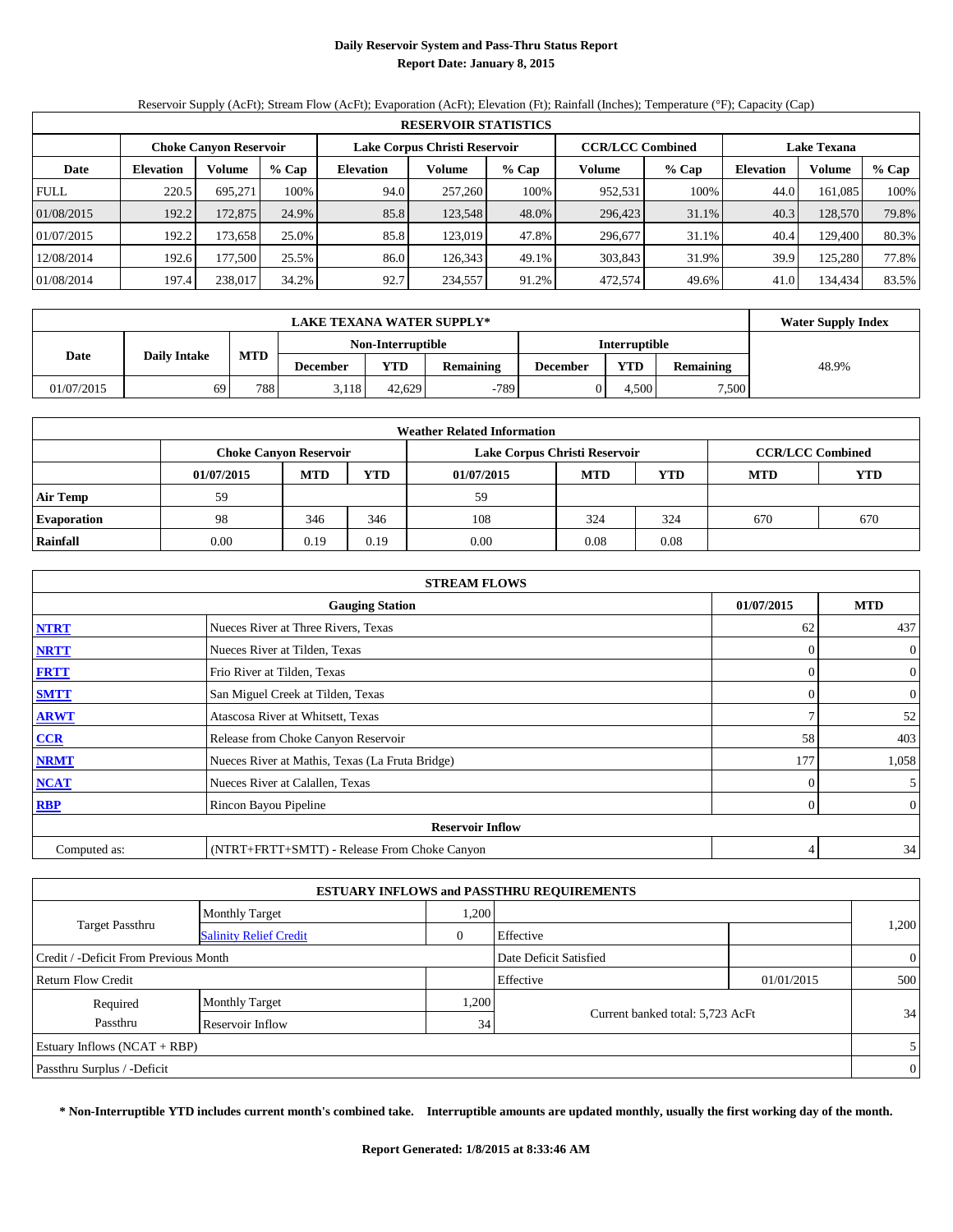## **Daily Reservoir System and Pass-Thru Status Report Report Date: January 9, 2015**

Reservoir Supply (AcFt); Stream Flow (AcFt); Evaporation (AcFt); Elevation (Ft); Rainfall (Inches); Temperature (°F); Capacity (Cap)

|             | <b>RESERVOIR STATISTICS</b> |                               |       |                  |                               |         |                         |         |                    |         |       |  |  |  |  |
|-------------|-----------------------------|-------------------------------|-------|------------------|-------------------------------|---------|-------------------------|---------|--------------------|---------|-------|--|--|--|--|
|             |                             | <b>Choke Canyon Reservoir</b> |       |                  | Lake Corpus Christi Reservoir |         | <b>CCR/LCC Combined</b> |         | <b>Lake Texana</b> |         |       |  |  |  |  |
| Date        | <b>Elevation</b>            | Volume                        | % Cap | <b>Elevation</b> | Volume                        | $%$ Cap | Volume                  | $%$ Cap | <b>Elevation</b>   | Volume  | % Cap |  |  |  |  |
| <b>FULL</b> | 220.5                       | 695.271                       | 100%  | 94.0             | 257,260                       | 100%    | 952,531                 | 100%    | 44.0               | 161.085 | 100%  |  |  |  |  |
| 01/09/2015  | 192.2                       | 172,652                       | 24.8% | 85.7             | 122.492                       | 47.6%   | 295,144                 | 31.0%   | 40.3               | 128,570 | 79.8% |  |  |  |  |
| 01/08/2015  | 192.2                       | 172.875                       | 24.9% | 85.8             | 123.548                       | 48.0%   | 296,423                 | 31.1%   | 40.3               | 128.570 | 79.8% |  |  |  |  |
| 12/09/2014  | 192.6                       | 177.6131                      | 25.5% | 86.0             | 126.343                       | 49.1%   | 303,956                 | 31.9%   | 39.7               | 123.656 | 76.8% |  |  |  |  |
| 01/09/2014  | 197.4                       | 238.292                       | 34.3% | 92.7             | 234,202                       | 91.0%   | 472,494                 | 49.6%   | 41.0               | 134.434 | 83.5% |  |  |  |  |

|            | <b>LAKE TEXANA WATER SUPPLY*</b> |            |          |                   |           |                      |       |                  |       |  |  |
|------------|----------------------------------|------------|----------|-------------------|-----------|----------------------|-------|------------------|-------|--|--|
|            |                                  |            |          | Non-Interruptible |           | <b>Interruptible</b> |       |                  |       |  |  |
| Date       | <b>Daily Intake</b>              | <b>MTD</b> | December | <b>YTD</b>        | Remaining | <b>December</b>      | YTD   | <b>Remaining</b> | 48.7% |  |  |
| 01/08/2015 |                                  | 788        | 3,118    | 42.629            | $-789$    |                      | 4.500 | 7,500            |       |  |  |

| <b>Weather Related Information</b> |            |                               |            |                               |            |                         |            |            |  |  |  |  |
|------------------------------------|------------|-------------------------------|------------|-------------------------------|------------|-------------------------|------------|------------|--|--|--|--|
|                                    |            | <b>Choke Canvon Reservoir</b> |            | Lake Corpus Christi Reservoir |            | <b>CCR/LCC Combined</b> |            |            |  |  |  |  |
|                                    | 01/08/2015 | <b>MTD</b>                    | <b>YTD</b> | 01/08/2015                    | <b>MTD</b> | <b>YTD</b>              | <b>MTD</b> | <b>YTD</b> |  |  |  |  |
| <b>Air Temp</b>                    | 43         |                               |            | 43                            |            |                         |            |            |  |  |  |  |
| <b>Evaporation</b>                 | 59         | 405                           | 405        |                               | 339        | 339                     | 744        | 744        |  |  |  |  |
| Rainfall                           | 0.01       | 0.2                           | 0.2        | 0.00                          | 0.08       | 0.08                    |            |            |  |  |  |  |

| <b>STREAM FLOWS</b>                                |                                                 |          |                |  |  |  |  |  |  |
|----------------------------------------------------|-------------------------------------------------|----------|----------------|--|--|--|--|--|--|
| 01/08/2015<br><b>MTD</b><br><b>Gauging Station</b> |                                                 |          |                |  |  |  |  |  |  |
| <b>NTRT</b>                                        | Nueces River at Three Rivers, Texas             | 62       | 498            |  |  |  |  |  |  |
| <b>NRTT</b>                                        | Nueces River at Tilden, Texas                   | $\Omega$ | $\overline{0}$ |  |  |  |  |  |  |
| <b>FRTT</b>                                        | Frio River at Tilden, Texas                     | $\Omega$ | $\mathbf{0}$   |  |  |  |  |  |  |
| <b>SMTT</b>                                        | San Miguel Creek at Tilden, Texas               | $\theta$ | $\overline{0}$ |  |  |  |  |  |  |
| <b>ARWT</b>                                        | Atascosa River at Whitsett, Texas               | ∍        | 58             |  |  |  |  |  |  |
| $CCR$                                              | Release from Choke Canyon Reservoir             | 58       | 461            |  |  |  |  |  |  |
| <b>NRMT</b>                                        | Nueces River at Mathis, Texas (La Fruta Bridge) | 200      | 1,258          |  |  |  |  |  |  |
| <b>NCAT</b>                                        | Nueces River at Calallen, Texas                 | $\theta$ | 5 <sup>5</sup> |  |  |  |  |  |  |
| <b>RBP</b>                                         | Rincon Bayou Pipeline                           | $\Omega$ | $\overline{0}$ |  |  |  |  |  |  |
|                                                    | <b>Reservoir Inflow</b>                         |          |                |  |  |  |  |  |  |
| Computed as:                                       | (NTRT+FRTT+SMTT) - Release From Choke Canyon    | 4        | 38             |  |  |  |  |  |  |

|                                       |                               |      | <b>ESTUARY INFLOWS and PASSTHRU REQUIREMENTS</b> |            |                |
|---------------------------------------|-------------------------------|------|--------------------------------------------------|------------|----------------|
|                                       | <b>Monthly Target</b>         | ,200 |                                                  |            |                |
| <b>Target Passthru</b>                | <b>Salinity Relief Credit</b> | 0    | Effective                                        |            | 1,200          |
| Credit / -Deficit From Previous Month |                               |      | Date Deficit Satisfied                           |            | $\overline{0}$ |
| Return Flow Credit                    |                               |      | Effective                                        | 01/01/2015 | 500            |
| Required                              | <b>Monthly Target</b>         | ,200 |                                                  |            |                |
| Passthru                              | Reservoir Inflow              | 38   | Current banked total: 5,723 AcFt                 |            | 38             |
| Estuary Inflows $(NCAT + RBP)$        |                               |      |                                                  |            | $\mathfrak{S}$ |
| Passthru Surplus / -Deficit           |                               |      |                                                  |            | $\overline{0}$ |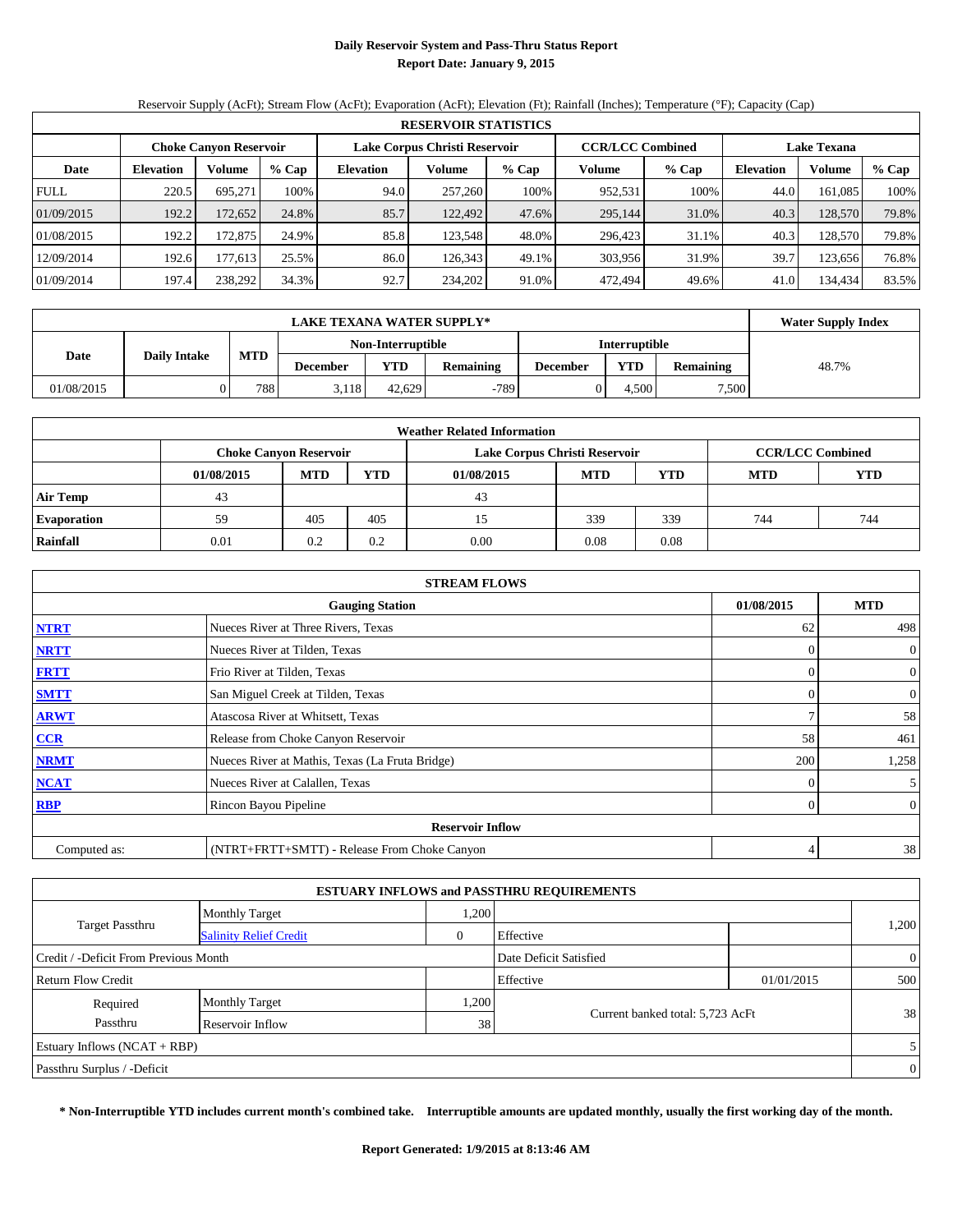## **Daily Reservoir System and Pass-Thru Status Report Report Date: January 10, 2015**

Reservoir Supply (AcFt); Stream Flow (AcFt); Evaporation (AcFt); Elevation (Ft); Rainfall (Inches); Temperature (°F); Capacity (Cap)

|             | <b>RESERVOIR STATISTICS</b> |                               |       |                  |                               |         |                         |         |                    |         |       |  |  |  |  |
|-------------|-----------------------------|-------------------------------|-------|------------------|-------------------------------|---------|-------------------------|---------|--------------------|---------|-------|--|--|--|--|
|             |                             | <b>Choke Canyon Reservoir</b> |       |                  | Lake Corpus Christi Reservoir |         | <b>CCR/LCC Combined</b> |         | <b>Lake Texana</b> |         |       |  |  |  |  |
| Date        | <b>Elevation</b>            | Volume                        | % Cap | <b>Elevation</b> | Volume                        | $%$ Cap | Volume                  | $%$ Cap | <b>Elevation</b>   | Volume  | % Cap |  |  |  |  |
| <b>FULL</b> | 220.5                       | 695.271                       | 100%  | 94.0             | 257,260                       | 100%    | 952,531                 | 100%    | 44.0               | 161.085 | 100%  |  |  |  |  |
| 01/10/2015  | 192.2                       | 172,652                       | 24.8% | 85.8             | 123.283                       | 47.9%   | 295,935                 | 31.1%   | 40.3               | 128,570 | 79.8% |  |  |  |  |
| 01/09/2015  | 192.2                       | 172,652                       | 24.8% | 85.7             | 123.492                       | 47.6%   | 295.144                 | 31.0%   | 40.3               | 128,570 | 79.8% |  |  |  |  |
| 12/10/2014  | 192.6                       | 177.386                       | 25.5% | 86.0             | 126.075                       | 49.0%   | 303,461                 | 31.9%   | 39.7               | 123.656 | 76.8% |  |  |  |  |
| 01/10/2014  | 197.4                       | 237,473                       | 34.2% | 92.7             | 233,846                       | 90.9%   | 471,319                 | 49.5%   | 41.1               | 134,434 | 83.5% |  |  |  |  |

|                             | <b>LAKE TEXANA WATER SUPPLY*</b> |            |          |                   |                  |                 |                      |                  |       |  |  |  |
|-----------------------------|----------------------------------|------------|----------|-------------------|------------------|-----------------|----------------------|------------------|-------|--|--|--|
|                             |                                  |            |          | Non-Interruptible |                  |                 | <b>Interruptible</b> |                  |       |  |  |  |
| Date<br><b>Daily Intake</b> |                                  | <b>MTD</b> | December | YTD               | <b>Remaining</b> | <b>December</b> | <b>YTD</b>           | <b>Remaining</b> | 48.8% |  |  |  |
| 01/09/2015                  |                                  | 788        | 3.118    | 42.629            | $-789$           |                 | . 500                | 7,500            |       |  |  |  |

| <b>Weather Related Information</b> |            |                               |            |                               |      |                         |     |     |  |  |  |  |
|------------------------------------|------------|-------------------------------|------------|-------------------------------|------|-------------------------|-----|-----|--|--|--|--|
|                                    |            | <b>Choke Canvon Reservoir</b> |            | Lake Corpus Christi Reservoir |      | <b>CCR/LCC Combined</b> |     |     |  |  |  |  |
|                                    | 01/09/2015 | <b>MTD</b>                    | <b>YTD</b> |                               |      |                         |     |     |  |  |  |  |
| <b>Air Temp</b>                    | 39         |                               |            | 41                            |      |                         |     |     |  |  |  |  |
| <b>Evaporation</b>                 |            | 418                           | 418        |                               | 339  | 339                     | 757 | 757 |  |  |  |  |
| Rainfall                           | 0.28       | 0.48                          | 0.48       | 0.47                          | 0.55 | 0.55                    |     |     |  |  |  |  |

|              | <b>STREAM FLOWS</b>                             |            |                |  |  |  |  |  |  |  |
|--------------|-------------------------------------------------|------------|----------------|--|--|--|--|--|--|--|
|              | <b>Gauging Station</b>                          | 01/09/2015 | <b>MTD</b>     |  |  |  |  |  |  |  |
| <b>NTRT</b>  | Nueces River at Three Rivers, Texas             | 60         | 558            |  |  |  |  |  |  |  |
| <b>NRTT</b>  | Nueces River at Tilden, Texas                   | $\Omega$   | $\overline{0}$ |  |  |  |  |  |  |  |
| <b>FRTT</b>  | Frio River at Tilden, Texas                     | $\Omega$   | $\overline{0}$ |  |  |  |  |  |  |  |
| <b>SMTT</b>  | San Miguel Creek at Tilden, Texas               |            | $\overline{0}$ |  |  |  |  |  |  |  |
| <b>ARWT</b>  | Atascosa River at Whitsett, Texas               | ┑          | 65             |  |  |  |  |  |  |  |
| CCR          | Release from Choke Canyon Reservoir             | 58         | 518            |  |  |  |  |  |  |  |
| <b>NRMT</b>  | Nueces River at Mathis, Texas (La Fruta Bridge) | 159        | 1,417          |  |  |  |  |  |  |  |
| <b>NCAT</b>  | Nueces River at Calallen, Texas                 | $\Omega$   | 5 <sup>5</sup> |  |  |  |  |  |  |  |
| RBP          | Rincon Bayou Pipeline                           | $\theta$   | $\overline{0}$ |  |  |  |  |  |  |  |
|              | <b>Reservoir Inflow</b>                         |            |                |  |  |  |  |  |  |  |
| Computed as: | (NTRT+FRTT+SMTT) - Release From Choke Canyon    | 2          | 40             |  |  |  |  |  |  |  |

| <b>ESTUARY INFLOWS and PASSTHRU REQUIREMENTS</b> |                               |      |                                  |            |                |  |  |  |  |  |  |
|--------------------------------------------------|-------------------------------|------|----------------------------------|------------|----------------|--|--|--|--|--|--|
|                                                  | <b>Monthly Target</b>         | .200 |                                  |            |                |  |  |  |  |  |  |
| <b>Target Passthru</b>                           | <b>Salinity Relief Credit</b> |      | Effective                        |            | 1,200          |  |  |  |  |  |  |
| Credit / -Deficit From Previous Month            |                               |      | Date Deficit Satisfied           |            | $\overline{0}$ |  |  |  |  |  |  |
| <b>Return Flow Credit</b>                        |                               |      | Effective                        | 01/01/2015 | 500            |  |  |  |  |  |  |
| Required                                         | <b>Monthly Target</b>         | ,200 |                                  |            |                |  |  |  |  |  |  |
| Passthru                                         | Reservoir Inflow              | 40   | Current banked total: 5,723 AcFt |            | 40             |  |  |  |  |  |  |
| Estuary Inflows $(NCAT + RBP)$                   |                               |      |                                  |            | 5              |  |  |  |  |  |  |
| Passthru Surplus / -Deficit                      |                               |      |                                  |            | $\overline{0}$ |  |  |  |  |  |  |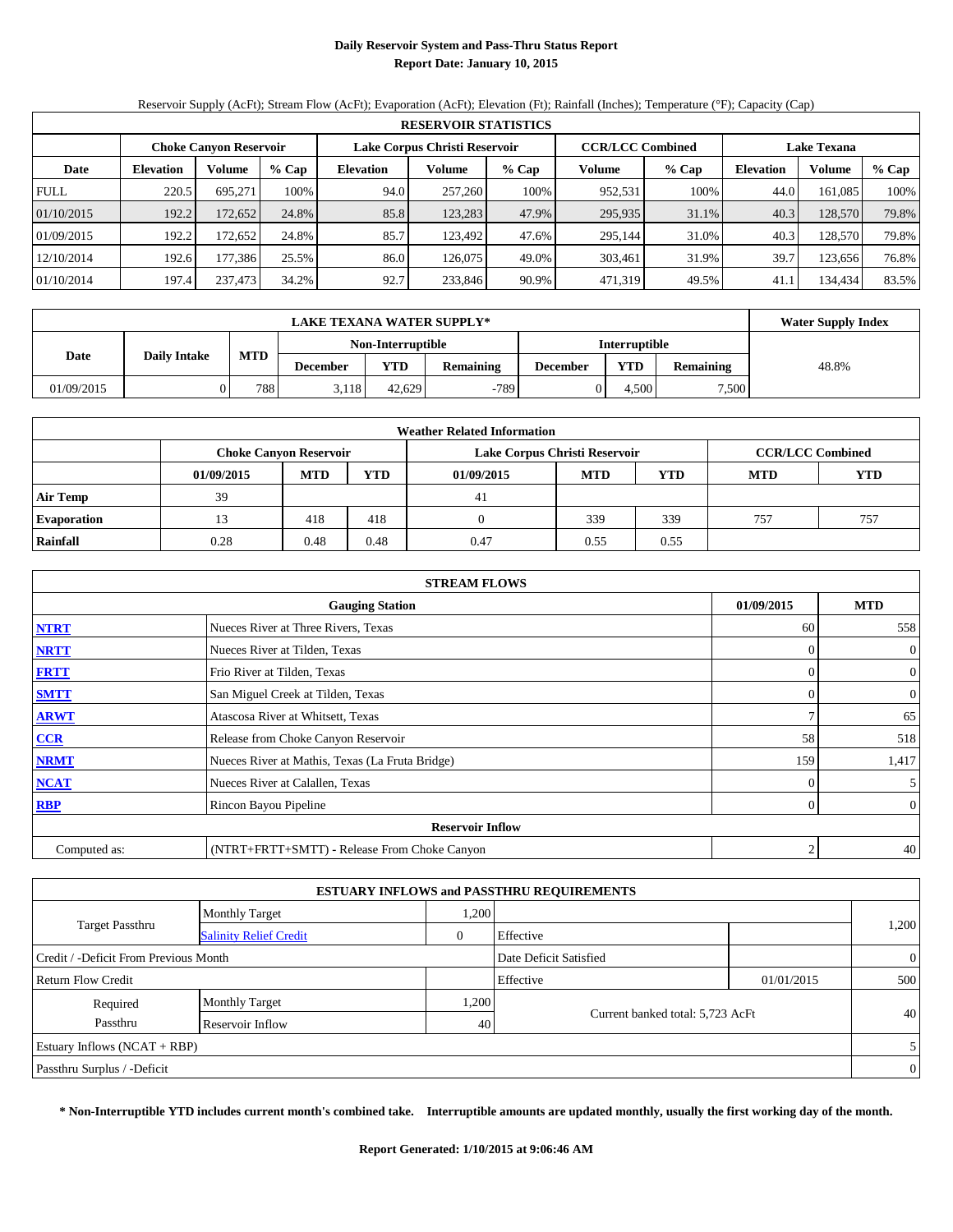## **Daily Reservoir System and Pass-Thru Status Report Report Date: January 11, 2015**

Reservoir Supply (AcFt); Stream Flow (AcFt); Evaporation (AcFt); Elevation (Ft); Rainfall (Inches); Temperature (°F); Capacity (Cap)

|             | <b>RESERVOIR STATISTICS</b>   |         |       |                               |         |         |                         |         |                    |         |       |  |
|-------------|-------------------------------|---------|-------|-------------------------------|---------|---------|-------------------------|---------|--------------------|---------|-------|--|
|             | <b>Choke Canyon Reservoir</b> |         |       | Lake Corpus Christi Reservoir |         |         | <b>CCR/LCC Combined</b> |         | <b>Lake Texana</b> |         |       |  |
| Date        | <b>Elevation</b>              | Volume  | % Cap | <b>Elevation</b>              | Volume  | $%$ Cap | Volume                  | $%$ Cap | <b>Elevation</b>   | Volume  | % Cap |  |
| <b>FULL</b> | 220.5                         | 695.271 | 100%  | 94.0                          | 257,260 | 100%    | 952,531                 | 100%    | 44.0               | 161.085 | 100%  |  |
| 01/11/2015  | 192.2                         | 173.098 | 24.9% | 85.8                          | 123,151 | 47.9%   | 296,249                 | 31.1%   | 40.3               | 128,570 | 79.8% |  |
| 01/10/2015  | 192.2                         | 172.652 | 24.8% | 85.8                          | 123.283 | 47.9%   | 295,935                 | 31.1%   | 40.3               | 128.570 | 79.8% |  |
| 12/11/2014  | 192.6                         | 177.273 | 25.5% | 85.9                          | 125,008 | 48.6%   | 302,281                 | 31.7%   | 39.6               | 122,849 | 76.3% |  |
| 01/11/2014  | 197.4                         | 237,744 | 34.2% | 92.7                          | 234,379 | 91.1%   | 472,123                 | 49.6%   | 41.1               | 135,282 | 84.0% |  |

|            | <b>Water Supply Index</b> |            |          |                   |                  |                 |                      |                  |       |
|------------|---------------------------|------------|----------|-------------------|------------------|-----------------|----------------------|------------------|-------|
|            |                           |            |          | Non-Interruptible |                  |                 | <b>Interruptible</b> |                  |       |
| Date       | <b>Daily Intake</b>       | <b>MTD</b> | December | YTD               | <b>Remaining</b> | <b>December</b> | <b>YTD</b>           | <b>Remaining</b> | 48.9% |
| 01/10/2015 | 70                        | 858        | 5.118    | 42.698            | $-858$           |                 | .500                 | 7,500            |       |

|                    | <b>Weather Related Information</b> |                                                                                  |      |                               |     |                         |     |            |  |  |  |
|--------------------|------------------------------------|----------------------------------------------------------------------------------|------|-------------------------------|-----|-------------------------|-----|------------|--|--|--|
|                    |                                    | <b>Choke Canvon Reservoir</b>                                                    |      | Lake Corpus Christi Reservoir |     | <b>CCR/LCC Combined</b> |     |            |  |  |  |
|                    | 01/10/2015                         | <b>YTD</b><br><b>MTD</b><br><b>YTD</b><br><b>MTD</b><br><b>MTD</b><br>01/10/2015 |      |                               |     |                         |     | <b>YTD</b> |  |  |  |
| <b>Air Temp</b>    | 37                                 |                                                                                  |      | 38                            |     |                         |     |            |  |  |  |
| <b>Evaporation</b> |                                    | 431                                                                              | 431  |                               | 347 | 347                     | 778 | 778        |  |  |  |
| Rainfall           | 0.59                               | 1.07                                                                             | 1.07 | 0.25                          | 0.8 | 0.8                     |     |            |  |  |  |

|              | <b>STREAM FLOWS</b>                             |            |                |  |  |  |  |  |  |  |
|--------------|-------------------------------------------------|------------|----------------|--|--|--|--|--|--|--|
|              | <b>Gauging Station</b>                          | 01/09/2015 | <b>MTD</b>     |  |  |  |  |  |  |  |
| <b>NTRT</b>  | Nueces River at Three Rivers, Texas             | 62         | 619            |  |  |  |  |  |  |  |
| <b>NRTT</b>  | Nueces River at Tilden, Texas                   |            | $\mathbf{0}$   |  |  |  |  |  |  |  |
| <b>FRTT</b>  | Frio River at Tilden, Texas                     |            | $\overline{0}$ |  |  |  |  |  |  |  |
| <b>SMTT</b>  | San Miguel Creek at Tilden, Texas               |            | $\mathbf{0}$   |  |  |  |  |  |  |  |
| <b>ARWT</b>  | Atascosa River at Whitsett, Texas               |            | 72             |  |  |  |  |  |  |  |
| $CCR$        | Release from Choke Canyon Reservoir             | 58         | 576            |  |  |  |  |  |  |  |
| <b>NRMT</b>  | Nueces River at Mathis, Texas (La Fruta Bridge) | 135        | 1,552          |  |  |  |  |  |  |  |
| <b>NCAT</b>  | Nueces River at Calallen, Texas                 |            | 5              |  |  |  |  |  |  |  |
| <b>RBP</b>   | Rincon Bayou Pipeline                           | $\Omega$   | $\overline{0}$ |  |  |  |  |  |  |  |
|              | <b>Reservoir Inflow</b>                         |            |                |  |  |  |  |  |  |  |
| Computed as: | (NTRT+FRTT+SMTT) - Release From Choke Canyon    |            | 44             |  |  |  |  |  |  |  |

|                                       |                               |      | <b>ESTUARY INFLOWS and PASSTHRU REQUIREMENTS</b> |            |                |  |
|---------------------------------------|-------------------------------|------|--------------------------------------------------|------------|----------------|--|
|                                       | <b>Monthly Target</b>         | .200 |                                                  |            |                |  |
| <b>Target Passthru</b>                | <b>Salinity Relief Credit</b> | 0    | Effective                                        |            | 1,200          |  |
| Credit / -Deficit From Previous Month |                               |      | Date Deficit Satisfied                           |            | $\overline{0}$ |  |
| <b>Return Flow Credit</b>             |                               |      | Effective                                        | 01/01/2015 | 500            |  |
| Required                              | <b>Monthly Target</b>         | ,200 |                                                  |            |                |  |
| Passthru                              | Reservoir Inflow              | 44   | Current banked total: 5,723 AcFt                 |            | 44             |  |
| Estuary Inflows $(NCAT + RBP)$        |                               |      |                                                  |            | 5              |  |
| Passthru Surplus / -Deficit           |                               |      |                                                  |            | $\overline{0}$ |  |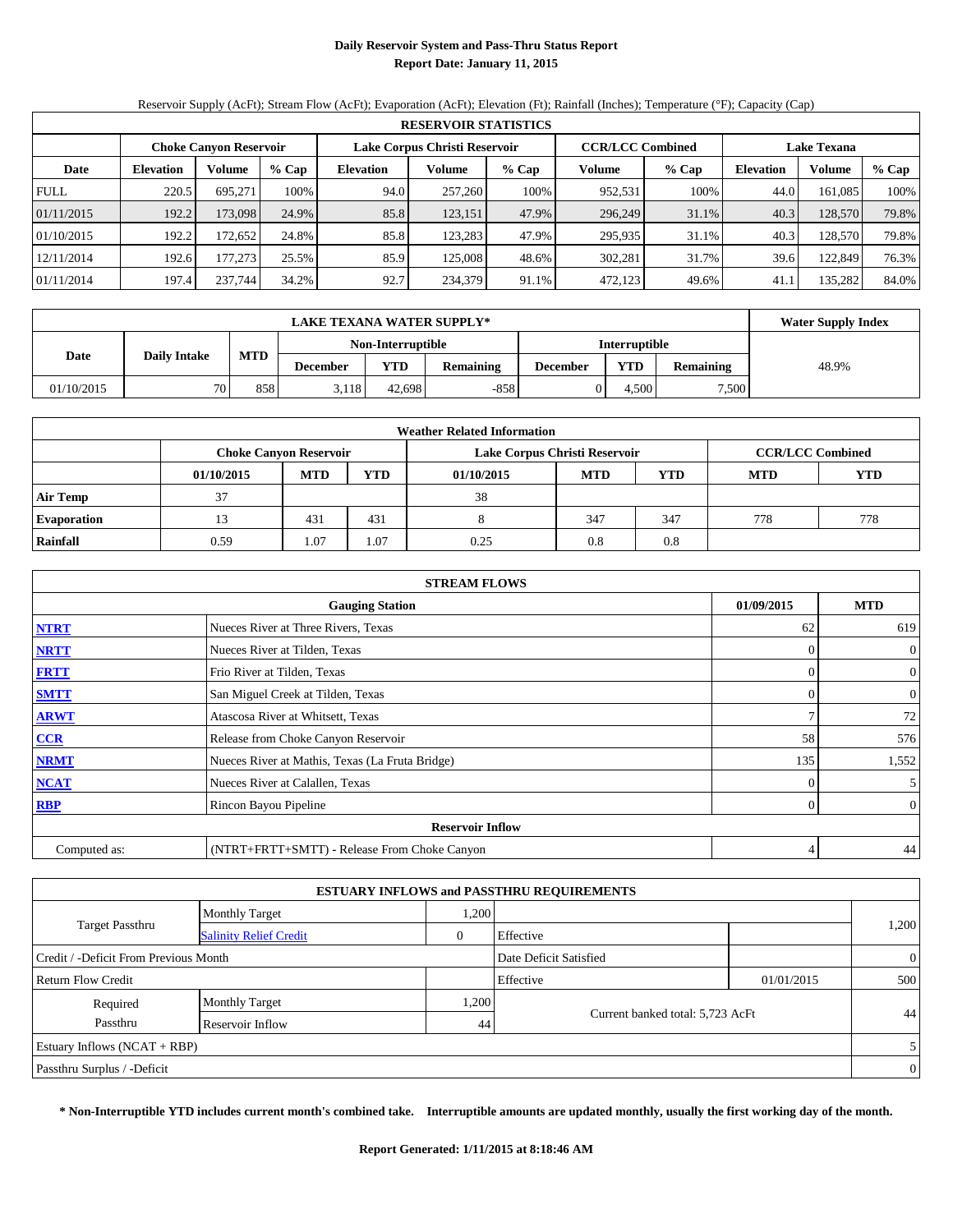## **Daily Reservoir System and Pass-Thru Status Report Report Date: January 12, 2015**

Reservoir Supply (AcFt); Stream Flow (AcFt); Evaporation (AcFt); Elevation (Ft); Rainfall (Inches); Temperature (°F); Capacity (Cap)

|             | <b>RESERVOIR STATISTICS</b>   |         |       |                               |         |       |                         |         |                    |         |       |  |  |
|-------------|-------------------------------|---------|-------|-------------------------------|---------|-------|-------------------------|---------|--------------------|---------|-------|--|--|
|             | <b>Choke Canyon Reservoir</b> |         |       | Lake Corpus Christi Reservoir |         |       | <b>CCR/LCC Combined</b> |         | <b>Lake Texana</b> |         |       |  |  |
| Date        | <b>Elevation</b>              | Volume  | % Cap | <b>Elevation</b>              | Volume  | % Cap | Volume                  | $%$ Cap | <b>Elevation</b>   | Volume  | % Cap |  |  |
| <b>FULL</b> | 220.5                         | 695.271 | 100%  | 94.0                          | 257,260 | 100%  | 952,531                 | 100%    | 44.0               | 161.085 | 100%  |  |  |
| 01/12/2015  | 192.2                         | 173.098 | 24.9% | 85.8                          | 123,151 | 47.9% | 296,249                 | 31.1%   | 40.3               | 128,570 | 79.8% |  |  |
| 01/11/2015  | 192.2                         | 173,098 | 24.9% | 85.8                          | 123,151 | 47.9% | 296,249                 | 31.1%   | 40.3               | 128,570 | 79.8% |  |  |
| 12/12/2014  | 192.6                         | 177.273 | 25.5% | 85.9                          | 124,874 | 48.5% | 302.147                 | 31.7%   | 39.6               | 122,849 | 76.3% |  |  |
| 01/12/2014  | 197.4                         | 238,430 | 34.3% | 92.7                          | 233.669 | 90.8% | 472.099                 | 49.6%   | 41.4               | 137.841 | 85.6% |  |  |

|            | <b>Water Supply Index</b> |            |          |            |           |                 |       |                  |       |
|------------|---------------------------|------------|----------|------------|-----------|-----------------|-------|------------------|-------|
|            | Non-Interruptible         |            |          |            |           | Interruptible   |       |                  |       |
| Date       | <b>Daily Intake</b>       | <b>MTD</b> | December | <b>YTD</b> | Remaining | <b>December</b> | YTD   | <b>Remaining</b> | 48.9% |
| 01/11/2015 | 121                       | 989        | 3,118    | 42.830     | $-990$    |                 | 4.500 | 7,500            |       |

|                    | <b>Weather Related Information</b> |                                                                    |      |                               |     |                         |            |            |  |  |  |
|--------------------|------------------------------------|--------------------------------------------------------------------|------|-------------------------------|-----|-------------------------|------------|------------|--|--|--|
|                    | <b>Choke Canyon Reservoir</b>      |                                                                    |      | Lake Corpus Christi Reservoir |     | <b>CCR/LCC Combined</b> |            |            |  |  |  |
|                    | 01/11/2015                         | <b>YTD</b><br><b>MTD</b><br><b>MTD</b><br><b>YTD</b><br>01/11/2015 |      |                               |     |                         | <b>MTD</b> | <b>YTD</b> |  |  |  |
| <b>Air Temp</b>    | 42                                 |                                                                    |      | 47                            |     |                         |            |            |  |  |  |
| <b>Evaporation</b> |                                    | 438                                                                | 438  | 23                            | 370 | 370                     | 808        | 808        |  |  |  |
| Rainfall           | 0.01                               | 1.08                                                               | 1.08 | 0.00                          | 0.8 | 0.8                     |            |            |  |  |  |

|              | <b>STREAM FLOWS</b>                             |            |                |  |  |  |  |  |  |  |
|--------------|-------------------------------------------------|------------|----------------|--|--|--|--|--|--|--|
|              | <b>Gauging Station</b>                          | 01/11/2015 | <b>MTD</b>     |  |  |  |  |  |  |  |
| <b>NTRT</b>  | Nueces River at Three Rivers, Texas             | 69         | 689            |  |  |  |  |  |  |  |
| <b>NRTT</b>  | Nueces River at Tilden, Texas                   | $\theta$   | $\overline{0}$ |  |  |  |  |  |  |  |
| <b>FRTT</b>  | Frio River at Tilden, Texas                     |            | 6              |  |  |  |  |  |  |  |
| <b>SMTT</b>  | San Miguel Creek at Tilden, Texas               | 28         | 28             |  |  |  |  |  |  |  |
| <b>ARWT</b>  | Atascosa River at Whitsett, Texas               | 22         | 94             |  |  |  |  |  |  |  |
| CCR          | Release from Choke Canyon Reservoir             | 58         | 633            |  |  |  |  |  |  |  |
| <b>NRMT</b>  | Nueces River at Mathis, Texas (La Fruta Bridge) | 129        | 1,681          |  |  |  |  |  |  |  |
| <b>NCAT</b>  | Nueces River at Calallen, Texas                 | $\theta$   | 5 <sup>1</sup> |  |  |  |  |  |  |  |
| <b>RBP</b>   | Rincon Bayou Pipeline                           | $\Omega$   | $\overline{0}$ |  |  |  |  |  |  |  |
|              | <b>Reservoir Inflow</b>                         |            |                |  |  |  |  |  |  |  |
| Computed as: | (NTRT+FRTT+SMTT) - Release From Choke Canyon    | 45         | 89             |  |  |  |  |  |  |  |

|                                       |                               |      | <b>ESTUARY INFLOWS and PASSTHRU REQUIREMENTS</b> |            |                |  |
|---------------------------------------|-------------------------------|------|--------------------------------------------------|------------|----------------|--|
|                                       | <b>Monthly Target</b>         | .200 |                                                  |            |                |  |
| <b>Target Passthru</b>                | <b>Salinity Relief Credit</b> |      | Effective                                        |            | 1,200          |  |
| Credit / -Deficit From Previous Month |                               |      | Date Deficit Satisfied                           |            | $\overline{0}$ |  |
| <b>Return Flow Credit</b>             |                               |      | Effective                                        | 01/01/2015 | 500            |  |
| Required                              | <b>Monthly Target</b>         | ,200 |                                                  |            |                |  |
| Passthru                              | Reservoir Inflow              | 89   | Current banked total: 5,723 AcFt                 |            | 89             |  |
| Estuary Inflows $(NCAT + RBP)$        |                               |      |                                                  |            | 5              |  |
| Passthru Surplus / -Deficit           |                               |      |                                                  |            | $\overline{0}$ |  |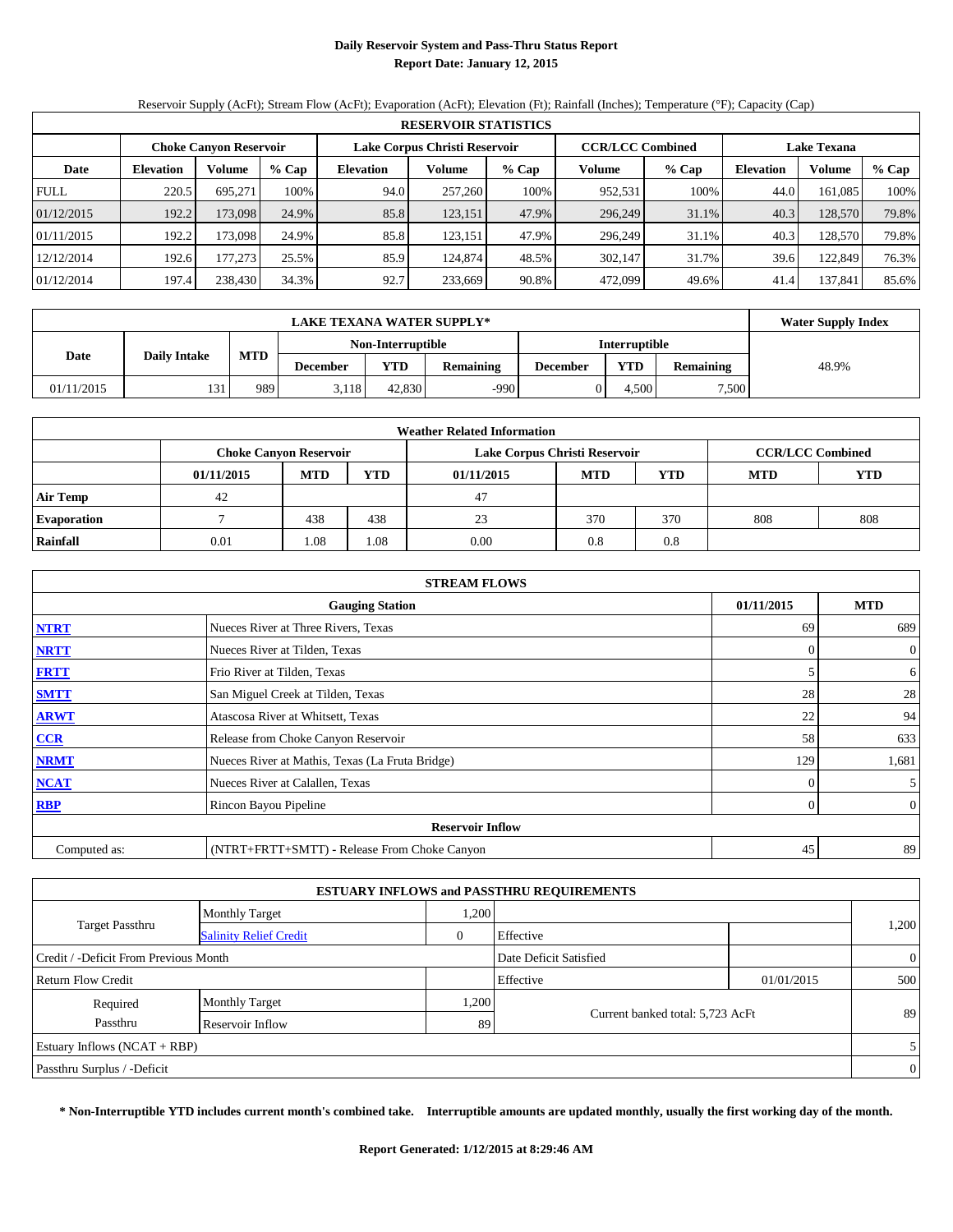## **Daily Reservoir System and Pass-Thru Status Report Report Date: January 13, 2015**

Reservoir Supply (AcFt); Stream Flow (AcFt); Evaporation (AcFt); Elevation (Ft); Rainfall (Inches); Temperature (°F); Capacity (Cap)

| <b>RESERVOIR STATISTICS</b> |                               |                         |                    |                  |         |         |                   |       |                  |         |       |
|-----------------------------|-------------------------------|-------------------------|--------------------|------------------|---------|---------|-------------------|-------|------------------|---------|-------|
|                             | <b>Choke Canyon Reservoir</b> | <b>CCR/LCC Combined</b> | <b>Lake Texana</b> |                  |         |         |                   |       |                  |         |       |
| Date                        | Volume<br><b>Elevation</b>    |                         | % Cap              | <b>Elevation</b> | Volume  | $%$ Cap | Volume<br>$%$ Cap |       | <b>Elevation</b> | Volume  | % Cap |
| <b>FULL</b>                 | 220.5                         | 695.271                 | 100%               | 94.0             | 257,260 | 100%    | 952,531           | 100%  | 44.0             | 161.085 | 100%  |
| 01/13/2015                  | 192.1                         | 172.429                 | 24.8%              | 85.8             | 123,019 | 47.8%   | 295,448           | 31.0% | 40.9             | 135,588 | 82.9% |
| 01/12/2015                  | 192.2                         | 173,098                 | 24.9%              | 85.8             | 123,151 | 47.9%   | 296,249           | 31.1% | 40.3             | 128,570 | 79.8% |
| 12/13/2014                  | 192.6                         | 177,386                 | 25.5%              | 85.9             | 124.741 | 48.5%   | 302,127           | 31.7% | 39.6             | 122.849 | 76.3% |
| 01/13/2014                  | 197.4                         | 237,337                 | 34.1%              | 92.7             | 234,202 | 91.0%   | 471,539           | 49.5% | 41.5             | 138,700 | 86.1% |

|            | <b>LAKE TEXANA WATER SUPPLY*</b> |            |                 |                   |                  |                 |                      |                  |       |  |  |  |
|------------|----------------------------------|------------|-----------------|-------------------|------------------|-----------------|----------------------|------------------|-------|--|--|--|
|            |                                  | <b>MTD</b> |                 | Non-Interruptible |                  |                 | <b>Interruptible</b> |                  |       |  |  |  |
|            | <b>Daily Intake</b><br>Date      |            | <b>December</b> | YTD               | <b>Remaining</b> | <b>December</b> | YTD                  | <b>Remaining</b> | 48.7% |  |  |  |
| 01/12/2015 | 131                              | .120       | 3,118           | 42.961            | 1,121            |                 | 4.500                | 7,500            |       |  |  |  |

| <b>Weather Related Information</b> |                                              |            |            |                               |     |                         |     |     |  |  |  |
|------------------------------------|----------------------------------------------|------------|------------|-------------------------------|-----|-------------------------|-----|-----|--|--|--|
|                                    | <b>Choke Canyon Reservoir</b>                |            |            | Lake Corpus Christi Reservoir |     | <b>CCR/LCC Combined</b> |     |     |  |  |  |
|                                    | 01/12/2015                                   | <b>MTD</b> | <b>YTD</b> | 01/12/2015                    | YTD |                         |     |     |  |  |  |
| <b>Air Temp</b>                    | 60                                           |            |            | 56                            |     |                         |     |     |  |  |  |
| <b>Evaporation</b>                 | 72                                           | 510        | 510        | 61                            | 431 | 431                     | 941 | 941 |  |  |  |
| Rainfall                           | 0.83<br>0.03<br>0.83<br>0.03<br>1.11<br>1.11 |            |            |                               |     |                         |     |     |  |  |  |

| <b>STREAM FLOWS</b> |                                                    |          |                |  |  |  |  |  |  |
|---------------------|----------------------------------------------------|----------|----------------|--|--|--|--|--|--|
|                     | 01/12/2015<br><b>MTD</b><br><b>Gauging Station</b> |          |                |  |  |  |  |  |  |
| <b>NTRT</b>         | Nueces River at Three Rivers, Texas                | 79       | 768            |  |  |  |  |  |  |
| <b>NRTT</b>         | Nueces River at Tilden, Texas                      | $\Omega$ | $\overline{0}$ |  |  |  |  |  |  |
| <b>FRTT</b>         | Frio River at Tilden, Texas                        |          | 6              |  |  |  |  |  |  |
| <b>SMTT</b>         | San Miguel Creek at Tilden, Texas                  | 6        | 34             |  |  |  |  |  |  |
| <b>ARWT</b>         | Atascosa River at Whitsett, Texas                  | 540      | 634            |  |  |  |  |  |  |
| $CCR$               | Release from Choke Canyon Reservoir                | 58       | 691            |  |  |  |  |  |  |
| <b>NRMT</b>         | Nueces River at Mathis, Texas (La Fruta Bridge)    | 129      | 1,810          |  |  |  |  |  |  |
| <b>NCAT</b>         | Nueces River at Calallen, Texas                    | $\theta$ | 5 <sup>5</sup> |  |  |  |  |  |  |
| <b>RBP</b>          | Rincon Bayou Pipeline                              | $\Omega$ | $\overline{0}$ |  |  |  |  |  |  |
|                     | <b>Reservoir Inflow</b>                            |          |                |  |  |  |  |  |  |
| Computed as:        | (NTRT+FRTT+SMTT) - Release From Choke Canyon       | 29       | 118            |  |  |  |  |  |  |

| <b>ESTUARY INFLOWS and PASSTHRU REQUIREMENTS</b>                |                               |      |                                  |            |       |  |  |  |  |  |
|-----------------------------------------------------------------|-------------------------------|------|----------------------------------|------------|-------|--|--|--|--|--|
|                                                                 | <b>Monthly Target</b>         | ,200 |                                  |            |       |  |  |  |  |  |
| <b>Target Passthru</b>                                          | <b>Salinity Relief Credit</b> | 0    | Effective                        |            | 1,200 |  |  |  |  |  |
| Credit / -Deficit From Previous Month<br>Date Deficit Satisfied |                               |      |                                  |            |       |  |  |  |  |  |
| Return Flow Credit                                              |                               |      | Effective                        | 01/01/2015 | 500   |  |  |  |  |  |
| Required                                                        | <b>Monthly Target</b>         | ,200 |                                  |            |       |  |  |  |  |  |
| Passthru                                                        | Reservoir Inflow              | 118  | Current banked total: 5,723 AcFt |            | 118   |  |  |  |  |  |
| Estuary Inflows $(NCAT + RBP)$                                  |                               |      |                                  |            |       |  |  |  |  |  |
| Passthru Surplus / -Deficit                                     |                               |      |                                  |            |       |  |  |  |  |  |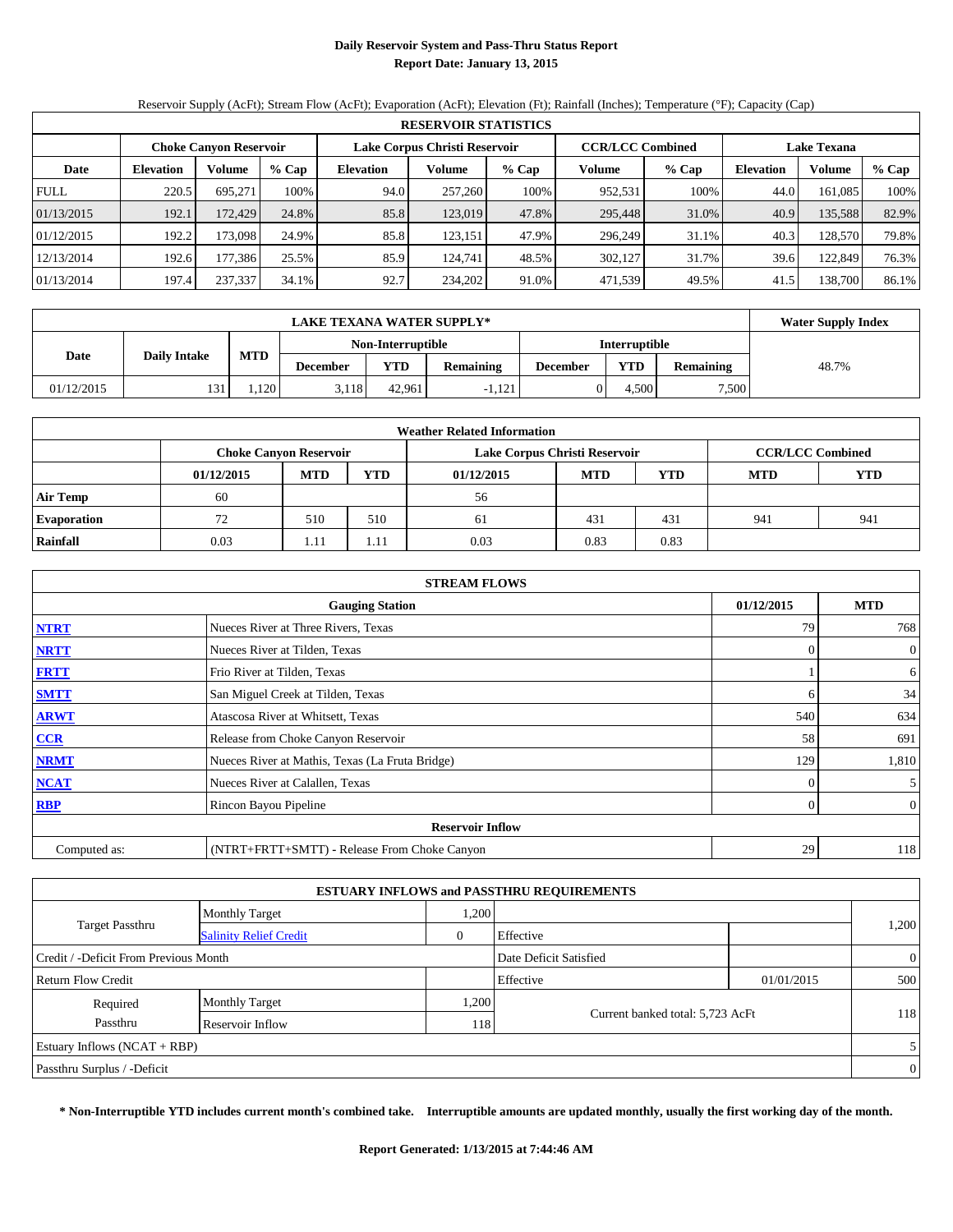## **Daily Reservoir System and Pass-Thru Status Report Report Date: January 14, 2015**

Reservoir Supply (AcFt); Stream Flow (AcFt); Evaporation (AcFt); Elevation (Ft); Rainfall (Inches); Temperature (°F); Capacity (Cap)

| <b>RESERVOIR STATISTICS</b> |                            |                               |                    |                  |         |         |                   |       |                  |         |       |
|-----------------------------|----------------------------|-------------------------------|--------------------|------------------|---------|---------|-------------------|-------|------------------|---------|-------|
|                             |                            | <b>Choke Canyon Reservoir</b> | <b>Lake Texana</b> |                  |         |         |                   |       |                  |         |       |
| Date                        | Volume<br><b>Elevation</b> |                               | % Cap              | <b>Elevation</b> | Volume  | $%$ Cap | Volume<br>$%$ Cap |       | <b>Elevation</b> | Volume  | % Cap |
| <b>FULL</b>                 | 220.5                      | 695.271                       | 100%               | 94.0             | 257,260 | 100%    | 952,531           | 100%  | 44.0             | 161.085 | 100%  |
| 01/14/2015                  | 192.2                      | 172.986                       | 24.9%              | 85.8             | 123,151 | 47.9%   | 296,137           | 31.1% | 41.2             | 136,132 | 84.5% |
| 01/13/2015                  | 192.1                      | 172.429                       | 24.8%              | 85.8             | 123,019 | 47.8%   | 295,448           | 31.0% | 40.9             | 135,588 | 82.9% |
| 12/14/2014                  | 192.5                      | 176.591                       | 25.4%              | 85.9             | 124.741 | 48.5%   | 301,332           | 31.6% | 39.6             | 122.849 | 76.3% |
| 01/14/2014                  | 197.4                      | 237,473                       | 34.2%              | 92.7             | 233,136 | 90.6%   | 470.609           | 49.4% | 41.6             | 139,562 | 86.6% |

|            | <b>LAKE TEXANA WATER SUPPLY*</b>   |       |                 |                   |                  |                 |                      |                  |       |  |  |  |
|------------|------------------------------------|-------|-----------------|-------------------|------------------|-----------------|----------------------|------------------|-------|--|--|--|
|            |                                    |       |                 | Non-Interruptible |                  |                 | <b>Interruptible</b> |                  |       |  |  |  |
|            | MTD<br><b>Daily Intake</b><br>Date |       | <b>December</b> | YTD               | <b>Remaining</b> | <b>December</b> | YTD                  | <b>Remaining</b> | 48.8% |  |  |  |
| 01/13/2015 | 132                                | 1.252 | 3,118           | 43.093            | $-1,253$         |                 | 4.500                | 7,500            |       |  |  |  |

| <b>Weather Related Information</b> |            |                               |            |                               |            |            |                         |       |  |  |  |
|------------------------------------|------------|-------------------------------|------------|-------------------------------|------------|------------|-------------------------|-------|--|--|--|
|                                    |            | <b>Choke Canyon Reservoir</b> |            | Lake Corpus Christi Reservoir |            |            | <b>CCR/LCC Combined</b> |       |  |  |  |
|                                    | 01/13/2015 | <b>MTD</b>                    | <b>YTD</b> | 01/13/2015                    | <b>MTD</b> | <b>YTD</b> |                         |       |  |  |  |
| <b>Air Temp</b>                    | 44         |                               |            | 45                            |            |            |                         |       |  |  |  |
| <b>Evaporation</b>                 | 33         | 543                           | 543        | 38                            | 469        | 469        | 1.012                   | 1,012 |  |  |  |
| Rainfall                           | 0.01       | 1.12                          | 1.12       | 0.03                          | 0.86       | 0.86       |                         |       |  |  |  |

| <b>STREAM FLOWS</b>     |                                                    |          |                  |  |  |  |  |  |  |
|-------------------------|----------------------------------------------------|----------|------------------|--|--|--|--|--|--|
|                         | <b>MTD</b><br>01/13/2015<br><b>Gauging Station</b> |          |                  |  |  |  |  |  |  |
| <b>NTRT</b>             | Nueces River at Three Rivers, Texas                | 629      | 1,397            |  |  |  |  |  |  |
| <b>NRTT</b>             | Nueces River at Tilden, Texas                      | $\Omega$ | $\boldsymbol{0}$ |  |  |  |  |  |  |
| <b>FRTT</b>             | Frio River at Tilden, Texas                        | 3        | 9                |  |  |  |  |  |  |
| <b>SMTT</b>             | San Miguel Creek at Tilden, Texas                  |          | 35               |  |  |  |  |  |  |
| <b>ARWT</b>             | Atascosa River at Whitsett, Texas                  | 411      | 1,045            |  |  |  |  |  |  |
| $CCR$                   | Release from Choke Canyon Reservoir                | 58       | 748              |  |  |  |  |  |  |
| <b>NRMT</b>             | Nueces River at Mathis, Texas (La Fruta Bridge)    | 133      | 1,943            |  |  |  |  |  |  |
| <b>NCAT</b>             | Nueces River at Calallen, Texas                    | $\Omega$ | 5 <sup>1</sup>   |  |  |  |  |  |  |
| <b>RBP</b>              | Rincon Bayou Pipeline                              | $\Omega$ | $\overline{0}$   |  |  |  |  |  |  |
| <b>Reservoir Inflow</b> |                                                    |          |                  |  |  |  |  |  |  |
| Computed as:            | (NTRT+FRTT+SMTT) - Release From Choke Canyon       | 575      | 693              |  |  |  |  |  |  |

| <b>ESTUARY INFLOWS and PASSTHRU REQUIREMENTS</b>                |                               |       |                                  |  |       |  |  |  |  |
|-----------------------------------------------------------------|-------------------------------|-------|----------------------------------|--|-------|--|--|--|--|
|                                                                 | <b>Monthly Target</b>         | ,200  |                                  |  |       |  |  |  |  |
| <b>Target Passthru</b>                                          | <b>Salinity Relief Credit</b> | 0     | Effective                        |  | 1,200 |  |  |  |  |
| Credit / -Deficit From Previous Month<br>Date Deficit Satisfied |                               |       |                                  |  |       |  |  |  |  |
| <b>Return Flow Credit</b><br>Effective<br>01/01/2015            |                               |       |                                  |  |       |  |  |  |  |
| Required                                                        | <b>Monthly Target</b>         | 0.200 |                                  |  |       |  |  |  |  |
| Passthru                                                        | Reservoir Inflow              | 693   | Current banked total: 5,723 AcFt |  | 693   |  |  |  |  |
| Estuary Inflows $(NCAT + RBP)$                                  |                               |       |                                  |  |       |  |  |  |  |
| Passthru Surplus / -Deficit                                     |                               |       |                                  |  |       |  |  |  |  |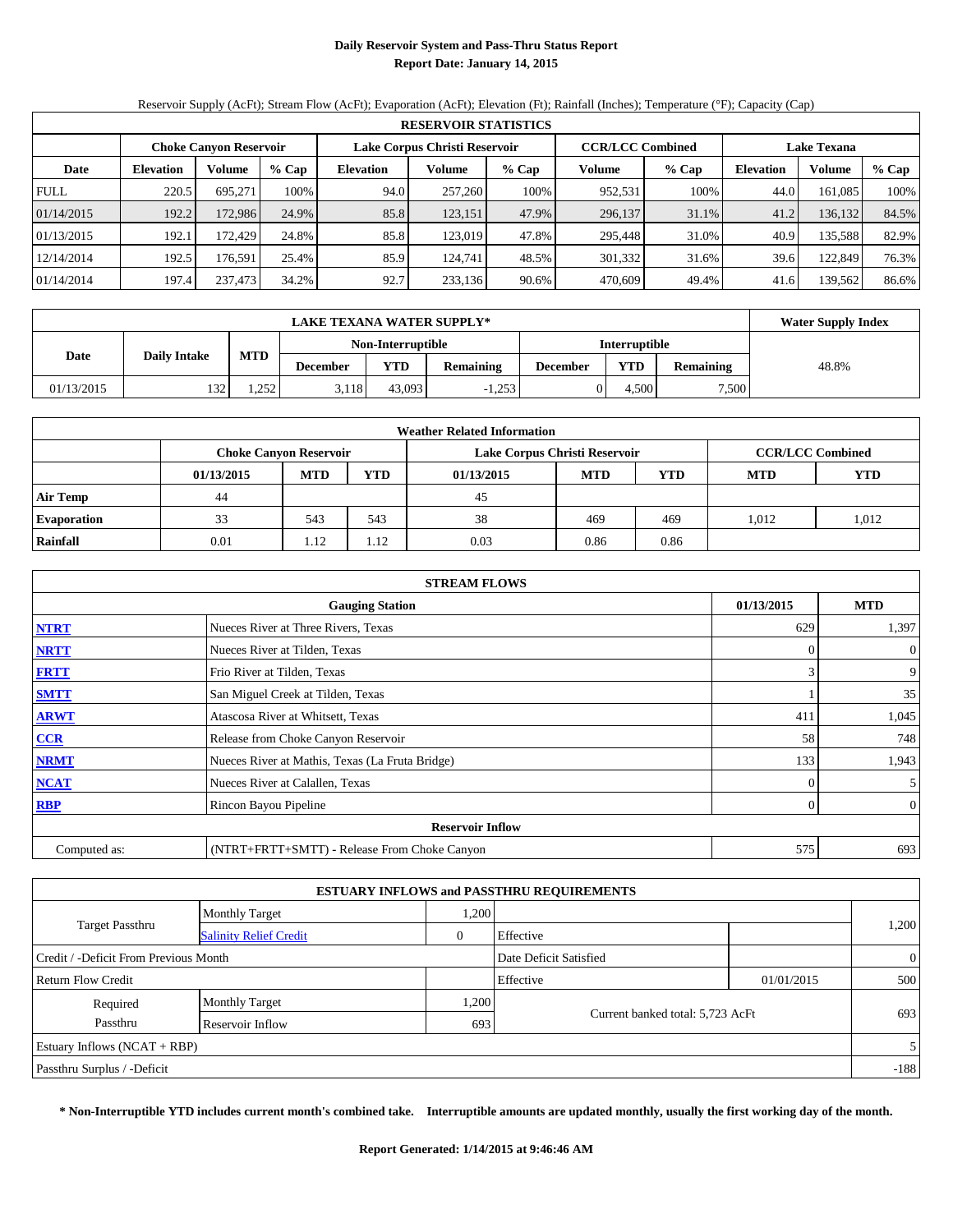## **Daily Reservoir System and Pass-Thru Status Report Report Date: January 15, 2015**

Reservoir Supply (AcFt); Stream Flow (AcFt); Evaporation (AcFt); Elevation (Ft); Rainfall (Inches); Temperature (°F); Capacity (Cap)

| <b>RESERVOIR STATISTICS</b> |                                                                                                                 |         |       |                  |         |       |                   |       |                  |         |       |
|-----------------------------|-----------------------------------------------------------------------------------------------------------------|---------|-------|------------------|---------|-------|-------------------|-------|------------------|---------|-------|
|                             | <b>CCR/LCC Combined</b><br>Lake Corpus Christi Reservoir<br><b>Choke Canyon Reservoir</b><br><b>Lake Texana</b> |         |       |                  |         |       |                   |       |                  |         |       |
| Date                        | Volume<br><b>Elevation</b>                                                                                      |         | % Cap | <b>Elevation</b> | Volume  | % Cap | Volume<br>$%$ Cap |       | <b>Elevation</b> | Volume  | % Cap |
| <b>FULL</b>                 | 220.5                                                                                                           | 695.271 | 100%  | 94.0             | 257,260 | 100%  | 952,531           | 100%  | 44.0             | 161.085 | 100%  |
| 01/15/2015                  | 192.2                                                                                                           | 172.986 | 24.9% | 85.8             | 123.416 | 48.0% | 296,402           | 31.1% | 41.4             | 137,841 | 85.6% |
| 01/14/2015                  | 192.2                                                                                                           | 172.986 | 24.9% | 85.8             | 123,151 | 47.9% | 296,137           | 31.1% | 41.2             | 136.132 | 84.5% |
| 12/15/2014                  | 192.5                                                                                                           | 176.932 | 25.4% | 85.9             | 124,609 | 48.4% | 301.541           | 31.7% | 39.6             | 122,849 | 76.3% |
| 01/15/2014                  | 197.3                                                                                                           | 237,066 | 34.1% | 92.7             | 233.846 | 90.9% | 470.912           | 49.4% | 41.5             | 138.700 | 86.1% |

|                             | <b>LAKE TEXANA WATER SUPPLY*</b> |            |                 |                   |                  |                 |                      |                  |       |  |  |  |
|-----------------------------|----------------------------------|------------|-----------------|-------------------|------------------|-----------------|----------------------|------------------|-------|--|--|--|
|                             |                                  |            |                 | Non-Interruptible |                  |                 | <b>Interruptible</b> |                  |       |  |  |  |
| <b>Daily Intake</b><br>Date |                                  | <b>MTD</b> | <b>December</b> | YTD               | <b>Remaining</b> | <b>December</b> | YTD                  | <b>Remaining</b> | 48.9% |  |  |  |
| 01/14/2015                  | 132                              | .384       | 3.118           | 43.225            | 1,385            |                 | 4.500                | 7,500            |       |  |  |  |

| <b>Weather Related Information</b> |            |                               |            |                               |            |                         |            |            |  |  |
|------------------------------------|------------|-------------------------------|------------|-------------------------------|------------|-------------------------|------------|------------|--|--|
|                                    |            | <b>Choke Canvon Reservoir</b> |            | Lake Corpus Christi Reservoir |            | <b>CCR/LCC Combined</b> |            |            |  |  |
|                                    | 01/14/2015 | <b>MTD</b>                    | <b>YTD</b> | 01/14/2015                    | <b>MTD</b> | <b>YTD</b>              | <b>MTD</b> | <b>YTD</b> |  |  |
| <b>Air Temp</b>                    | 41         |                               |            | 45                            |            |                         |            |            |  |  |
| <b>Evaporation</b>                 |            | 550                           | 550        |                               | 477        | 477                     | 1.027      | 1,027      |  |  |
| Rainfall                           | 0.07       | 1.19                          | 1.19       | 0.05                          | 0.91       | 0.91                    |            |            |  |  |

| <b>STREAM FLOWS</b> |                                                 |          |                |  |  |  |  |  |  |
|---------------------|-------------------------------------------------|----------|----------------|--|--|--|--|--|--|
|                     | <b>Gauging Station</b>                          |          |                |  |  |  |  |  |  |
| <b>NTRT</b>         | Nueces River at Three Rivers, Texas             | 310      | 1,707          |  |  |  |  |  |  |
| <b>NRTT</b>         | Nueces River at Tilden, Texas                   | $\Omega$ | $\overline{0}$ |  |  |  |  |  |  |
| <b>FRTT</b>         | Frio River at Tilden, Texas                     | 6        | 15             |  |  |  |  |  |  |
| <b>SMTT</b>         | San Miguel Creek at Tilden, Texas               | $\theta$ | 35             |  |  |  |  |  |  |
| <b>ARWT</b>         | Atascosa River at Whitsett, Texas               | 107      | 1,152          |  |  |  |  |  |  |
| $CCR$               | Release from Choke Canyon Reservoir             | 58       | 806            |  |  |  |  |  |  |
| <b>NRMT</b>         | Nueces River at Mathis, Texas (La Fruta Bridge) | 133      | 2,076          |  |  |  |  |  |  |
| <b>NCAT</b>         | Nueces River at Calallen, Texas                 | $\theta$ | 5 <sup>5</sup> |  |  |  |  |  |  |
| <b>RBP</b>          | Rincon Bayou Pipeline                           | $\Omega$ | $\overline{0}$ |  |  |  |  |  |  |
|                     | <b>Reservoir Inflow</b>                         |          |                |  |  |  |  |  |  |
| Computed as:        | (NTRT+FRTT+SMTT) - Release From Choke Canyon    | 258      | 951            |  |  |  |  |  |  |

| <b>ESTUARY INFLOWS and PASSTHRU REQUIREMENTS</b> |                               |      |                                  |            |                |  |  |  |  |  |  |
|--------------------------------------------------|-------------------------------|------|----------------------------------|------------|----------------|--|--|--|--|--|--|
|                                                  | <b>Monthly Target</b>         | ,200 |                                  |            |                |  |  |  |  |  |  |
| <b>Target Passthru</b>                           | <b>Salinity Relief Credit</b> | 0    | Effective                        |            | 1,200          |  |  |  |  |  |  |
| Credit / -Deficit From Previous Month            |                               |      | Date Deficit Satisfied           |            | $\overline{0}$ |  |  |  |  |  |  |
| Return Flow Credit                               |                               |      | Effective                        | 01/01/2015 | 500            |  |  |  |  |  |  |
| Required                                         | <b>Monthly Target</b>         | ,200 |                                  |            |                |  |  |  |  |  |  |
| Passthru                                         | Reservoir Inflow              | 951  | Current banked total: 5,723 AcFt |            | 951            |  |  |  |  |  |  |
| Estuary Inflows $(NCAT + RBP)$                   |                               |      |                                  |            | 5 <sup>1</sup> |  |  |  |  |  |  |
| Passthru Surplus / -Deficit                      |                               |      |                                  |            | $-446$         |  |  |  |  |  |  |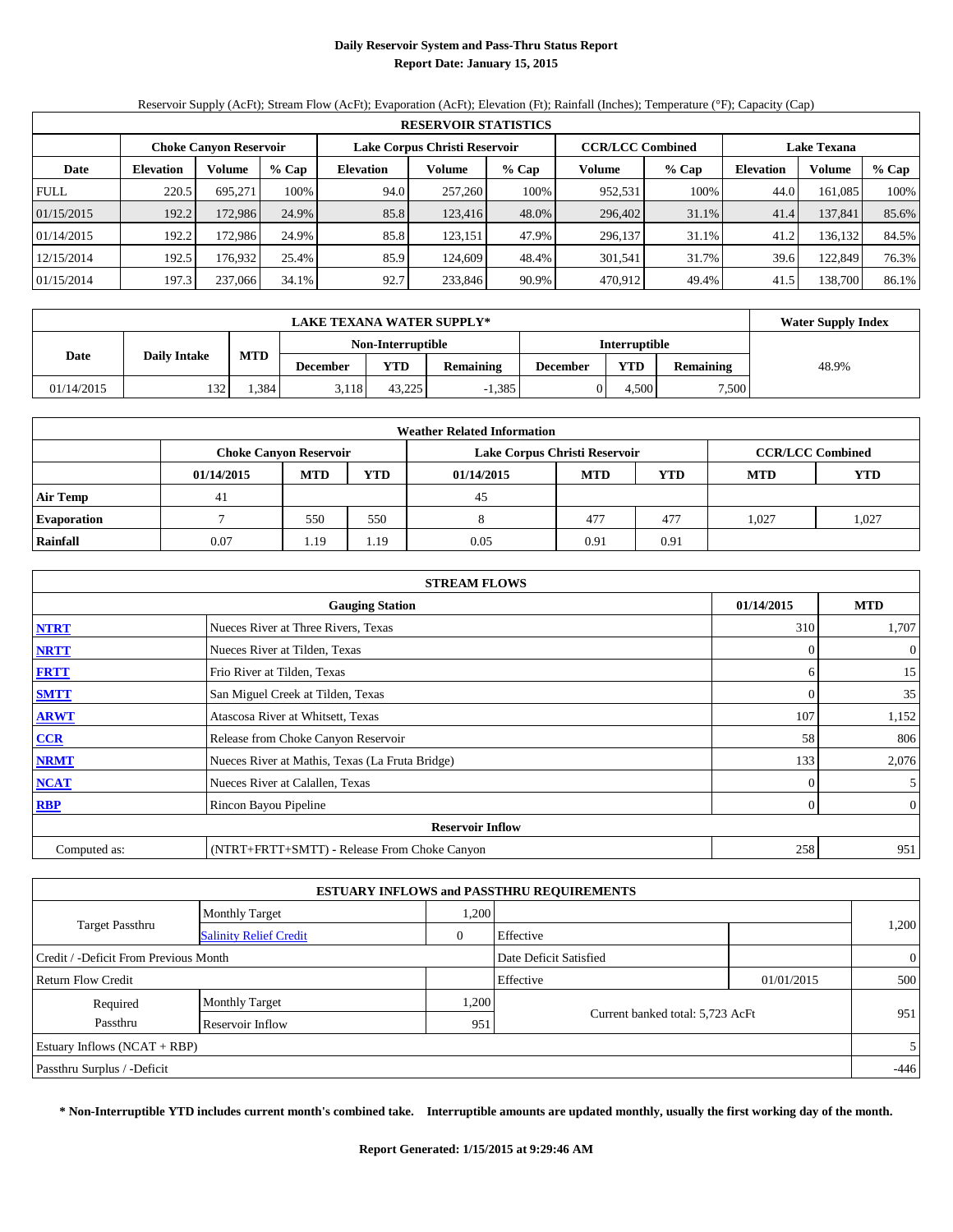## **Daily Reservoir System and Pass-Thru Status Report Report Date: January 16, 2015**

Reservoir Supply (AcFt); Stream Flow (AcFt); Evaporation (AcFt); Elevation (Ft); Rainfall (Inches); Temperature (°F); Capacity (Cap)

|             | <b>RESERVOIR STATISTICS</b> |                               |       |                  |                               |       |                         |         |                    |         |       |  |
|-------------|-----------------------------|-------------------------------|-------|------------------|-------------------------------|-------|-------------------------|---------|--------------------|---------|-------|--|
|             |                             | <b>Choke Canyon Reservoir</b> |       |                  | Lake Corpus Christi Reservoir |       | <b>CCR/LCC Combined</b> |         | <b>Lake Texana</b> |         |       |  |
| Date        | <b>Elevation</b>            | Volume                        | % Cap | <b>Elevation</b> | Volume                        | % Cap | Volume                  | $%$ Cap | <b>Elevation</b>   | Volume  | % Cap |  |
| <b>FULL</b> | 220.5                       | 695.271                       | 100%  | 94.0             | 257,260                       | 100%  | 952,531                 | 100%    | 44.0               | 161.085 | 100%  |  |
| 01/16/2015  | 192.2                       | 172.986                       | 24.9% | 85.8             | 123,151                       | 47.9% | 296,137                 | 31.1%   | 41.4               | 137,841 | 85.6% |  |
| 01/15/2015  | 192.2                       | 172.986                       | 24.9% | 85.8             | 123.416                       | 48.0% | 296,402                 | 31.1%   | 41.4               | 137,841 | 85.6% |  |
| 12/16/2014  | 192.5                       | 176.591                       | 25.4% | 85.9             | 124.476                       | 48.4% | 301,067                 | 31.6%   | 39.5               | 122,045 | 75.8% |  |
| 01/16/2014  | 197.4                       | 237.744                       | 34.2% | 92.6             | 232,426                       | 90.3% | 470,170                 | 49.4%   | 41.5               | 138.700 | 86.1% |  |

|            | <b>Water Supply Index</b> |            |                 |                   |                  |                 |                      |                  |       |
|------------|---------------------------|------------|-----------------|-------------------|------------------|-----------------|----------------------|------------------|-------|
|            |                           |            |                 | Non-Interruptible |                  |                 | <b>Interruptible</b> |                  |       |
| Date       | <b>Daily Intake</b>       | <b>MTD</b> | <b>December</b> | YTD               | <b>Remaining</b> | <b>December</b> | <b>YTD</b>           | <b>Remaining</b> | 48.8% |
| 01/15/2015 | 132                       | .516       | 3.118           | 43.357            | $-1,517$         |                 | 4.500                | 7,500            |       |

| <b>Weather Related Information</b> |            |                               |            |                               |            |                         |            |            |  |  |  |
|------------------------------------|------------|-------------------------------|------------|-------------------------------|------------|-------------------------|------------|------------|--|--|--|
|                                    |            | <b>Choke Canyon Reservoir</b> |            | Lake Corpus Christi Reservoir |            | <b>CCR/LCC Combined</b> |            |            |  |  |  |
|                                    | 01/15/2015 | <b>MTD</b>                    | <b>YTD</b> | 01/15/2015                    | <b>MTD</b> | <b>YTD</b>              | <b>MTD</b> | <b>YTD</b> |  |  |  |
| <b>Air Temp</b>                    | 54         |                               |            | 52                            |            |                         |            |            |  |  |  |
| <b>Evaporation</b>                 | 46         | 596                           | 596        | 38                            | 515        | 515                     | 1.111      | 1,111      |  |  |  |
| Rainfall                           | 0.00       | 1.19                          | 1.19       | 0.00                          | 0.91       | 0.91                    |            |            |  |  |  |

| <b>STREAM FLOWS</b> |                                                 |          |                |  |  |  |  |  |  |
|---------------------|-------------------------------------------------|----------|----------------|--|--|--|--|--|--|
|                     | <b>Gauging Station</b>                          |          |                |  |  |  |  |  |  |
| <b>NTRT</b>         | Nueces River at Three Rivers, Texas             | 149      | 1,856          |  |  |  |  |  |  |
| <b>NRTT</b>         | Nueces River at Tilden, Texas                   | 0        | $\overline{0}$ |  |  |  |  |  |  |
| <b>FRTT</b>         | Frio River at Tilden, Texas                     | 3        | 18             |  |  |  |  |  |  |
| <b>SMTT</b>         | San Miguel Creek at Tilden, Texas               | $\theta$ | 35             |  |  |  |  |  |  |
| <b>ARWT</b>         | Atascosa River at Whitsett, Texas               | 54       | 1,205          |  |  |  |  |  |  |
| $CCR$               | Release from Choke Canyon Reservoir             | 40       | 846            |  |  |  |  |  |  |
| <b>NRMT</b>         | Nueces River at Mathis, Texas (La Fruta Bridge) | 131      | 2,207          |  |  |  |  |  |  |
| <b>NCAT</b>         | Nueces River at Calallen, Texas                 | $\theta$ | 5 <sup>5</sup> |  |  |  |  |  |  |
| <b>RBP</b>          | Rincon Bayou Pipeline                           | $\Omega$ | $\overline{0}$ |  |  |  |  |  |  |
|                     | <b>Reservoir Inflow</b>                         |          |                |  |  |  |  |  |  |
| Computed as:        | (NTRT+FRTT+SMTT) - Release From Choke Canyon    | 112      | 1,063          |  |  |  |  |  |  |

| <b>ESTUARY INFLOWS and PASSTHRU REQUIREMENTS</b> |                               |      |                                  |            |                |  |  |  |  |  |  |
|--------------------------------------------------|-------------------------------|------|----------------------------------|------------|----------------|--|--|--|--|--|--|
|                                                  | <b>Monthly Target</b>         | ,200 |                                  |            |                |  |  |  |  |  |  |
| <b>Target Passthru</b>                           | <b>Salinity Relief Credit</b> | 0    | Effective                        |            | 1,200          |  |  |  |  |  |  |
| Credit / -Deficit From Previous Month            |                               |      | Date Deficit Satisfied           |            | $\overline{0}$ |  |  |  |  |  |  |
| Return Flow Credit                               |                               |      | Effective                        | 01/01/2015 | 500            |  |  |  |  |  |  |
| Required                                         | <b>Monthly Target</b>         | .200 |                                  |            |                |  |  |  |  |  |  |
| Passthru<br>Reservoir Inflow                     |                               | .063 | Current banked total: 5,723 AcFt |            | 1,063          |  |  |  |  |  |  |
| Estuary Inflows $(NCAT + RBP)$                   |                               |      |                                  |            | 5              |  |  |  |  |  |  |
| Passthru Surplus / -Deficit                      |                               |      |                                  |            | $-588$         |  |  |  |  |  |  |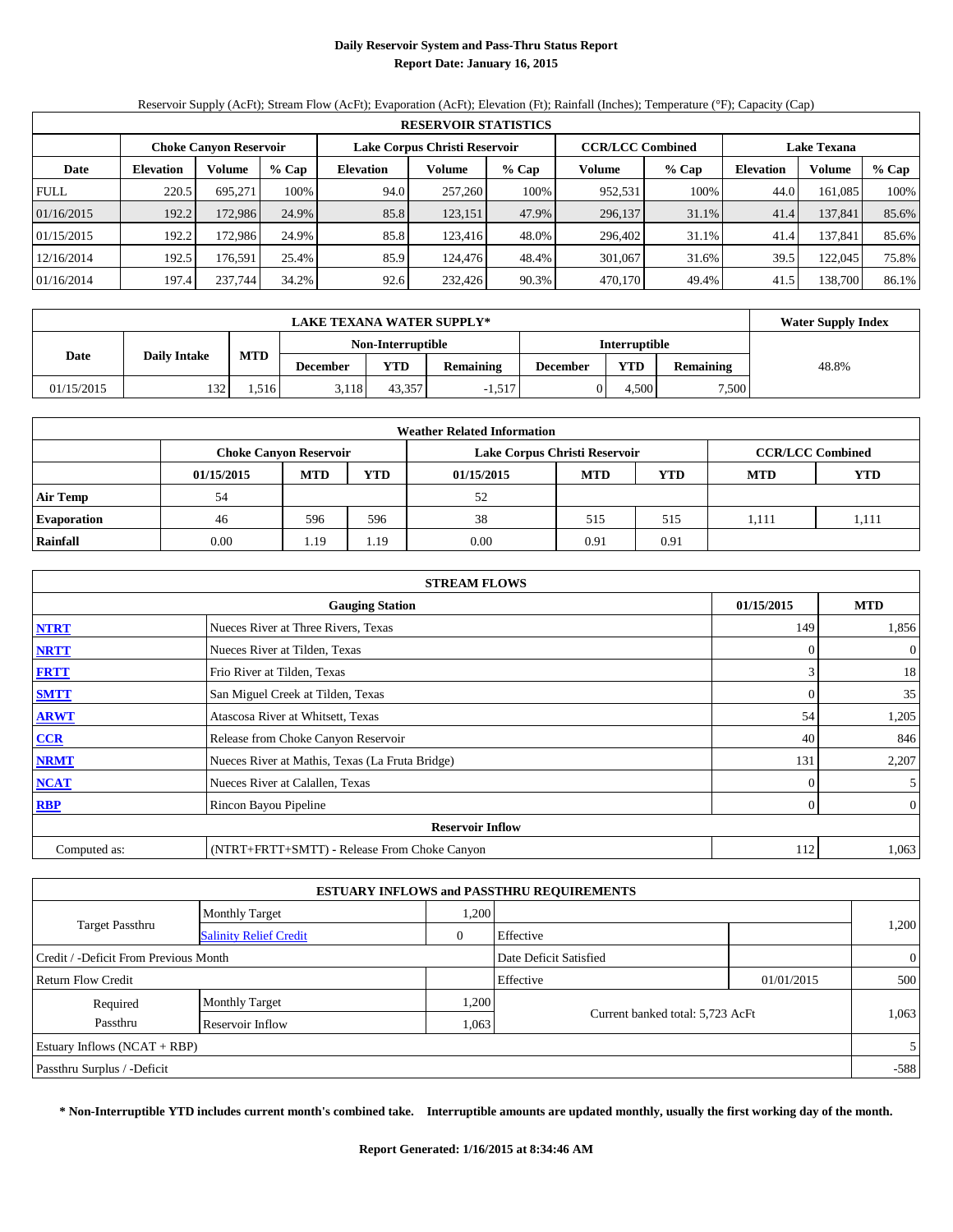## **Daily Reservoir System and Pass-Thru Status Report Report Date: January 17, 2015**

Reservoir Supply (AcFt); Stream Flow (AcFt); Evaporation (AcFt); Elevation (Ft); Rainfall (Inches); Temperature (°F); Capacity (Cap)

|             | <b>RESERVOIR STATISTICS</b> |                               |       |                  |                               |       |                         |         |                    |         |       |  |
|-------------|-----------------------------|-------------------------------|-------|------------------|-------------------------------|-------|-------------------------|---------|--------------------|---------|-------|--|
|             |                             | <b>Choke Canyon Reservoir</b> |       |                  | Lake Corpus Christi Reservoir |       | <b>CCR/LCC Combined</b> |         | <b>Lake Texana</b> |         |       |  |
| Date        | <b>Elevation</b>            | Volume                        | % Cap | <b>Elevation</b> | Volume                        | % Cap | Volume                  | $%$ Cap | <b>Elevation</b>   | Volume  | % Cap |  |
| <b>FULL</b> | 220.5                       | 695.271                       | 100%  | 94.0             | 257,260                       | 100%  | 952,531                 | 100%    | 44.0               | 161.085 | 100%  |  |
| 01/17/2015  | 192.2                       | 173.6581                      | 25.0% | 85.8             | 123,019                       | 47.8% | 296,677                 | 31.1%   | 41.4               | 137,841 | 85.6% |  |
| 01/16/2015  | 192.2                       | 172.986                       | 24.9% | 85.8             | 123,151                       | 47.9% | 296,137                 | 31.1%   | 41.4               | 137,841 | 85.6% |  |
| 12/17/2014  | 192.5                       | 176.478                       | 25.4% | 85.8             | 124,078                       | 48.2% | 300,556                 | 31.6%   | 39.5               | 122,045 | 75.8% |  |
| 01/17/2014  | 197.3                       | 236,524                       | 34.0% | 92.6             | 232,426                       | 90.3% | 468,950                 | 49.2%   | 41.5               | 138.700 | 86.1% |  |

|            | <b>Water Supply Index</b> |            |                 |                   |                  |                 |                      |                  |       |
|------------|---------------------------|------------|-----------------|-------------------|------------------|-----------------|----------------------|------------------|-------|
|            |                           |            |                 | Non-Interruptible |                  |                 | <b>Interruptible</b> |                  |       |
| Date       | <b>Daily Intake</b>       | <b>MTD</b> | <b>December</b> | YTD               | <b>Remaining</b> | <b>December</b> | YTD                  | <b>Remaining</b> | 48.9% |
| 01/16/2015 | 132                       | .648       | 3,118           | 43.489            | $-1,649$         |                 | 4.500                | 7,500            |       |

| <b>Weather Related Information</b> |            |                               |            |                               |            |                         |            |            |  |  |  |
|------------------------------------|------------|-------------------------------|------------|-------------------------------|------------|-------------------------|------------|------------|--|--|--|
|                                    |            | <b>Choke Canvon Reservoir</b> |            | Lake Corpus Christi Reservoir |            | <b>CCR/LCC Combined</b> |            |            |  |  |  |
|                                    | 01/16/2015 | <b>MTD</b>                    | <b>YTD</b> | 01/16/2015                    | <b>MTD</b> | <b>YTD</b>              | <b>MTD</b> | <b>YTD</b> |  |  |  |
| <b>Air Temp</b>                    | 60         |                               |            | 58                            |            |                         |            |            |  |  |  |
| <b>Evaporation</b>                 | 26         | 622                           | 622        | 115                           | 630        | 630                     | 1.252      | 1,252      |  |  |  |
| Rainfall                           | 0.00       | 1.19                          | 1.19       | 0.00                          | 0.91       | 0.91                    |            |            |  |  |  |

| <b>STREAM FLOWS</b> |                                                 |          |                |  |  |  |  |  |  |
|---------------------|-------------------------------------------------|----------|----------------|--|--|--|--|--|--|
|                     | <b>Gauging Station</b>                          |          |                |  |  |  |  |  |  |
| <b>NTRT</b>         | Nueces River at Three Rivers, Texas             | 67       | 1,923          |  |  |  |  |  |  |
| <b>NRTT</b>         | Nueces River at Tilden, Texas                   | $\Omega$ | $\overline{0}$ |  |  |  |  |  |  |
| <b>FRTT</b>         | Frio River at Tilden, Texas                     |          | 19             |  |  |  |  |  |  |
| <b>SMTT</b>         | San Miguel Creek at Tilden, Texas               | $\theta$ | 35             |  |  |  |  |  |  |
| <b>ARWT</b>         | Atascosa River at Whitsett, Texas               | 36       | 1,241          |  |  |  |  |  |  |
| $CCR$               | Release from Choke Canyon Reservoir             | 34       | 879            |  |  |  |  |  |  |
| <b>NRMT</b>         | Nueces River at Mathis, Texas (La Fruta Bridge) | 125      | 2,332          |  |  |  |  |  |  |
| <b>NCAT</b>         | Nueces River at Calallen, Texas                 | $\theta$ | 5 <sup>5</sup> |  |  |  |  |  |  |
| <b>RBP</b>          | Rincon Bayou Pipeline                           | $\Omega$ | $\overline{0}$ |  |  |  |  |  |  |
|                     | <b>Reservoir Inflow</b>                         |          |                |  |  |  |  |  |  |
| Computed as:        | (NTRT+FRTT+SMTT) - Release From Choke Canyon    | 35       | 1,098          |  |  |  |  |  |  |

|                                                         |                       |      | <b>ESTUARY INFLOWS and PASSTHRU REQUIREMENTS</b> |            |                |
|---------------------------------------------------------|-----------------------|------|--------------------------------------------------|------------|----------------|
|                                                         | <b>Monthly Target</b> | ,200 |                                                  |            |                |
| <b>Target Passthru</b><br><b>Salinity Relief Credit</b> |                       |      | Effective                                        |            | 1,200          |
| Credit / -Deficit From Previous Month                   |                       |      | Date Deficit Satisfied                           |            | $\overline{0}$ |
| Return Flow Credit                                      |                       |      | Effective                                        | 01/01/2015 | 500            |
| Required                                                | <b>Monthly Target</b> | .200 |                                                  |            |                |
| Passthru<br>Reservoir Inflow                            |                       |      | Current banked total: 5,723 AcFt<br>1,098        |            | 1,098          |
| Estuary Inflows $(NCAT + RBP)$                          |                       |      |                                                  |            | 5              |
| Passthru Surplus / -Deficit                             |                       |      |                                                  |            | $-593$         |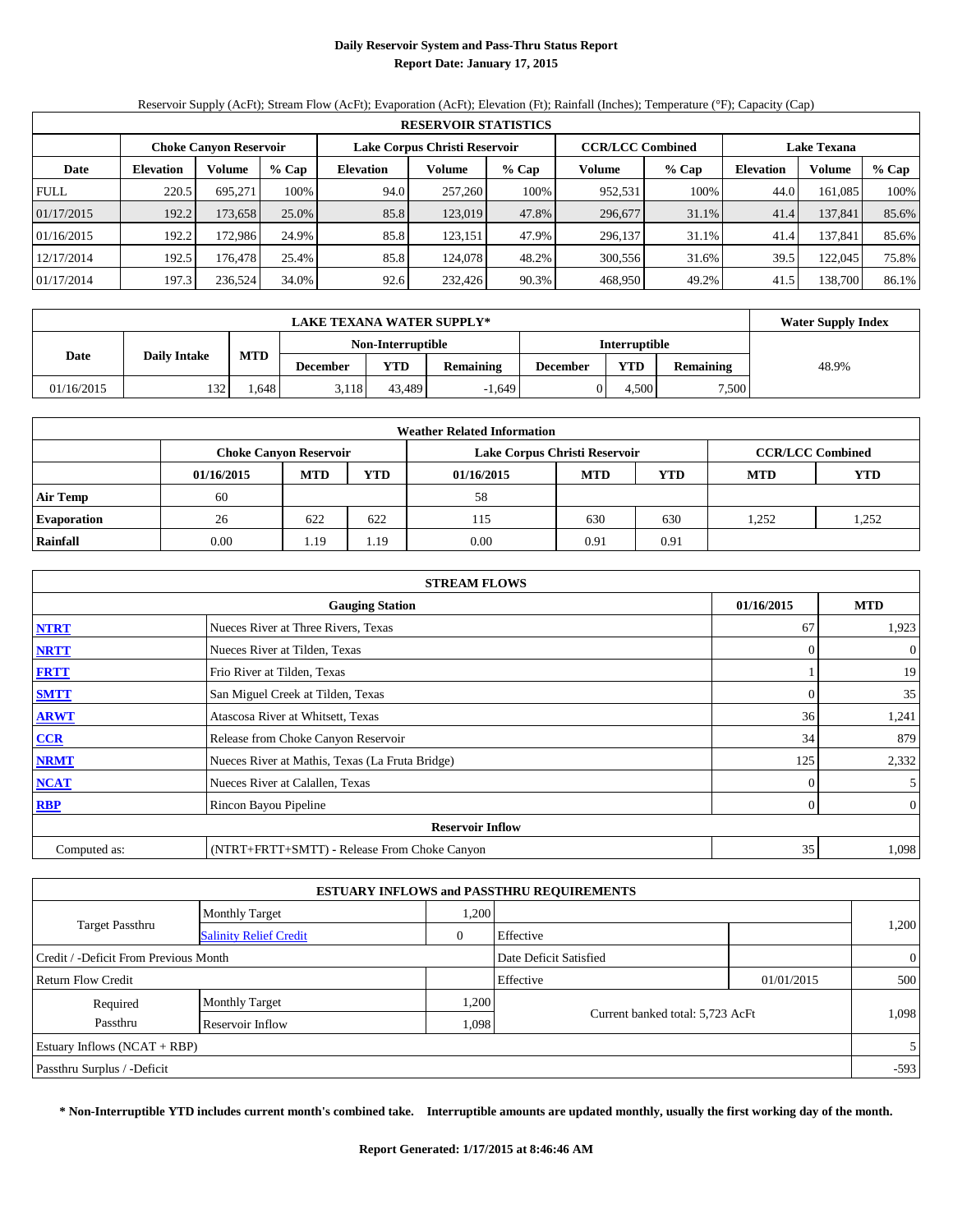## **Daily Reservoir System and Pass-Thru Status Report Report Date: January 18, 2015**

Reservoir Supply (AcFt); Stream Flow (AcFt); Evaporation (AcFt); Elevation (Ft); Rainfall (Inches); Temperature (°F); Capacity (Cap)

|             | <b>RESERVOIR STATISTICS</b> |                               |       |                               |         |         |                         |         |                    |         |       |  |
|-------------|-----------------------------|-------------------------------|-------|-------------------------------|---------|---------|-------------------------|---------|--------------------|---------|-------|--|
|             |                             | <b>Choke Canyon Reservoir</b> |       | Lake Corpus Christi Reservoir |         |         | <b>CCR/LCC Combined</b> |         | <b>Lake Texana</b> |         |       |  |
| Date        | <b>Elevation</b>            | Volume                        | % Cap | <b>Elevation</b>              | Volume  | $%$ Cap | Volume                  | $%$ Cap | <b>Elevation</b>   | Volume  | % Cap |  |
| <b>FULL</b> | 220.5                       | 695.271                       | 100%  | 94.0                          | 257,260 | 100%    | 952,531                 | 100%    | 44.0               | 161.085 | 100%  |  |
| 01/18/2015  | 192.2                       | 173,321                       | 24.9% | 85.8                          | 123,019 | 47.8%   | 296,340                 | 31.1%   | 41.4               | 137,841 | 85.6% |  |
| 01/17/2015  | 192.2                       | 173.658                       | 25.0% | 85.8                          | 123.019 | 47.8%   | 296,677                 | 31.1%   | 41.4               | 137,841 | 85.6% |  |
| 12/18/2014  | 192.5                       | 176.478                       | 25.4% | 85.8                          | 123.945 | 48.2%   | 300,423                 | 31.5%   | 39.5               | 122,045 | 75.8% |  |
| 01/18/2014  | 197.4                       | 237,879                       | 34.2% | 92.6                          | 231,717 | 90.1%   | 469,596                 | 49.3%   | 41.5               | 138.700 | 86.1% |  |

|            | <b>Water Supply Index</b> |            |                 |                   |                  |                 |                      |                  |       |
|------------|---------------------------|------------|-----------------|-------------------|------------------|-----------------|----------------------|------------------|-------|
|            |                           |            |                 | Non-Interruptible |                  |                 | <b>Interruptible</b> |                  |       |
| Date       | <b>Daily Intake</b>       | <b>MTD</b> | <b>December</b> | YTD               | <b>Remaining</b> | <b>December</b> | YTD                  | <b>Remaining</b> | 48.9% |
| 01/17/2015 | 132                       | 1.780      | 3.118           | 43.621            | 1,781            |                 | 4.500                | 7,500            |       |

| <b>Weather Related Information</b> |            |                               |            |                               |      |                         |      |       |  |  |  |
|------------------------------------|------------|-------------------------------|------------|-------------------------------|------|-------------------------|------|-------|--|--|--|
|                                    |            | <b>Choke Canvon Reservoir</b> |            | Lake Corpus Christi Reservoir |      | <b>CCR/LCC Combined</b> |      |       |  |  |  |
|                                    | 01/17/2015 | <b>MTD</b>                    | <b>YTD</b> |                               |      |                         |      |       |  |  |  |
| <b>Air Temp</b>                    |            |                               |            | 68                            |      |                         |      |       |  |  |  |
| <b>Evaporation</b>                 | 33         | 655                           | 655        | 85                            | 715  | 715                     | .370 | 1,370 |  |  |  |
| Rainfall                           | 0.00       | 1.19                          | 1.19       | 0.00                          | 0.91 | 0.91                    |      |       |  |  |  |

| <b>STREAM FLOWS</b> |                                                 |          |                |  |  |  |  |  |
|---------------------|-------------------------------------------------|----------|----------------|--|--|--|--|--|
|                     | <b>Gauging Station</b>                          |          |                |  |  |  |  |  |
| <b>NTRT</b>         | 81                                              | 2,005    |                |  |  |  |  |  |
| <b>NRTT</b>         | Nueces River at Tilden, Texas                   | $\Omega$ | $\overline{0}$ |  |  |  |  |  |
| <b>FRTT</b>         | Frio River at Tilden, Texas                     |          | 20             |  |  |  |  |  |
| <b>SMTT</b>         | San Miguel Creek at Tilden, Texas               | $\theta$ | 35             |  |  |  |  |  |
| <b>ARWT</b>         | Atascosa River at Whitsett, Texas               | 26       | 1,267          |  |  |  |  |  |
| CCR                 | Release from Choke Canyon Reservoir             | 58       | 937            |  |  |  |  |  |
| <b>NRMT</b>         | Nueces River at Mathis, Texas (La Fruta Bridge) | 119      | 2,451          |  |  |  |  |  |
| <b>NCAT</b>         | Nueces River at Calallen, Texas                 | $\Omega$ | 5 <sup>5</sup> |  |  |  |  |  |
| <b>RBP</b>          | Rincon Bayou Pipeline                           | $\Omega$ | $\overline{0}$ |  |  |  |  |  |
|                     | <b>Reservoir Inflow</b>                         |          |                |  |  |  |  |  |
| Computed as:        | (NTRT+FRTT+SMTT) - Release From Choke Canyon    | 25       | 1,123          |  |  |  |  |  |

|                                       |                               |      | <b>ESTUARY INFLOWS and PASSTHRU REQUIREMENTS</b> |            |                |
|---------------------------------------|-------------------------------|------|--------------------------------------------------|------------|----------------|
|                                       | <b>Monthly Target</b>         | ,200 |                                                  |            |                |
| <b>Target Passthru</b>                | <b>Salinity Relief Credit</b> | 0    | Effective                                        |            | 1,200          |
| Credit / -Deficit From Previous Month |                               |      | Date Deficit Satisfied                           |            | $\overline{0}$ |
| Return Flow Credit                    |                               |      | Effective                                        | 01/01/2015 | 500            |
| Required                              | <b>Monthly Target</b>         | ,200 |                                                  |            |                |
| Passthru<br>Reservoir Inflow          |                               |      | Current banked total: 5,723 AcFt<br>1.123        |            | 1,123          |
| Estuary Inflows $(NCAT + RBP)$        |                               |      |                                                  |            | $\mathfrak{S}$ |
| Passthru Surplus / -Deficit           |                               |      |                                                  |            | $-618$         |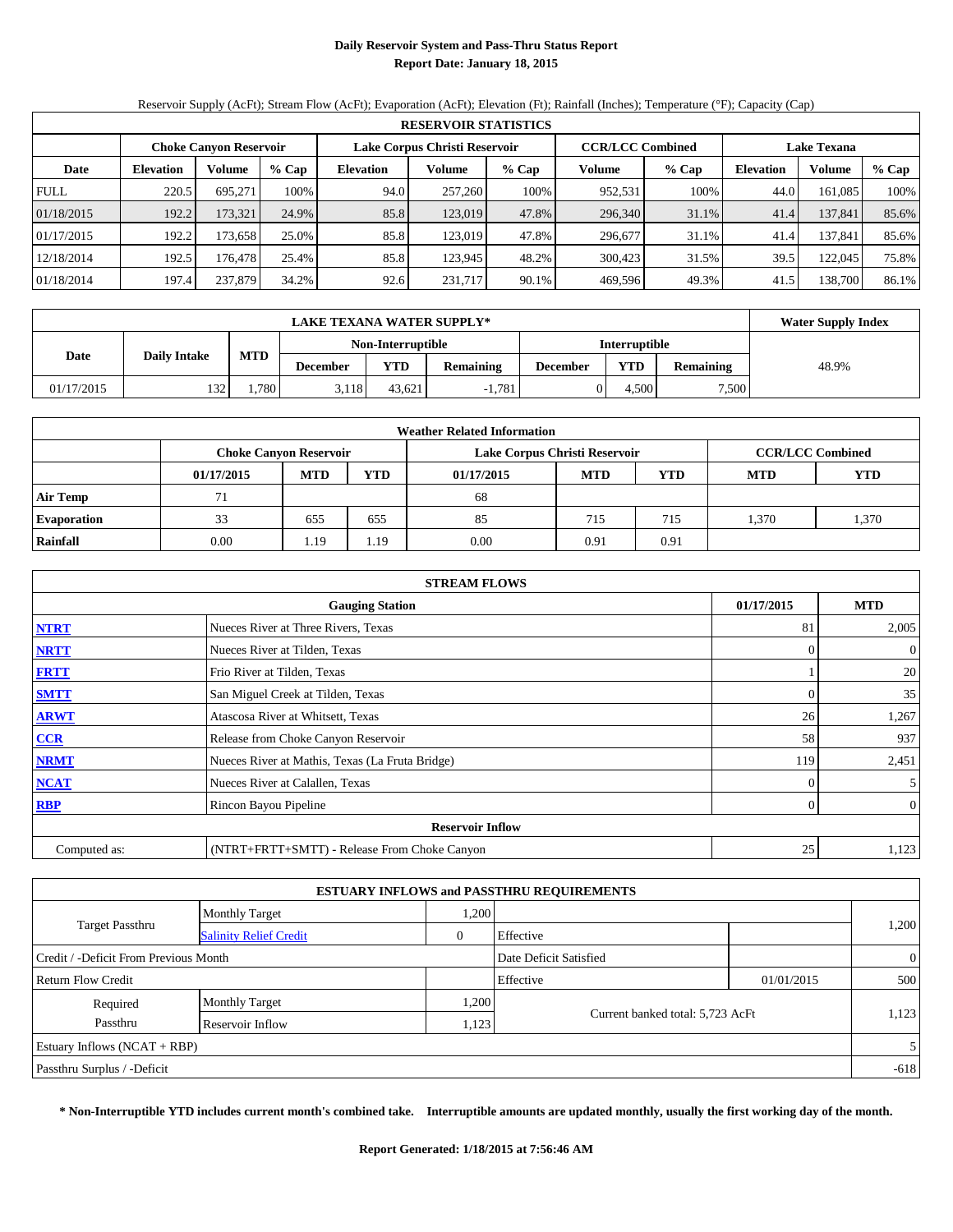## **Daily Reservoir System and Pass-Thru Status Report Report Date: January 19, 2015**

Reservoir Supply (AcFt); Stream Flow (AcFt); Evaporation (AcFt); Elevation (Ft); Rainfall (Inches); Temperature (°F); Capacity (Cap)

|             | <b>RESERVOIR STATISTICS</b> |                               |         |                               |         |       |                         |       |                    |         |       |  |
|-------------|-----------------------------|-------------------------------|---------|-------------------------------|---------|-------|-------------------------|-------|--------------------|---------|-------|--|
|             |                             | <b>Choke Canyon Reservoir</b> |         | Lake Corpus Christi Reservoir |         |       | <b>CCR/LCC Combined</b> |       | <b>Lake Texana</b> |         |       |  |
| Date        | <b>Elevation</b>            | Volume                        | $%$ Cap | <b>Elevation</b>              | Volume  | % Cap | Volume                  | % Cap | <b>Elevation</b>   | Volume  | % Cap |  |
| <b>FULL</b> | 220.5                       | 695.271                       | 100%    | 94.0                          | 257,260 | 100%  | 952,531                 | 100%  | 44.0               | 161.085 | 100%  |  |
| 01/19/2015  | 192.2                       | 173.434                       | 24.9%   | 85.7                          | 122,756 | 47.7% | 296,190                 | 31.1% | 41.4               | 137,841 | 85.6% |  |
| 01/18/2015  | 192.2                       | 173,321                       | 24.9%   | 85.8                          | 123,019 | 47.8% | 296,340                 | 31.1% | 41.4               | 137,841 | 85.6% |  |
| 12/19/2014  | 192.4                       | 176.5721                      | 25.3%   | 86.0                          | 126,075 | 49.0% | 301,647                 | 31.7% | 39.4               | 121,245 | 75.3% |  |
| 01/19/2014  | 197.3                       | 236,524                       | 34.0%   | 92.6                          | 231,894 | 90.1% | 468.418                 | 49.2% | 41.5               | 138.700 | 86.1% |  |

|            | <b>Water Supply Index</b> |            |                 |                   |                  |                 |               |                  |       |
|------------|---------------------------|------------|-----------------|-------------------|------------------|-----------------|---------------|------------------|-------|
|            |                           |            |                 | Non-Interruptible |                  |                 | Interruptible |                  |       |
| Date       | <b>Daily Intake</b>       | <b>MTD</b> | <b>December</b> | <b>YTD</b>        | <b>Remaining</b> | <b>December</b> | YTD           | <b>Remaining</b> | 48.8% |
| 01/18/2015 | 132                       | .913       | 3.118           | 43.753            | $-1,913$         |                 | 4.500         | 7,500            |       |

| <b>Weather Related Information</b> |            |                               |            |                               |            |                         |            |       |  |  |  |
|------------------------------------|------------|-------------------------------|------------|-------------------------------|------------|-------------------------|------------|-------|--|--|--|
|                                    |            | <b>Choke Canyon Reservoir</b> |            | Lake Corpus Christi Reservoir |            | <b>CCR/LCC Combined</b> |            |       |  |  |  |
|                                    | 01/18/2015 | <b>MTD</b>                    | <b>YTD</b> | 01/18/2015                    | <b>MTD</b> | <b>MTD</b>              | <b>YTD</b> |       |  |  |  |
| <b>Air Temp</b>                    | 68         |                               |            | 68                            |            |                         |            |       |  |  |  |
| <b>Evaporation</b>                 | 85         | 740                           | 740        | 115                           | 830        | 830                     | .570       | 1,570 |  |  |  |
| Rainfall                           | 0.00       | 1.19                          | 1.19       | 0.00                          | 0.91       | 0.91                    |            |       |  |  |  |

| <b>STREAM FLOWS</b> |                                                 |          |                  |  |  |  |  |  |
|---------------------|-------------------------------------------------|----------|------------------|--|--|--|--|--|
|                     | <b>Gauging Station</b>                          |          |                  |  |  |  |  |  |
| <b>NTRT</b>         | Nueces River at Three Rivers, Texas             | 79       | 2,084            |  |  |  |  |  |
| <b>NRTT</b>         | Nueces River at Tilden, Texas                   | $\Omega$ | $\boldsymbol{0}$ |  |  |  |  |  |
| <b>FRTT</b>         | Frio River at Tilden, Texas                     | 0        | 21               |  |  |  |  |  |
| <b>SMTT</b>         | San Miguel Creek at Tilden, Texas               | 0        | 35               |  |  |  |  |  |
| <b>ARWT</b>         | Atascosa River at Whitsett, Texas               | 20       | 1,287            |  |  |  |  |  |
| $CCR$               | Release from Choke Canyon Reservoir             | 58       | 994              |  |  |  |  |  |
| <b>NRMT</b>         | Nueces River at Mathis, Texas (La Fruta Bridge) | 119      | 2,571            |  |  |  |  |  |
| <b>NCAT</b>         | Nueces River at Calallen, Texas                 | $\Omega$ | 6                |  |  |  |  |  |
| <b>RBP</b>          | Rincon Bayou Pipeline                           | 10       | 10               |  |  |  |  |  |
|                     |                                                 |          |                  |  |  |  |  |  |
| Computed as:        | (NTRT+FRTT+SMTT) - Release From Choke Canyon    | 22       | 1,145            |  |  |  |  |  |

|                                                         |                       |       | <b>ESTUARY INFLOWS and PASSTHRU REQUIREMENTS</b> |            |                |
|---------------------------------------------------------|-----------------------|-------|--------------------------------------------------|------------|----------------|
|                                                         | <b>Monthly Target</b> | ,200  |                                                  |            |                |
| <b>Target Passthru</b><br><b>Salinity Relief Credit</b> |                       |       | Effective                                        |            | 1,200          |
| Credit / -Deficit From Previous Month                   |                       |       | Date Deficit Satisfied                           |            | $\overline{0}$ |
| <b>Return Flow Credit</b>                               |                       |       | Effective                                        | 01/01/2015 | 500            |
| Required                                                | <b>Monthly Target</b> | 0.200 |                                                  |            |                |
| Passthru<br>Reservoir Inflow                            |                       |       | Current banked total: 5,723 AcFt<br>1,145        |            | 1,145          |
| Estuary Inflows $(NCAT + RBP)$                          |                       |       |                                                  |            | 16             |
| Passthru Surplus / -Deficit                             |                       |       |                                                  |            | $-629$         |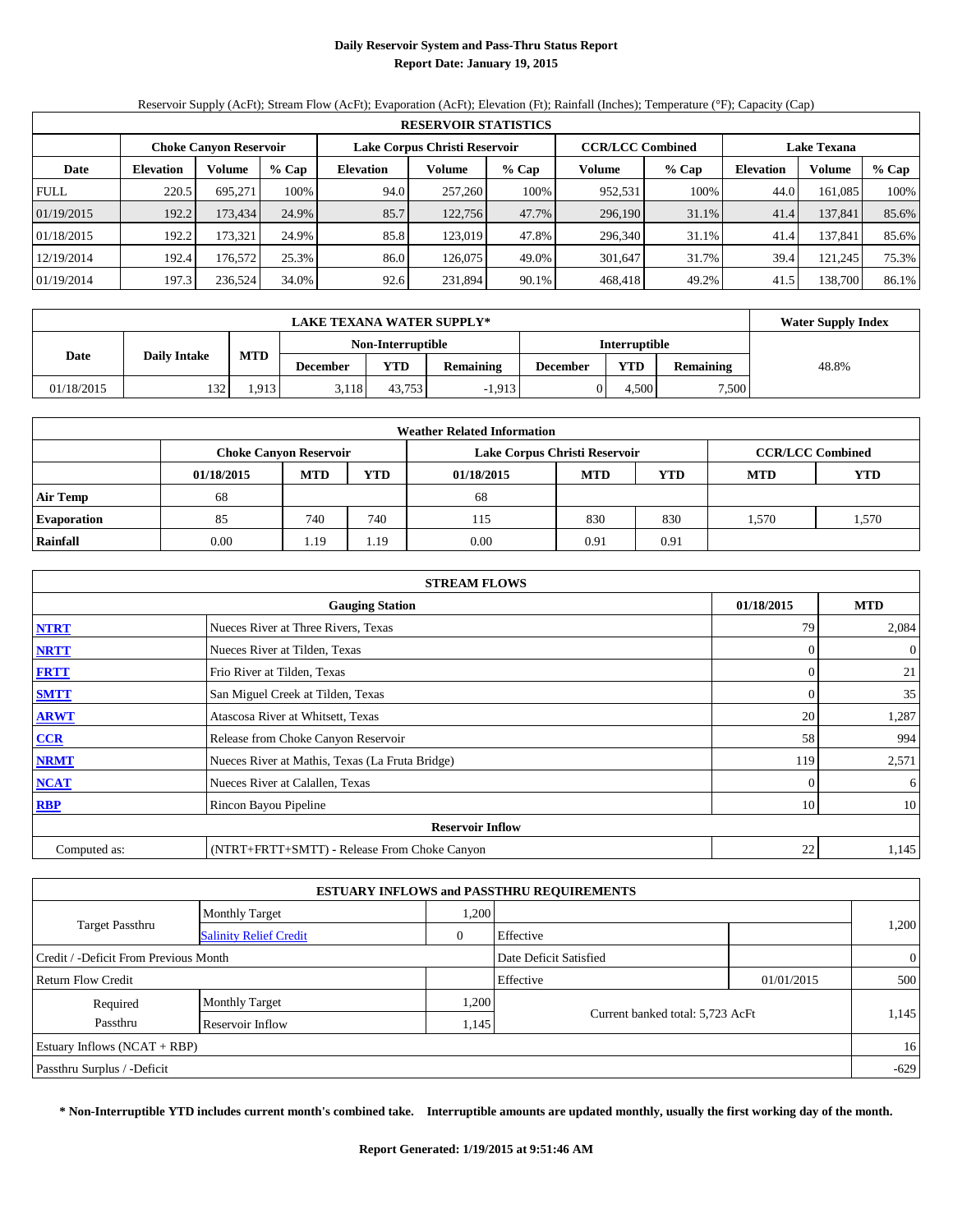## **Daily Reservoir System and Pass-Thru Status Report Report Date: January 20, 2015**

Reservoir Supply (AcFt); Stream Flow (AcFt); Evaporation (AcFt); Elevation (Ft); Rainfall (Inches); Temperature (°F); Capacity (Cap)

|             | <b>RESERVOIR STATISTICS</b> |                               |       |                               |         |       |                         |         |                    |         |       |  |
|-------------|-----------------------------|-------------------------------|-------|-------------------------------|---------|-------|-------------------------|---------|--------------------|---------|-------|--|
|             |                             | <b>Choke Canyon Reservoir</b> |       | Lake Corpus Christi Reservoir |         |       | <b>CCR/LCC Combined</b> |         | <b>Lake Texana</b> |         |       |  |
| Date        | <b>Elevation</b>            | Volume                        | % Cap | <b>Elevation</b>              | Volume  | % Cap | Volume                  | $%$ Cap | <b>Elevation</b>   | Volume  | % Cap |  |
| <b>FULL</b> | 220.5                       | 695.271                       | 100%  | 94.0                          | 257,260 | 100%  | 952,531                 | 100%    | 44.0               | 161.085 | 100%  |  |
| 01/20/2015  | 192.2                       | 173.098                       | 24.9% | 85.7                          | 122.624 | 47.7% | 295,722                 | 31.0%   | 41.3               | 136,986 | 85.0% |  |
| 01/19/2015  | 192.2                       | 173.434                       | 24.9% | 85.7                          | 122.756 | 47.7% | 296,190                 | 31.1%   | 41.4               | 137,841 | 85.6% |  |
| 12/20/2014  | 192.4                       | 175.459                       | 25.2% | 86.0                          | 125.942 | 49.0% | 301.401                 | 31.6%   | 39.5               | 122,045 | 75.8% |  |
| 01/20/2014  | 197.3                       | 237,066                       | 34.1% | 92.5                          | 231,008 | 89.8% | 468,074                 | 49.1%   | 41.4               | 137.841 | 85.6% |  |

|                             | <b>LAKE TEXANA WATER SUPPLY*</b> |            |                 |                   |                  |                 |                      |                  |       |  |  |  |
|-----------------------------|----------------------------------|------------|-----------------|-------------------|------------------|-----------------|----------------------|------------------|-------|--|--|--|
|                             |                                  |            |                 | Non-Interruptible |                  |                 | <b>Interruptible</b> |                  |       |  |  |  |
| <b>Daily Intake</b><br>Date |                                  | <b>MTD</b> | <b>December</b> | YTD               | <b>Remaining</b> | <b>December</b> | <b>YTD</b>           | <b>Remaining</b> | 48.8% |  |  |  |
| 01/19/2015                  | 132                              | 2.045      | 3,118           | 43.886            | $-2.046$         |                 | 4.500                | 7,500            |       |  |  |  |

| <b>Weather Related Information</b> |            |                               |            |                               |            |                         |            |            |  |  |  |  |
|------------------------------------|------------|-------------------------------|------------|-------------------------------|------------|-------------------------|------------|------------|--|--|--|--|
|                                    |            | <b>Choke Canyon Reservoir</b> |            | Lake Corpus Christi Reservoir |            | <b>CCR/LCC Combined</b> |            |            |  |  |  |  |
|                                    | 01/19/2015 | <b>MTD</b>                    | <b>YTD</b> | 01/19/2015                    | <b>MTD</b> | <b>YTD</b>              | <b>MTD</b> | <b>YTD</b> |  |  |  |  |
| <b>Air Temp</b>                    | 75         |                               |            | 72                            |            |                         |            |            |  |  |  |  |
| <b>Evaporation</b>                 | 98         | 838                           | 838        | 100                           | 930        | 930                     | 1,768      | 1,768      |  |  |  |  |
| Rainfall                           | 0.00       | 1.19                          | 1.19       | 0.00                          | 0.91       | 0.91                    |            |            |  |  |  |  |

|              | <b>STREAM FLOWS</b>                             |          |                |  |  |  |  |  |  |
|--------------|-------------------------------------------------|----------|----------------|--|--|--|--|--|--|
|              | <b>Gauging Station</b>                          |          |                |  |  |  |  |  |  |
| <b>NTRT</b>  | Nueces River at Three Rivers, Texas             |          |                |  |  |  |  |  |  |
| <b>NRTT</b>  | Nueces River at Tilden, Texas                   | $\Omega$ | $\overline{0}$ |  |  |  |  |  |  |
| <b>FRTT</b>  | Frio River at Tilden, Texas                     | $\Omega$ | 21             |  |  |  |  |  |  |
| <b>SMTT</b>  | San Miguel Creek at Tilden, Texas               | $\Omega$ | 35             |  |  |  |  |  |  |
| <b>ARWT</b>  | Atascosa River at Whitsett, Texas               | 16       | 1,303          |  |  |  |  |  |  |
| CCR          | Release from Choke Canyon Reservoir             | 58       | 1,052          |  |  |  |  |  |  |
| <b>NRMT</b>  | Nueces River at Mathis, Texas (La Fruta Bridge) | 127      | 2,698          |  |  |  |  |  |  |
| <b>NCAT</b>  | Nueces River at Calallen, Texas                 | 6        | 11             |  |  |  |  |  |  |
| <b>RBP</b>   | Rincon Bayou Pipeline                           | 73       | 83             |  |  |  |  |  |  |
|              | <b>Reservoir Inflow</b>                         |          |                |  |  |  |  |  |  |
| Computed as: | (NTRT+FRTT+SMTT) - Release From Choke Canyon    | 16       | 1,162          |  |  |  |  |  |  |

|                                       |                               |      | <b>ESTUARY INFLOWS and PASSTHRU REQUIREMENTS</b> |            |                |
|---------------------------------------|-------------------------------|------|--------------------------------------------------|------------|----------------|
|                                       | <b>Monthly Target</b>         | ,200 |                                                  |            |                |
| <b>Target Passthru</b>                | <b>Salinity Relief Credit</b> | 0    | Effective                                        |            | 1,200          |
| Credit / -Deficit From Previous Month |                               |      | Date Deficit Satisfied                           |            | $\overline{0}$ |
| Return Flow Credit                    |                               |      | Effective                                        | 01/01/2015 | 500            |
| Required                              | <b>Monthly Target</b>         | ,200 |                                                  |            |                |
| Passthru                              | Reservoir Inflow              | ,162 | Current banked total: 5,723 AcFt                 |            | 1,162          |
| Estuary Inflows $(NCAT + RBP)$        |                               |      |                                                  |            | 94             |
| Passthru Surplus / -Deficit           |                               |      |                                                  |            | $-567$         |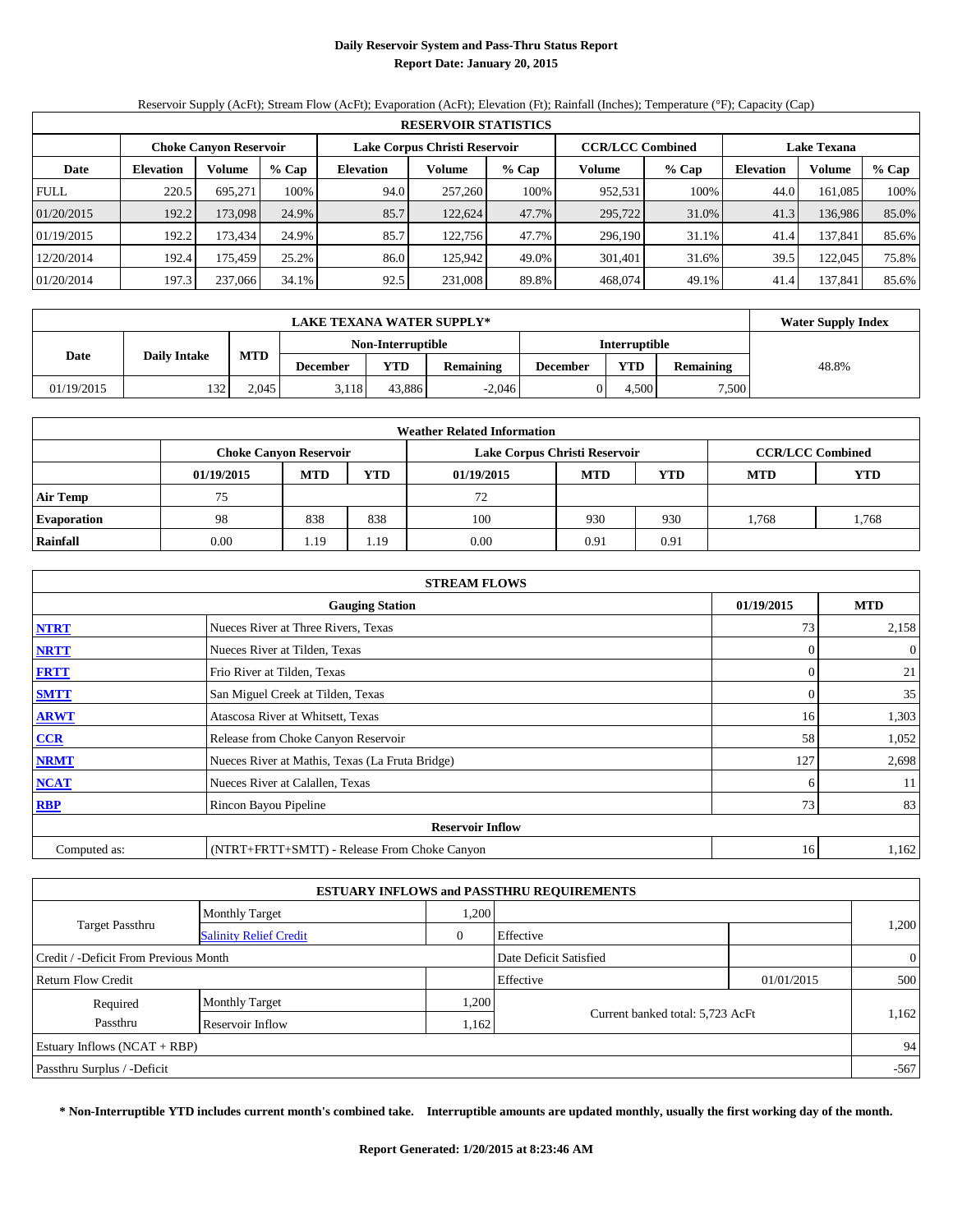## **Daily Reservoir System and Pass-Thru Status Report Report Date: January 21, 2015**

Reservoir Supply (AcFt); Stream Flow (AcFt); Evaporation (AcFt); Elevation (Ft); Rainfall (Inches); Temperature (°F); Capacity (Cap)

|             | <b>RESERVOIR STATISTICS</b> |                               |       |                  |                               |       |                         |         |                    |         |       |  |  |  |  |
|-------------|-----------------------------|-------------------------------|-------|------------------|-------------------------------|-------|-------------------------|---------|--------------------|---------|-------|--|--|--|--|
|             |                             | <b>Choke Canyon Reservoir</b> |       |                  | Lake Corpus Christi Reservoir |       | <b>CCR/LCC Combined</b> |         | <b>Lake Texana</b> |         |       |  |  |  |  |
| Date        | <b>Elevation</b>            | Volume                        | % Cap | <b>Elevation</b> | Volume                        | % Cap | Volume                  | $%$ Cap | <b>Elevation</b>   | Volume  | % Cap |  |  |  |  |
| <b>FULL</b> | 220.5                       | 695.271                       | 100%  | 94.0             | 257,260                       | 100%  | 952,531                 | 100%    | 44.0               | 161.085 | 100%  |  |  |  |  |
| 01/21/2015  | 192.2                       | 173.209                       | 24.9% | 85.7             | 122.624                       | 47.7% | 295,833                 | 31.1%   | 41.3               | 136,986 | 85.0% |  |  |  |  |
| 01/20/2015  | 192.2                       | 173,098                       | 24.9% | 85.7             | 122.624                       | 47.7% | 295.722                 | 31.0%   | 41.3               | 136.986 | 85.0% |  |  |  |  |
| 12/21/2014  | 192.5                       | 176.251                       | 25.3% | 85.9             | 125,407                       | 48.7% | 301,658                 | 31.7%   | 39.5               | 122,045 | 75.8% |  |  |  |  |
| 01/21/2014  | 197.3                       | 236,111                       | 34.0% | 92.6             | 232,603                       | 90.4% | 468.714                 | 49.2%   | 41.4               | 137.841 | 85.6% |  |  |  |  |

|                             | <b>LAKE TEXANA WATER SUPPLY*</b> |                       |                 |                   |                  |                      |       |                  |       |  |  |  |
|-----------------------------|----------------------------------|-----------------------|-----------------|-------------------|------------------|----------------------|-------|------------------|-------|--|--|--|
|                             |                                  |                       |                 | Non-Interruptible |                  | <b>Interruptible</b> |       |                  |       |  |  |  |
| <b>Daily Intake</b><br>Date |                                  | <b>MTD</b>            | <b>December</b> | <b>YTD</b>        | <b>Remaining</b> | <b>December</b>      | YTD   | <b>Remaining</b> | 48.8% |  |  |  |
| 01/20/2015                  | 132                              | 177<br><u>، ، ، ا</u> | 3.118           | 44.018            | $-2.178$         |                      | 4.500 | 7,500            |       |  |  |  |

| <b>Weather Related Information</b> |            |                               |            |                               |            |                         |            |            |  |  |  |  |
|------------------------------------|------------|-------------------------------|------------|-------------------------------|------------|-------------------------|------------|------------|--|--|--|--|
|                                    |            | <b>Choke Canyon Reservoir</b> |            | Lake Corpus Christi Reservoir |            | <b>CCR/LCC Combined</b> |            |            |  |  |  |  |
|                                    | 01/20/2015 | <b>MTD</b>                    | <b>YTD</b> | 01/20/2015                    | <b>MTD</b> | <b>YTD</b>              | <b>MTD</b> | <b>YTD</b> |  |  |  |  |
| <b>Air Temp</b>                    | 83         |                               |            | 78                            |            |                         |            |            |  |  |  |  |
| <b>Evaporation</b>                 | 104        | 942                           | 942        | 84                            | 1,014      | 1,014                   | 1.956      | 1,956      |  |  |  |  |
| Rainfall                           | 0.00       | 1.19                          | 1.19       | 0.01                          | 0.92       | 0.92                    |            |            |  |  |  |  |

|              | <b>STREAM FLOWS</b>                             |            |                |
|--------------|-------------------------------------------------|------------|----------------|
|              | 01/20/2015                                      | <b>MTD</b> |                |
| <b>NTRT</b>  | Nueces River at Three Rivers, Texas             | 69         | 2,227          |
| <b>NRTT</b>  | Nueces River at Tilden, Texas                   | $\Omega$   | $\overline{0}$ |
| <b>FRTT</b>  | Frio River at Tilden, Texas                     | $\Omega$   | 21             |
| <b>SMTT</b>  | San Miguel Creek at Tilden, Texas               | $\theta$   | 35             |
| <b>ARWT</b>  | Atascosa River at Whitsett, Texas               | 14         | 1,317          |
| $CCR$        | Release from Choke Canyon Reservoir             | 58         | 1,110          |
| <b>NRMT</b>  | Nueces River at Mathis, Texas (La Fruta Bridge) | 177        | 2,874          |
| <b>NCAT</b>  | Nueces River at Calallen, Texas                 | $\theta$   | 11             |
| <b>RBP</b>   | Rincon Bayou Pipeline                           | 17         | 100            |
|              | <b>Reservoir Inflow</b>                         |            |                |
| Computed as: | (NTRT+FRTT+SMTT) - Release From Choke Canyon    | 12         | 1,174          |

|                                       |                               |      | <b>ESTUARY INFLOWS and PASSTHRU REQUIREMENTS</b> |            |                |
|---------------------------------------|-------------------------------|------|--------------------------------------------------|------------|----------------|
|                                       | <b>Monthly Target</b>         | ,200 |                                                  |            |                |
| <b>Target Passthru</b>                | <b>Salinity Relief Credit</b> | 0    | Effective                                        |            | 1,200          |
| Credit / -Deficit From Previous Month |                               |      | Date Deficit Satisfied                           |            | $\overline{0}$ |
| Return Flow Credit                    |                               |      | Effective                                        | 01/01/2015 | 500            |
| Required                              | <b>Monthly Target</b>         | .200 |                                                  |            |                |
| Passthru                              | Reservoir Inflow              | 174  | Current banked total: 5,723 AcFt                 |            | 1,174          |
| Estuary Inflows $(NCAT + RBP)$        |                               |      |                                                  |            | 112            |
| Passthru Surplus / -Deficit           |                               |      |                                                  |            | $-567$         |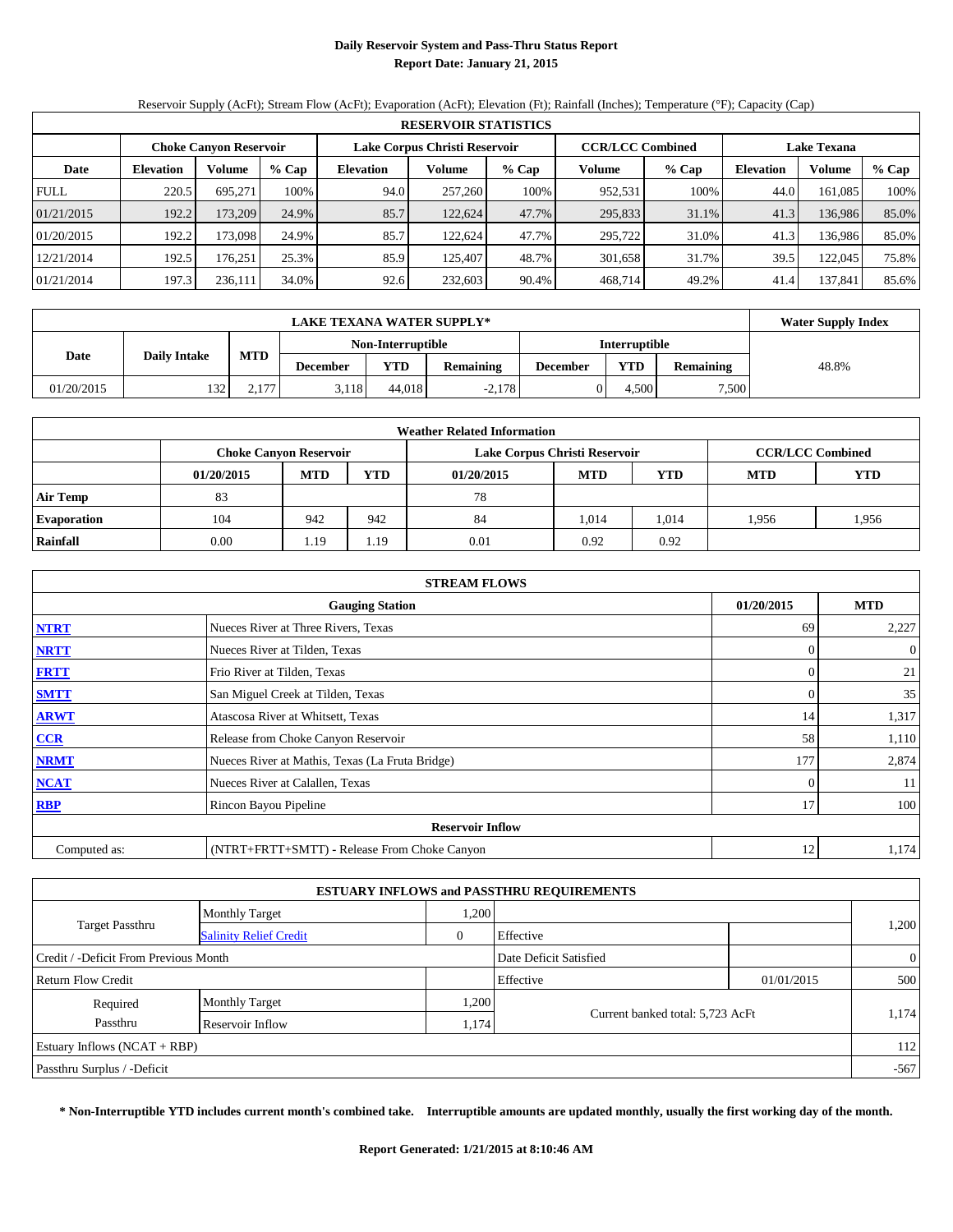## **Daily Reservoir System and Pass-Thru Status Report Report Date: January 22, 2015**

Reservoir Supply (AcFt); Stream Flow (AcFt); Evaporation (AcFt); Elevation (Ft); Rainfall (Inches); Temperature (°F); Capacity (Cap)

|             | <b>RESERVOIR STATISTICS</b> |                               |       |                  |                               |       |                         |         |                    |         |       |  |  |  |  |
|-------------|-----------------------------|-------------------------------|-------|------------------|-------------------------------|-------|-------------------------|---------|--------------------|---------|-------|--|--|--|--|
|             |                             | <b>Choke Canyon Reservoir</b> |       |                  | Lake Corpus Christi Reservoir |       | <b>CCR/LCC Combined</b> |         | <b>Lake Texana</b> |         |       |  |  |  |  |
| Date        | <b>Elevation</b>            | Volume                        | % Cap | <b>Elevation</b> | Volume                        | % Cap | Volume                  | $%$ Cap | <b>Elevation</b>   | Volume  | % Cap |  |  |  |  |
| <b>FULL</b> | 220.5                       | 695.271                       | 100%  | 94.0             | 257,260                       | 100%  | 952,531                 | 100%    | 44.0               | 161.085 | 100%  |  |  |  |  |
| 01/22/2015  | 192.2                       | 172.206                       | 24.8% | 85.7             | 121,835                       | 47.4% | 294,041                 | 30.9%   | 41.3               | 136,986 | 85.0% |  |  |  |  |
| 01/21/2015  | 192.2                       | 173.209                       | 24.9% | 85.7             | 122.624                       | 47.7% | 295,833                 | 31.1%   | 41.3               | 136.986 | 85.0% |  |  |  |  |
| 12/22/2014  | 192.4                       | 175.234                       | 25.2% | 85.9             | 124,874                       | 48.5% | 300,108                 | 31.5%   | 39.5               | 122,045 | 75.8% |  |  |  |  |
| 01/22/2014  | 197.3                       | 236.249                       | 34.0% | 92.5             | 230,301                       | 89.5% | 466,550                 | 49.0%   | 41.3               | 136.986 | 85.0% |  |  |  |  |

|                             | <b>Water Supply Index</b> |            |                   |        |                  |                 |                      |                  |       |
|-----------------------------|---------------------------|------------|-------------------|--------|------------------|-----------------|----------------------|------------------|-------|
|                             |                           |            | Non-Interruptible |        |                  |                 | <b>Interruptible</b> |                  |       |
| <b>Daily Intake</b><br>Date |                           | <b>MTD</b> | <b>December</b>   | YTD    | <b>Remaining</b> | <b>December</b> | <b>YTD</b>           | <b>Remaining</b> | 48.5% |
| 01/21/2015                  | 132                       | 2.310      | 3.118             | 44.150 | $-2,310$         |                 | 4.500                | 7,500            |       |

|                    | <b>Weather Related Information</b> |                               |            |                               |            |                         |            |            |  |  |  |  |  |
|--------------------|------------------------------------|-------------------------------|------------|-------------------------------|------------|-------------------------|------------|------------|--|--|--|--|--|
|                    |                                    | <b>Choke Canyon Reservoir</b> |            | Lake Corpus Christi Reservoir |            | <b>CCR/LCC Combined</b> |            |            |  |  |  |  |  |
|                    | 01/21/2015                         | <b>MTD</b>                    | <b>YTD</b> | 01/21/2015                    | <b>MTD</b> | <b>YTD</b>              | <b>MTD</b> | <b>YTD</b> |  |  |  |  |  |
| <b>Air Temp</b>    | 73                                 |                               |            | 75                            |            |                         |            |            |  |  |  |  |  |
| <b>Evaporation</b> |                                    | 948                           | 948        | 84                            | 1,098      | 1,098                   | 2.046      | 2,046      |  |  |  |  |  |
| Rainfall           | 0.10                               | 1.29                          | 1.29       | 0.13                          | 1.05       | 1.05                    |            |            |  |  |  |  |  |

| <b>STREAM FLOWS</b> |                                                 |            |                  |  |  |  |  |  |  |
|---------------------|-------------------------------------------------|------------|------------------|--|--|--|--|--|--|
|                     | <b>Gauging Station</b>                          | 01/21/2015 | <b>MTD</b>       |  |  |  |  |  |  |
| <b>NTRT</b>         | Nueces River at Three Rivers, Texas             | 67         | 2,295            |  |  |  |  |  |  |
| <b>NRTT</b>         | Nueces River at Tilden, Texas                   | $\Omega$   | $\boldsymbol{0}$ |  |  |  |  |  |  |
| <b>FRTT</b>         | Frio River at Tilden, Texas                     | 0          | 22               |  |  |  |  |  |  |
| <b>SMTT</b>         | San Miguel Creek at Tilden, Texas               | 0          | 35               |  |  |  |  |  |  |
| <b>ARWT</b>         | Atascosa River at Whitsett, Texas               | 12         | 1,329            |  |  |  |  |  |  |
| $CCR$               | Release from Choke Canyon Reservoir             | 58         | 1,167            |  |  |  |  |  |  |
| <b>NRMT</b>         | Nueces River at Mathis, Texas (La Fruta Bridge) | 206        | 3,081            |  |  |  |  |  |  |
| <b>NCAT</b>         | Nueces River at Calallen, Texas                 | 0          | 11               |  |  |  |  |  |  |
| <b>RBP</b>          | Rincon Bayou Pipeline                           | $\Omega$   | 100              |  |  |  |  |  |  |
|                     | <b>Reservoir Inflow</b>                         |            |                  |  |  |  |  |  |  |
| Computed as:        | (NTRT+FRTT+SMTT) - Release From Choke Canyon    | 10         | 1,184            |  |  |  |  |  |  |

| <b>ESTUARY INFLOWS and PASSTHRU REQUIREMENTS</b> |                               |       |                                  |            |                |  |  |  |  |  |
|--------------------------------------------------|-------------------------------|-------|----------------------------------|------------|----------------|--|--|--|--|--|
|                                                  | <b>Monthly Target</b>         | ,200  |                                  |            |                |  |  |  |  |  |
| <b>Target Passthru</b>                           | <b>Salinity Relief Credit</b> | 0     | Effective                        |            | 1,200          |  |  |  |  |  |
| Credit / -Deficit From Previous Month            |                               |       | Date Deficit Satisfied           |            | $\overline{0}$ |  |  |  |  |  |
| <b>Return Flow Credit</b>                        |                               |       | Effective                        | 01/01/2015 | 500            |  |  |  |  |  |
| Required                                         | <b>Monthly Target</b>         | 0.200 |                                  |            |                |  |  |  |  |  |
| Passthru                                         | Reservoir Inflow              | 1,184 | Current banked total: 5,723 AcFt |            | 1,184          |  |  |  |  |  |
| Estuary Inflows $(NCAT + RBP)$                   |                               |       |                                  |            | 112            |  |  |  |  |  |
| Passthru Surplus / -Deficit                      |                               |       |                                  |            | $-572$         |  |  |  |  |  |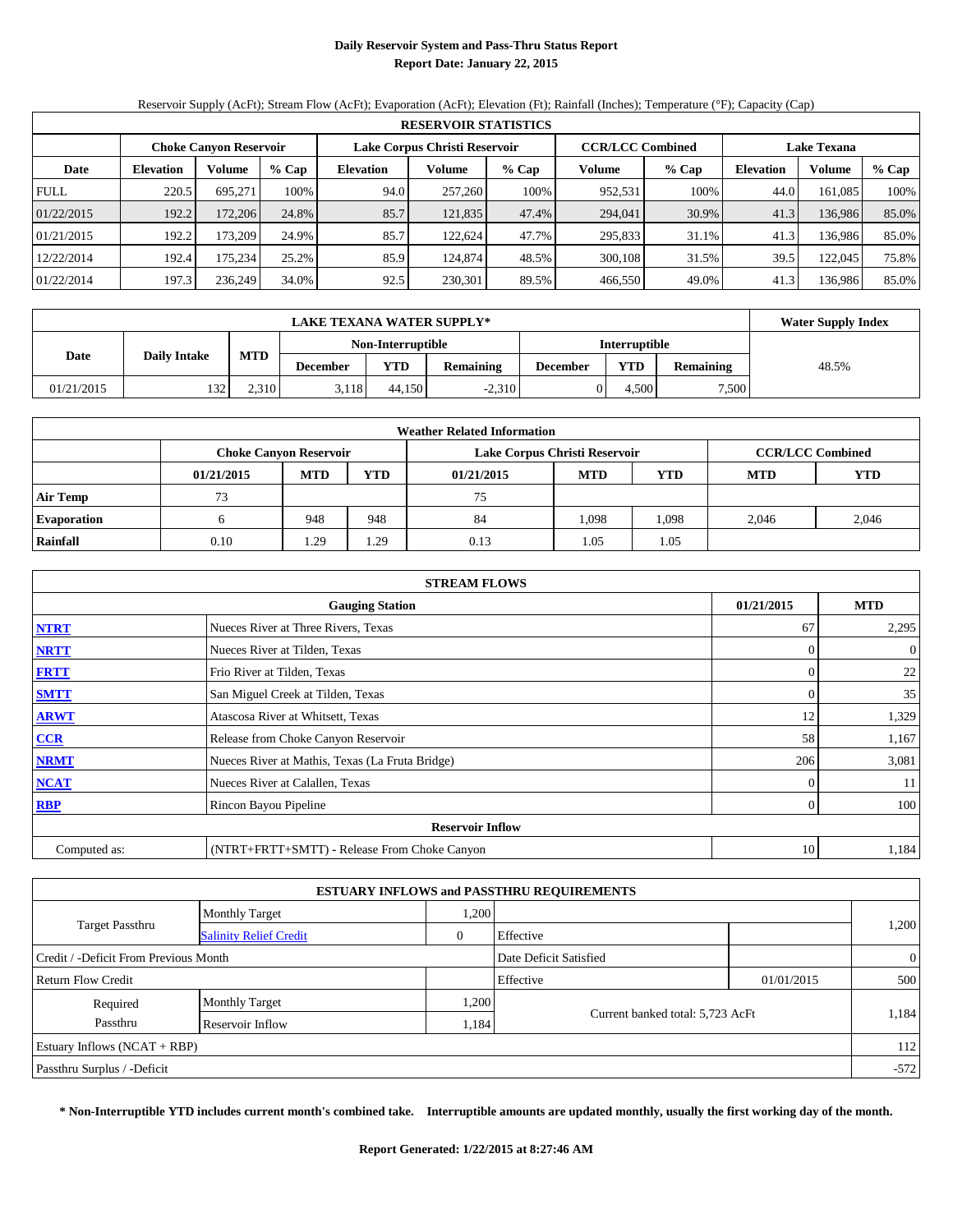## **Daily Reservoir System and Pass-Thru Status Report Report Date: January 23, 2015**

Reservoir Supply (AcFt); Stream Flow (AcFt); Evaporation (AcFt); Elevation (Ft); Rainfall (Inches); Temperature (°F); Capacity (Cap)

|             | <b>RESERVOIR STATISTICS</b>   |         |       |                               |         |       |                         |         |                    |         |       |  |  |
|-------------|-------------------------------|---------|-------|-------------------------------|---------|-------|-------------------------|---------|--------------------|---------|-------|--|--|
|             | <b>Choke Canyon Reservoir</b> |         |       | Lake Corpus Christi Reservoir |         |       | <b>CCR/LCC Combined</b> |         | <b>Lake Texana</b> |         |       |  |  |
| Date        | <b>Elevation</b>              | Volume  | % Cap | <b>Elevation</b>              | Volume  | % Cap | Volume                  | $%$ Cap | <b>Elevation</b>   | Volume  | % Cap |  |  |
| <b>FULL</b> | 220.5                         | 695.271 | 100%  | 94.0                          | 257,260 | 100%  | 952,531                 | 100%    | 44.0               | 161.085 | 100%  |  |  |
| 01/23/2015  | 192.1                         | 172.540 | 24.8% | 85.8                          | 123,019 | 47.8% | 295,559                 | 31.0%   | 41.3               | 136,986 | 85.0% |  |  |
| 01/22/2015  | 192.2                         | 172.206 | 24.8% | 85.7                          | 121.835 | 47.4% | 294,041                 | 30.9%   | 41.3               | 136.986 | 85.0% |  |  |
| 12/23/2014  | 192.3                         | 174.783 | 25.1% | 85.9                          | 125,407 | 48.7% | 300,190                 | 31.5%   | 39.8               | 124.467 | 77.3% |  |  |
| 01/23/2014  | 197.3                         | 236,660 | 34.0% | 92.5                          | 230,301 | 89.5% | 466.961                 | 49.0%   | 41.3               | 136.986 | 85.0% |  |  |

|            | <b>Water Supply Index</b> |            |                 |                   |                  |                 |                      |                  |       |
|------------|---------------------------|------------|-----------------|-------------------|------------------|-----------------|----------------------|------------------|-------|
|            |                           |            |                 | Non-Interruptible |                  |                 | <b>Interruptible</b> |                  |       |
| Date       | <b>Daily Intake</b>       | <b>MTD</b> | <b>December</b> | YTD               | <b>Remaining</b> | <b>December</b> | YTD                  | <b>Remaining</b> | 48.7% |
| 01/22/2015 | 132                       | 2.442      | 3.118           | 44.282            | $-2.442$         |                 | 4.500                | 7,500            |       |

| <b>Weather Related Information</b> |                                                      |                               |      |                               |            |                         |            |            |  |  |  |
|------------------------------------|------------------------------------------------------|-------------------------------|------|-------------------------------|------------|-------------------------|------------|------------|--|--|--|
|                                    |                                                      | <b>Choke Canyon Reservoir</b> |      | Lake Corpus Christi Reservoir |            | <b>CCR/LCC Combined</b> |            |            |  |  |  |
|                                    | <b>YTD</b><br><b>MTD</b><br>01/22/2015<br>01/22/2015 |                               |      |                               | <b>MTD</b> | <b>YTD</b>              | <b>MTD</b> | <b>YTD</b> |  |  |  |
| <b>Air Temp</b>                    | 65                                                   |                               |      | 66                            |            |                         |            |            |  |  |  |
| <b>Evaporation</b>                 | 20                                                   | 968                           | 968  | 69                            | 1,167      | 1,167                   | 2,135      | 2,135      |  |  |  |
| Rainfall                           | 0.32                                                 | 1.61                          | 1.61 | 0.08                          | 1.13       | 1.13                    |            |            |  |  |  |

| <b>STREAM FLOWS</b>     |                                                 |            |                  |  |  |  |  |  |  |
|-------------------------|-------------------------------------------------|------------|------------------|--|--|--|--|--|--|
|                         | <b>Gauging Station</b>                          | 01/22/2015 | <b>MTD</b>       |  |  |  |  |  |  |
| <b>NTRT</b>             | Nueces River at Three Rivers, Texas             | 67         | 2,362            |  |  |  |  |  |  |
| <b>NRTT</b>             | Nueces River at Tilden, Texas                   | $\Omega$   | $\boldsymbol{0}$ |  |  |  |  |  |  |
| <b>FRTT</b>             | Frio River at Tilden, Texas                     | 0          | 22               |  |  |  |  |  |  |
| <b>SMTT</b>             | San Miguel Creek at Tilden, Texas               | 0          | 35               |  |  |  |  |  |  |
| <b>ARWT</b>             | Atascosa River at Whitsett, Texas               | 13         | 1,342            |  |  |  |  |  |  |
| $CCR$                   | Release from Choke Canyon Reservoir             | 58         | 1,225            |  |  |  |  |  |  |
| <b>NRMT</b>             | Nueces River at Mathis, Texas (La Fruta Bridge) | 210        | 3,291            |  |  |  |  |  |  |
| <b>NCAT</b>             | Nueces River at Calallen, Texas                 |            | 13               |  |  |  |  |  |  |
| <b>RBP</b>              | Rincon Bayou Pipeline                           | 91         | 191              |  |  |  |  |  |  |
| <b>Reservoir Inflow</b> |                                                 |            |                  |  |  |  |  |  |  |
| Computed as:            | (NTRT+FRTT+SMTT) - Release From Choke Canyon    | 10         | 1,194            |  |  |  |  |  |  |

| <b>ESTUARY INFLOWS and PASSTHRU REQUIREMENTS</b> |                               |       |                                  |            |                |  |  |  |  |  |
|--------------------------------------------------|-------------------------------|-------|----------------------------------|------------|----------------|--|--|--|--|--|
|                                                  | <b>Monthly Target</b>         | ,200  |                                  |            |                |  |  |  |  |  |
| <b>Target Passthru</b>                           | <b>Salinity Relief Credit</b> | 0     | Effective                        |            | 1,200          |  |  |  |  |  |
| Credit / -Deficit From Previous Month            |                               |       | Date Deficit Satisfied           |            | $\overline{0}$ |  |  |  |  |  |
| <b>Return Flow Credit</b>                        |                               |       | Effective                        | 01/01/2015 | 500            |  |  |  |  |  |
| Required                                         | <b>Monthly Target</b>         | 0.200 |                                  |            |                |  |  |  |  |  |
| Passthru                                         | Reservoir Inflow              | 1,194 | Current banked total: 5,723 AcFt |            | 1,194          |  |  |  |  |  |
| Estuary Inflows $(NCAT + RBP)$                   |                               |       |                                  |            | 204            |  |  |  |  |  |
| Passthru Surplus / -Deficit                      |                               |       |                                  |            | $-490$         |  |  |  |  |  |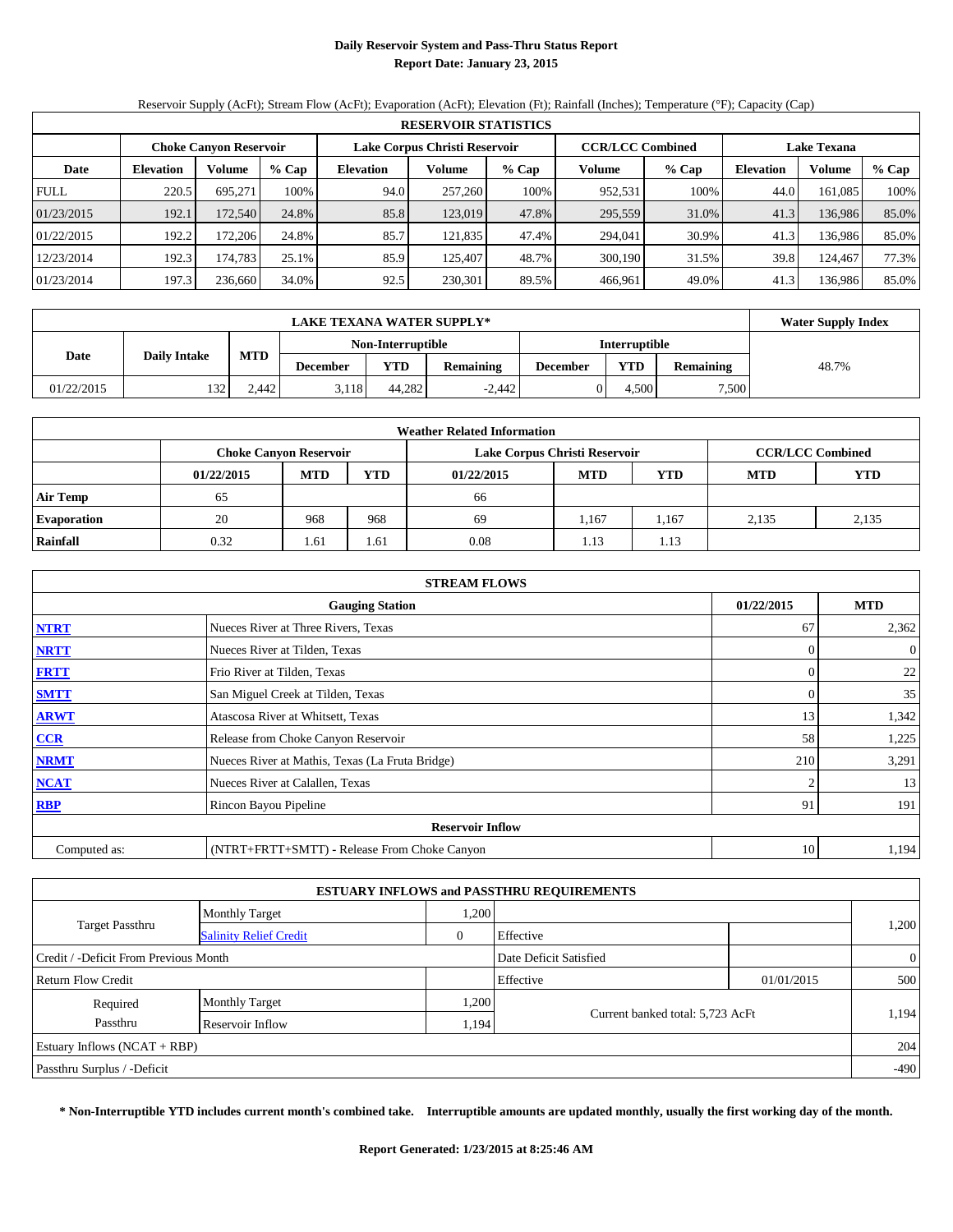## **Daily Reservoir System and Pass-Thru Status Report Report Date: January 24, 2015**

Reservoir Supply (AcFt); Stream Flow (AcFt); Evaporation (AcFt); Elevation (Ft); Rainfall (Inches); Temperature (°F); Capacity (Cap)

|             | <b>RESERVOIR STATISTICS</b>   |         |       |                               |         |       |                         |         |                    |         |       |  |  |
|-------------|-------------------------------|---------|-------|-------------------------------|---------|-------|-------------------------|---------|--------------------|---------|-------|--|--|
|             | <b>Choke Canyon Reservoir</b> |         |       | Lake Corpus Christi Reservoir |         |       | <b>CCR/LCC Combined</b> |         | <b>Lake Texana</b> |         |       |  |  |
| Date        | <b>Elevation</b>              | Volume  | % Cap | <b>Elevation</b>              | Volume  | % Cap | Volume                  | $%$ Cap | <b>Elevation</b>   | Volume  | % Cap |  |  |
| <b>FULL</b> | 220.5                         | 695.271 | 100%  | 94.0                          | 257,260 | 100%  | 952,531                 | 100%    | 44.0               | 161.085 | 100%  |  |  |
| 01/24/2015  | 192.1                         | 172.540 | 24.8% | 85.7                          | 122,229 | 47.5% | 294,769                 | 30.9%   | 41.5               | 138,700 | 86.1% |  |  |
| 01/23/2015  | 192.1                         | 172.540 | 24.8% | 85.8                          | 123,019 | 47.8% | 295,559                 | 31.0%   | 41.3               | 136.986 | 85.0% |  |  |
| 12/24/2014  | 192.4                         | 175.234 | 25.2% | 85.9                          | 124,874 | 48.5% | 300,108                 | 31.5%   | 39.9               | 125.280 | 77.8% |  |  |
| 01/24/2014  | 197.3                         | 235,836 | 33.9% | 92.6                          | 231.186 | 89.9% | 467,022                 | 49.0%   | 41.3               | 136,986 | 85.0% |  |  |

|            | <b>Water Supply Index</b> |            |                 |                   |                  |                 |                      |                  |       |
|------------|---------------------------|------------|-----------------|-------------------|------------------|-----------------|----------------------|------------------|-------|
|            |                           |            |                 | Non-Interruptible |                  |                 | <b>Interruptible</b> |                  |       |
| Date       | <b>Daily Intake</b>       | <b>MTD</b> | <b>December</b> | YTD               | <b>Remaining</b> | <b>December</b> | <b>YTD</b>           | <b>Remaining</b> | 48.6% |
| 01/23/2015 | 132                       | 2,573      | 3,118           | 44.414            | $-2,574$         |                 | 4.500                | 7,500            |       |

| <b>Weather Related Information</b> |            |                                                                    |      |                               |       |                         |            |            |  |  |  |
|------------------------------------|------------|--------------------------------------------------------------------|------|-------------------------------|-------|-------------------------|------------|------------|--|--|--|
|                                    |            | <b>Choke Canyon Reservoir</b>                                      |      | Lake Corpus Christi Reservoir |       | <b>CCR/LCC Combined</b> |            |            |  |  |  |
|                                    | 01/23/2015 | <b>YTD</b><br><b>MTD</b><br><b>YTD</b><br><b>MTD</b><br>01/23/2015 |      |                               |       |                         | <b>MTD</b> | <b>YTD</b> |  |  |  |
| <b>Air Temp</b>                    | 46         |                                                                    |      | 46                            |       |                         |            |            |  |  |  |
| <b>Evaporation</b>                 | 20         | 988                                                                | 988  | 54                            | 1,221 | 1,221                   | 2.209      | 2,209      |  |  |  |
| Rainfall                           | 0.00       | 1.61                                                               | 1.61 | 0.01                          | 1.14  | 1.14                    |            |            |  |  |  |

| <b>STREAM FLOWS</b>     |                                                 |            |                  |  |  |  |  |  |  |  |
|-------------------------|-------------------------------------------------|------------|------------------|--|--|--|--|--|--|--|
|                         | <b>Gauging Station</b>                          | 01/23/2015 | <b>MTD</b>       |  |  |  |  |  |  |  |
| <b>NTRT</b>             | Nueces River at Three Rivers, Texas             | 67         | 2,430            |  |  |  |  |  |  |  |
| <b>NRTT</b>             | Nueces River at Tilden, Texas                   | $\Omega$   | $\boldsymbol{0}$ |  |  |  |  |  |  |  |
| <b>FRTT</b>             | Frio River at Tilden, Texas                     |            | 23               |  |  |  |  |  |  |  |
| <b>SMTT</b>             | San Miguel Creek at Tilden, Texas               | 0          | 35               |  |  |  |  |  |  |  |
| <b>ARWT</b>             | Atascosa River at Whitsett, Texas               | 14         | 1,356            |  |  |  |  |  |  |  |
| $CCR$                   | Release from Choke Canyon Reservoir             | 58         | 1,282            |  |  |  |  |  |  |  |
| <b>NRMT</b>             | Nueces River at Mathis, Texas (La Fruta Bridge) | 214        | 3,506            |  |  |  |  |  |  |  |
| <b>NCAT</b>             | Nueces River at Calallen, Texas                 | $\Omega$   | 13               |  |  |  |  |  |  |  |
| <b>RBP</b>              | Rincon Bayou Pipeline                           | 112        | 303              |  |  |  |  |  |  |  |
| <b>Reservoir Inflow</b> |                                                 |            |                  |  |  |  |  |  |  |  |
| Computed as:            | (NTRT+FRTT+SMTT) - Release From Choke Canyon    | 11         | 1,206            |  |  |  |  |  |  |  |

| <b>ESTUARY INFLOWS and PASSTHRU REQUIREMENTS</b> |                               |       |                                  |            |                |  |  |  |  |  |
|--------------------------------------------------|-------------------------------|-------|----------------------------------|------------|----------------|--|--|--|--|--|
|                                                  | <b>Monthly Target</b>         | ,200  |                                  |            |                |  |  |  |  |  |
| <b>Target Passthru</b>                           | <b>Salinity Relief Credit</b> | 0     | Effective                        |            | 1,200          |  |  |  |  |  |
| Credit / -Deficit From Previous Month            |                               |       | Date Deficit Satisfied           |            | $\overline{0}$ |  |  |  |  |  |
| <b>Return Flow Credit</b>                        |                               |       | Effective                        | 01/01/2015 | 500            |  |  |  |  |  |
| Required                                         | <b>Monthly Target</b>         | 0.200 |                                  |            |                |  |  |  |  |  |
| Passthru                                         | Reservoir Inflow              | ,206  | Current banked total: 5,723 AcFt |            | 1,206          |  |  |  |  |  |
| Estuary Inflows $(NCAT + RBP)$                   |                               |       |                                  |            | 316            |  |  |  |  |  |
| Passthru Surplus / -Deficit                      |                               |       |                                  |            | $-384$         |  |  |  |  |  |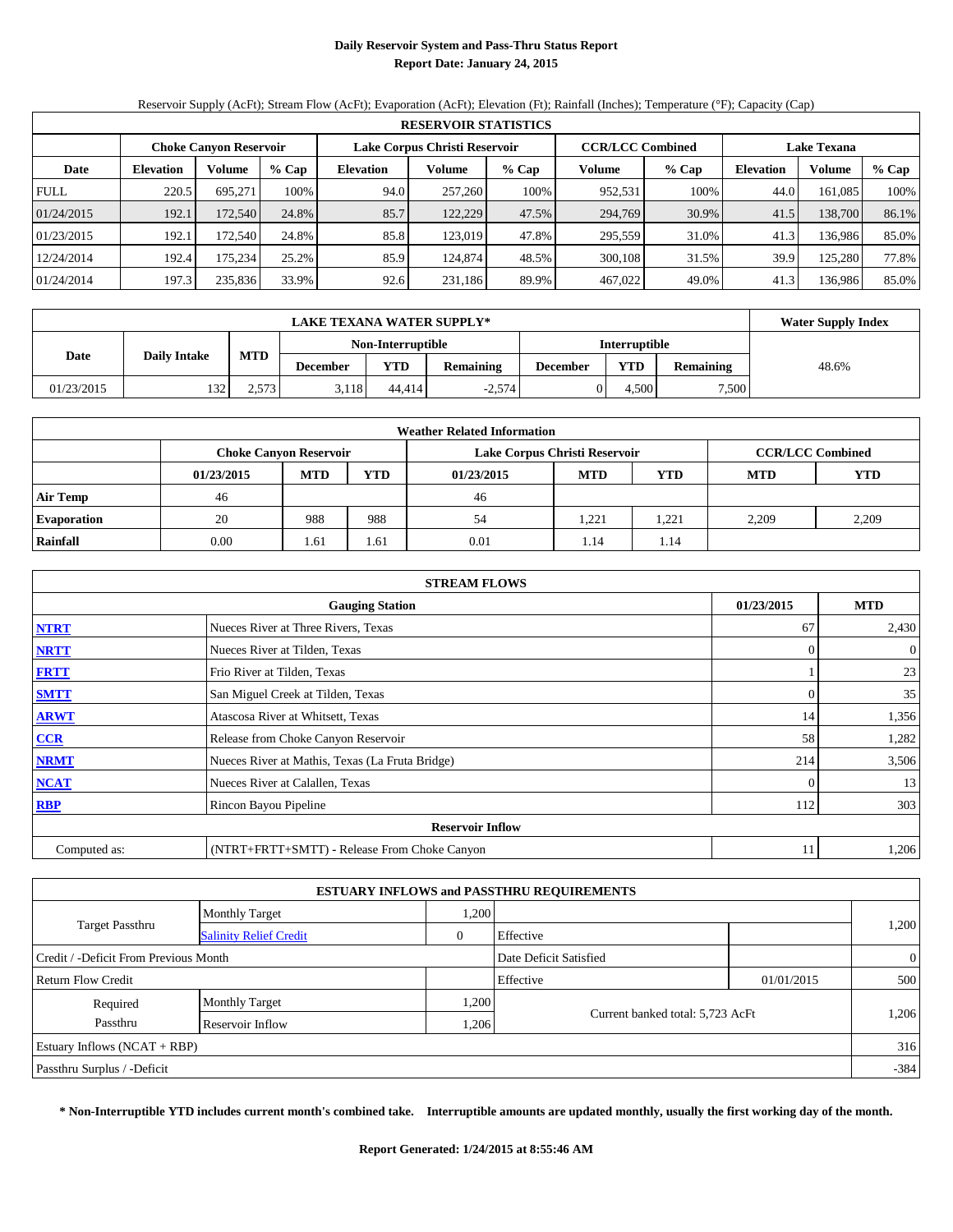## **Daily Reservoir System and Pass-Thru Status Report Report Date: January 25, 2015**

Reservoir Supply (AcFt); Stream Flow (AcFt); Evaporation (AcFt); Elevation (Ft); Rainfall (Inches); Temperature (°F); Capacity (Cap)

| <b>RESERVOIR STATISTICS</b> |                            |                               |         |                               |         |       |                         |       |                    |         |       |
|-----------------------------|----------------------------|-------------------------------|---------|-------------------------------|---------|-------|-------------------------|-------|--------------------|---------|-------|
|                             |                            | <b>Choke Canyon Reservoir</b> |         | Lake Corpus Christi Reservoir |         |       | <b>CCR/LCC Combined</b> |       | <b>Lake Texana</b> |         |       |
| Date                        | Volume<br><b>Elevation</b> |                               | $%$ Cap | <b>Elevation</b>              | Volume  | % Cap | Volume<br>% Cap         |       | <b>Elevation</b>   | Volume  | % Cap |
| <b>FULL</b>                 | 220.5                      | 695.271                       | 100%    | 94.0                          | 257,260 | 100%  | 952,531                 | 100%  | 44.0               | 161.085 | 100%  |
| 01/25/2015                  | 192.1                      | 172,317                       | 24.8%   | 85.6                          | 121,573 | 47.3% | 293,890                 | 30.9% | 41.5               | 138,700 | 86.1% |
| 01/24/2015                  | 192.1                      | 172.540                       | 24.8%   | 85.7                          | 122.229 | 47.5% | 294,769                 | 30.9% | 41.5               | 138.700 | 86.1% |
| 12/25/2014                  | 192.3                      | 174.5571                      | 25.1%   | 85.8                          | 123.812 | 48.1% | 298,369                 | 31.3% | 40.0               | 126,098 | 78.3% |
| 01/25/2014                  | 197.2                      | 235,422                       | 33.9%   | 92.5                          | 229,416 | 89.2% | 464,838                 | 48.8% | 41.2               | 136.132 | 84.8% |

|            | <b>LAKE TEXANA WATER SUPPLY*</b> |            |          |                   |                  |                 |               |                  |       |  |  |  |
|------------|----------------------------------|------------|----------|-------------------|------------------|-----------------|---------------|------------------|-------|--|--|--|
|            |                                  |            |          | Non-Interruptible |                  |                 | Interruptible |                  |       |  |  |  |
| Date       | <b>Daily Intake</b>              | <b>MTD</b> | December | <b>YTD</b>        | <b>Remaining</b> | <b>December</b> | YTD           | <b>Remaining</b> | 48.5% |  |  |  |
| 01/24/2015 | 132                              | 2.705      | 3,118    | 44.546            | $-2,706$         |                 | 4.500         | 7,500            |       |  |  |  |

| <b>Weather Related Information</b>                       |            |                               |            |                               |            |                         |       |       |  |  |  |  |
|----------------------------------------------------------|------------|-------------------------------|------------|-------------------------------|------------|-------------------------|-------|-------|--|--|--|--|
|                                                          |            | <b>Choke Canyon Reservoir</b> |            | Lake Corpus Christi Reservoir |            | <b>CCR/LCC Combined</b> |       |       |  |  |  |  |
|                                                          | 01/24/2015 | <b>MTD</b>                    | <b>YTD</b> | 01/24/2015                    | <b>MTD</b> | <b>YTD</b>              |       |       |  |  |  |  |
| <b>Air Temp</b>                                          | 63         |                               |            | 63                            |            |                         |       |       |  |  |  |  |
| <b>Evaporation</b>                                       | 59         | 1,047                         | 1,047      | 76                            | 1,297      | 1,297                   | 2.344 | 2,344 |  |  |  |  |
| Rainfall<br>0.01<br>0.00<br>1.14<br>1.61<br>1.61<br>1.14 |            |                               |            |                               |            |                         |       |       |  |  |  |  |

| <b>STREAM FLOWS</b>                                |                                                 |          |                |  |  |  |  |  |  |
|----------------------------------------------------|-------------------------------------------------|----------|----------------|--|--|--|--|--|--|
| 01/24/2015<br><b>MTD</b><br><b>Gauging Station</b> |                                                 |          |                |  |  |  |  |  |  |
| <b>NTRT</b>                                        | Nueces River at Three Rivers, Texas             | 67       | 2,497          |  |  |  |  |  |  |
| <b>NRTT</b>                                        | Nueces River at Tilden, Texas                   | $\Omega$ | $\overline{0}$ |  |  |  |  |  |  |
| <b>FRTT</b>                                        | Frio River at Tilden, Texas                     | $\Omega$ | 24             |  |  |  |  |  |  |
| <b>SMTT</b>                                        | San Miguel Creek at Tilden, Texas               | $\theta$ | 35             |  |  |  |  |  |  |
| <b>ARWT</b>                                        | Atascosa River at Whitsett, Texas               | 71       | 1,427          |  |  |  |  |  |  |
| $CCR$                                              | Release from Choke Canyon Reservoir             | 58       | 1,340          |  |  |  |  |  |  |
| <b>NRMT</b>                                        | Nueces River at Mathis, Texas (La Fruta Bridge) | 212      | 3,718          |  |  |  |  |  |  |
| <b>NCAT</b>                                        | Nueces River at Calallen, Texas                 | $\theta$ | 13             |  |  |  |  |  |  |
| <b>RBP</b>                                         | Rincon Bayou Pipeline                           | 117      | 421            |  |  |  |  |  |  |
|                                                    | <b>Reservoir Inflow</b>                         |          |                |  |  |  |  |  |  |
| Computed as:                                       | (NTRT+FRTT+SMTT) - Release From Choke Canyon    | 10       | 1,216          |  |  |  |  |  |  |

| <b>ESTUARY INFLOWS and PASSTHRU REQUIREMENTS</b>                |                               |      |                                  |  |       |  |  |  |  |  |
|-----------------------------------------------------------------|-------------------------------|------|----------------------------------|--|-------|--|--|--|--|--|
|                                                                 | <b>Monthly Target</b>         | ,200 |                                  |  |       |  |  |  |  |  |
| <b>Target Passthru</b>                                          | <b>Salinity Relief Credit</b> | 0    | Effective                        |  | 1,200 |  |  |  |  |  |
| Credit / -Deficit From Previous Month<br>Date Deficit Satisfied |                               |      |                                  |  |       |  |  |  |  |  |
| Effective<br>Return Flow Credit<br>01/01/2015                   |                               |      |                                  |  |       |  |  |  |  |  |
| Required                                                        | <b>Monthly Target</b>         | .200 |                                  |  |       |  |  |  |  |  |
| Passthru                                                        | Reservoir Inflow              | ,216 | Current banked total: 5,723 AcFt |  | 1,216 |  |  |  |  |  |
| Estuary Inflows $(NCAT + RBP)$                                  |                               |      |                                  |  |       |  |  |  |  |  |
| Passthru Surplus / -Deficit                                     |                               |      |                                  |  |       |  |  |  |  |  |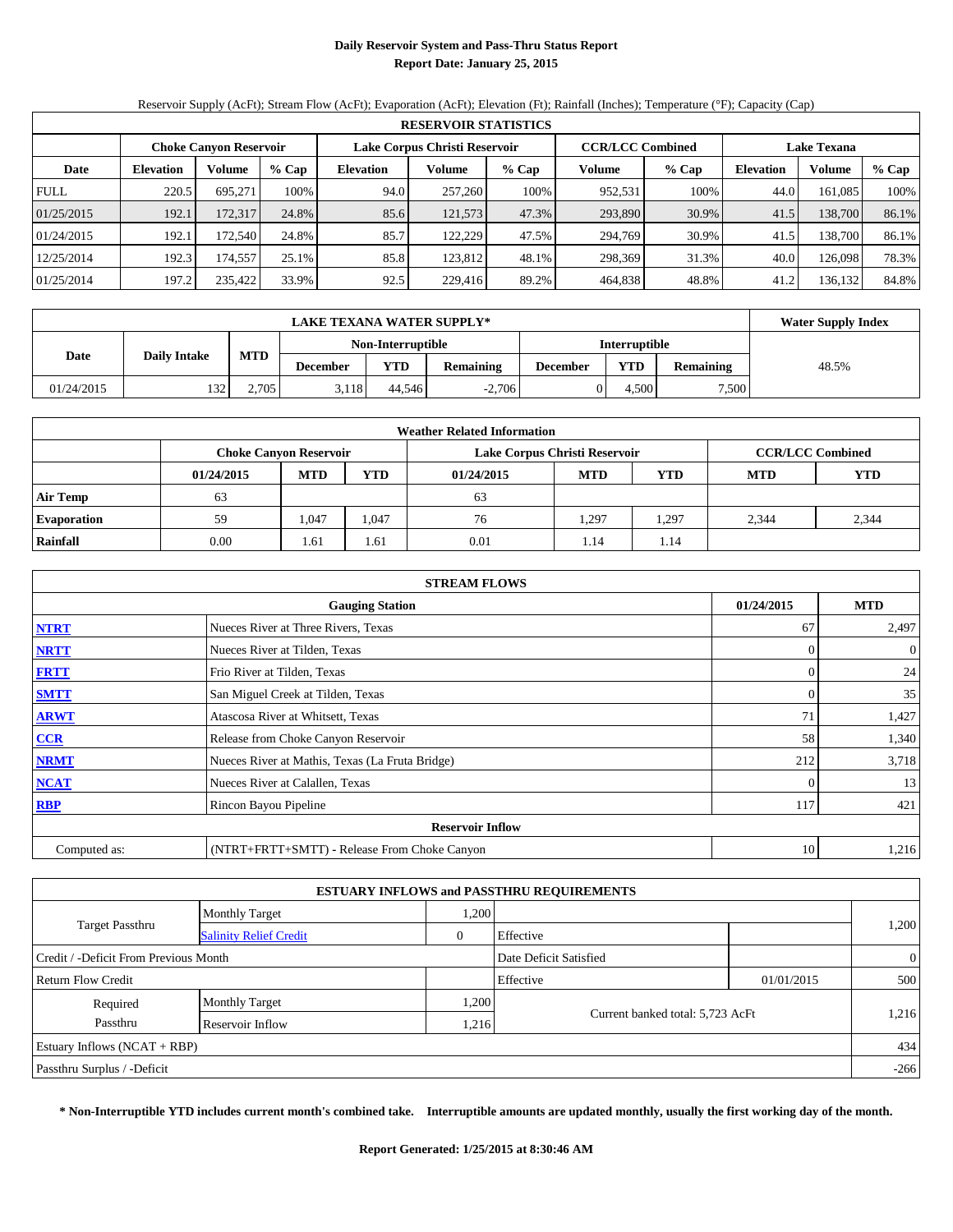## **Daily Reservoir System and Pass-Thru Status Report Report Date: January 26, 2015**

Reservoir Supply (AcFt); Stream Flow (AcFt); Evaporation (AcFt); Elevation (Ft); Rainfall (Inches); Temperature (°F); Capacity (Cap)

| <b>RESERVOIR STATISTICS</b> |                            |                               |       |                  |                               |       |                   |                         |                    |         |       |
|-----------------------------|----------------------------|-------------------------------|-------|------------------|-------------------------------|-------|-------------------|-------------------------|--------------------|---------|-------|
|                             |                            | <b>Choke Canyon Reservoir</b> |       |                  | Lake Corpus Christi Reservoir |       |                   | <b>CCR/LCC Combined</b> | <b>Lake Texana</b> |         |       |
| Date                        | Volume<br><b>Elevation</b> |                               | % Cap | <b>Elevation</b> | Volume                        | % Cap | Volume<br>$%$ Cap |                         | <b>Elevation</b>   | Volume  | % Cap |
| <b>FULL</b>                 | 220.5                      | 695.271                       | 100%  | 94.0             | 257,260                       | 100%  | 952,531           | 100%                    | 44.0               | 161.085 | 100%  |
| 01/26/2015                  | 192.1                      | 172.540                       | 24.8% | 85.6             | 121,573                       | 47.3% | 294,113           | 30.9%                   | 41.5               | 138,700 | 86.1% |
| 01/25/2015                  | 192.1                      | 172.317                       | 24.8% | 85.6             | 121.573                       | 47.3% | 293,890           | 30.9%                   | 41.5               | 138.700 | 86.1% |
| 12/26/2014                  | 192.3                      | 174.783                       | 25.1% | 85.8             | 123.945                       | 48.2% | 298,728           | 31.4%                   | 40.0               | 126,098 | 78.3% |
| 01/26/2014                  | 197.2                      | 235,422                       | 33.9% | 92.4             | 229,063                       | 89.0% | 464,485           | 48.8%                   | 41.2               | 136.132 | 84.5% |

|            | <b>LAKE TEXANA WATER SUPPLY*</b>          |       |                 |                   |                  |                 |                      |                  |       |  |  |
|------------|-------------------------------------------|-------|-----------------|-------------------|------------------|-----------------|----------------------|------------------|-------|--|--|
|            |                                           |       |                 | Non-Interruptible |                  |                 | <b>Interruptible</b> |                  |       |  |  |
|            | <b>MTD</b><br><b>Daily Intake</b><br>Date |       | <b>December</b> | YTD               | <b>Remaining</b> | <b>December</b> | YTD                  | <b>Remaining</b> | 48.5% |  |  |
| 01/25/2015 | 131                                       | 2.836 | 3.118           | 44.677            | $-2,837$         |                 | 4.500                | 7,500            |       |  |  |

| <b>Weather Related Information</b> |                                                      |                               |            |                               |            |                         |  |       |  |  |  |
|------------------------------------|------------------------------------------------------|-------------------------------|------------|-------------------------------|------------|-------------------------|--|-------|--|--|--|
|                                    |                                                      | <b>Choke Canyon Reservoir</b> |            | Lake Corpus Christi Reservoir |            | <b>CCR/LCC Combined</b> |  |       |  |  |  |
|                                    | 01/25/2015                                           | <b>MTD</b>                    | <b>YTD</b> | 01/25/2015                    | <b>YTD</b> |                         |  |       |  |  |  |
| <b>Air Temp</b>                    | 69                                                   |                               |            | 70                            |            |                         |  |       |  |  |  |
| <b>Evaporation</b>                 | 1,337<br>.099<br>1.337<br>2.436<br>1,099<br>40<br>52 |                               |            |                               |            |                         |  | 2,436 |  |  |  |
| Rainfall                           | 0.01<br>0.00<br>1.61<br>1.14<br>.61<br>1.14          |                               |            |                               |            |                         |  |       |  |  |  |

| <b>STREAM FLOWS</b>                                |                                                 |          |                  |  |  |  |  |  |  |
|----------------------------------------------------|-------------------------------------------------|----------|------------------|--|--|--|--|--|--|
| <b>MTD</b><br>01/25/2015<br><b>Gauging Station</b> |                                                 |          |                  |  |  |  |  |  |  |
| <b>NTRT</b>                                        | Nueces River at Three Rivers, Texas             | 111      | 2,608            |  |  |  |  |  |  |
| <b>NRTT</b>                                        | Nueces River at Tilden, Texas                   | $\Omega$ | $\boldsymbol{0}$ |  |  |  |  |  |  |
| <b>FRTT</b>                                        | Frio River at Tilden, Texas                     |          | 24               |  |  |  |  |  |  |
| <b>SMTT</b>                                        | San Miguel Creek at Tilden, Texas               | 0        | 35               |  |  |  |  |  |  |
| <b>ARWT</b>                                        | Atascosa River at Whitsett, Texas               | 73       | 1,500            |  |  |  |  |  |  |
| $CCR$                                              | Release from Choke Canyon Reservoir             | 58       | 1,397            |  |  |  |  |  |  |
| <b>NRMT</b>                                        | Nueces River at Mathis, Texas (La Fruta Bridge) | 216      | 3,934            |  |  |  |  |  |  |
| <b>NCAT</b>                                        | Nueces River at Calallen, Texas                 | $\Omega$ | 13               |  |  |  |  |  |  |
| <b>RBP</b>                                         | Rincon Bayou Pipeline                           | 115      | 535              |  |  |  |  |  |  |
|                                                    | <b>Reservoir Inflow</b>                         |          |                  |  |  |  |  |  |  |
| Computed as:                                       | (NTRT+FRTT+SMTT) - Release From Choke Canyon    | 54       | 1,270            |  |  |  |  |  |  |

| <b>ESTUARY INFLOWS and PASSTHRU REQUIREMENTS</b>                |                               |       |                                  |  |       |  |  |  |  |
|-----------------------------------------------------------------|-------------------------------|-------|----------------------------------|--|-------|--|--|--|--|
|                                                                 | <b>Monthly Target</b>         | ,200  |                                  |  |       |  |  |  |  |
| <b>Target Passthru</b>                                          | <b>Salinity Relief Credit</b> | 0     | Effective                        |  | 1,200 |  |  |  |  |
| Credit / -Deficit From Previous Month<br>Date Deficit Satisfied |                               |       |                                  |  |       |  |  |  |  |
| <b>Return Flow Credit</b><br>Effective<br>01/01/2015            |                               |       |                                  |  |       |  |  |  |  |
| Required                                                        | <b>Monthly Target</b>         | 0.200 |                                  |  |       |  |  |  |  |
| Passthru                                                        | Reservoir Inflow              | ,270  | Current banked total: 5,723 AcFt |  | 1,270 |  |  |  |  |
| Estuary Inflows $(NCAT + RBP)$                                  |                               |       |                                  |  |       |  |  |  |  |
| Passthru Surplus / -Deficit                                     |                               |       |                                  |  |       |  |  |  |  |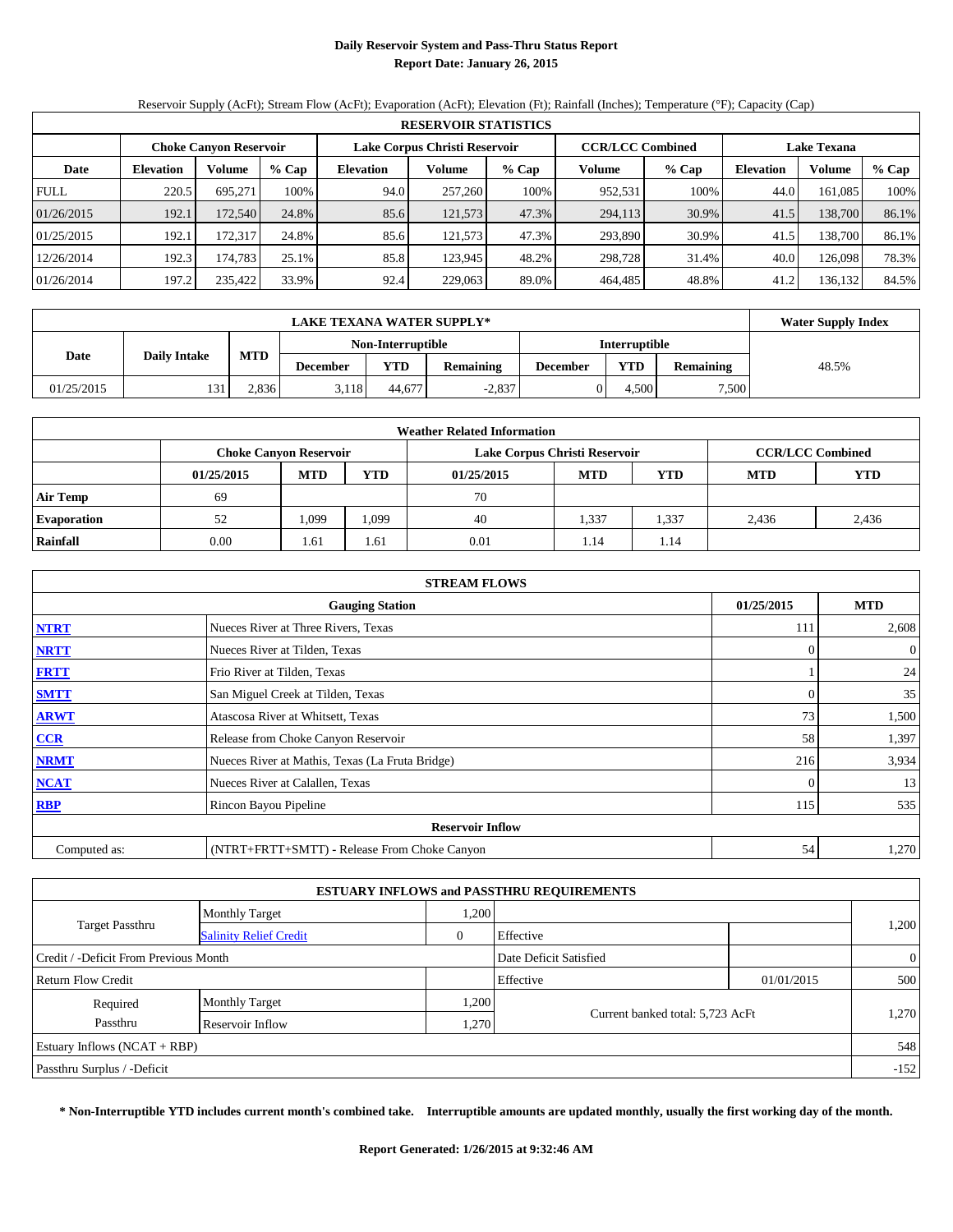## **Daily Reservoir System and Pass-Thru Status Report Report Date: January 27, 2015**

Reservoir Supply (AcFt); Stream Flow (AcFt); Evaporation (AcFt); Elevation (Ft); Rainfall (Inches); Temperature (°F); Capacity (Cap)

| <b>RESERVOIR STATISTICS</b> |                            |                               |       |                               |         |         |                         |       |                    |         |       |
|-----------------------------|----------------------------|-------------------------------|-------|-------------------------------|---------|---------|-------------------------|-------|--------------------|---------|-------|
|                             |                            | <b>Choke Canyon Reservoir</b> |       | Lake Corpus Christi Reservoir |         |         | <b>CCR/LCC Combined</b> |       | <b>Lake Texana</b> |         |       |
| Date                        | Volume<br><b>Elevation</b> |                               | % Cap | <b>Elevation</b>              | Volume  | $%$ Cap | Volume<br>$%$ Cap       |       | <b>Elevation</b>   | Volume  | % Cap |
| <b>FULL</b>                 | 220.5                      | 695.271                       | 100%  | 94.0                          | 257,260 | 100%    | 952,531                 | 100%  | 44.0               | 161.085 | 100%  |
| 01/27/2015                  | 192.2                      | 172.986                       | 24.9% | 85.6                          | 121,441 | 47.2%   | 294,427                 | 30.9% | 42.0               | 143,036 | 88.8% |
| 01/26/2015                  | 192.1                      | 172.540                       | 24.8% | 85.6                          | 121,573 | 47.3%   | 294,113                 | 30.9% | 41.5               | 138.700 | 86.1% |
| 12/27/2014                  | 192.3                      | 174,332                       | 25.1% | 85.8                          | 123.283 | 47.9%   | 297,615                 | 31.2% | 39.8               | 124,467 | 77.3% |
| 01/27/2014                  | 197.3                      | 236,249                       | 34.0% | 92.4                          | 228,886 | 89.0%   | 465,135                 | 48.8% | 41.2               | 136.132 | 84.5% |

|            | <b>LAKE TEXANA WATER SUPPLY*</b> |            |                 |                   |                  |                 |                      |                  |       |  |  |
|------------|----------------------------------|------------|-----------------|-------------------|------------------|-----------------|----------------------|------------------|-------|--|--|
|            |                                  | <b>MTD</b> |                 | Non-Interruptible |                  |                 | <b>Interruptible</b> |                  |       |  |  |
|            | <b>Daily Intake</b><br>Date      |            | <b>December</b> | YTD               | <b>Remaining</b> | <b>December</b> | YTD                  | <b>Remaining</b> | 48.6% |  |  |
| 01/26/2015 | 131                              | 2.968      | 3.118           | 44.808            | $-2,968$         |                 | 4.500                | 7,500            |       |  |  |

| <b>Weather Related Information</b> |                               |            |            |                               |            |                         |            |       |  |  |  |
|------------------------------------|-------------------------------|------------|------------|-------------------------------|------------|-------------------------|------------|-------|--|--|--|
|                                    | <b>Choke Canyon Reservoir</b> |            |            | Lake Corpus Christi Reservoir |            | <b>CCR/LCC Combined</b> |            |       |  |  |  |
|                                    | 01/26/2015                    | <b>MTD</b> | <b>YTD</b> | 01/26/2015                    | <b>YTD</b> | <b>MTD</b>              | <b>YTD</b> |       |  |  |  |
| <b>Air Temp</b>                    | 72                            |            |            | 73                            |            |                         |            |       |  |  |  |
| <b>Evaporation</b>                 | 59                            | 1.158      | 1,158      | 107                           | .444       | 444. ،                  | 2.602      | 2,602 |  |  |  |
| Rainfall                           | 0.00                          | 1.61       | 1.61       | 0.00                          | 1.14       | 1.14                    |            |       |  |  |  |

| <b>STREAM FLOWS</b> |                                                 |          |                  |  |  |  |  |  |  |
|---------------------|-------------------------------------------------|----------|------------------|--|--|--|--|--|--|
|                     | <b>Gauging Station</b>                          |          |                  |  |  |  |  |  |  |
| <b>NTRT</b>         | Nueces River at Three Rivers, Texas             | 113      | 2,721            |  |  |  |  |  |  |
| <b>NRTT</b>         | Nueces River at Tilden, Texas                   | $\Omega$ | $\boldsymbol{0}$ |  |  |  |  |  |  |
| <b>FRTT</b>         | Frio River at Tilden, Texas                     |          | 25               |  |  |  |  |  |  |
| <b>SMTT</b>         | San Miguel Creek at Tilden, Texas               | 0        | 35               |  |  |  |  |  |  |
| <b>ARWT</b>         | Atascosa River at Whitsett, Texas               | 36       | 1,536            |  |  |  |  |  |  |
| $CCR$               | Release from Choke Canyon Reservoir             | 58       | 1,455            |  |  |  |  |  |  |
| <b>NRMT</b>         | Nueces River at Mathis, Texas (La Fruta Bridge) | 127      | 4,061            |  |  |  |  |  |  |
| <b>NCAT</b>         | Nueces River at Calallen, Texas                 | $\Omega$ | 13               |  |  |  |  |  |  |
| <b>RBP</b>          | Rincon Bayou Pipeline                           | 114      | 650              |  |  |  |  |  |  |
|                     | <b>Reservoir Inflow</b>                         |          |                  |  |  |  |  |  |  |
| Computed as:        | (NTRT+FRTT+SMTT) - Release From Choke Canyon    | 56       | 1,326            |  |  |  |  |  |  |

|                                       |                               |      | <b>ESTUARY INFLOWS and PASSTHRU REQUIREMENTS</b> |            |                |
|---------------------------------------|-------------------------------|------|--------------------------------------------------|------------|----------------|
|                                       | <b>Monthly Target</b>         | ,200 |                                                  |            |                |
| <b>Target Passthru</b>                | <b>Salinity Relief Credit</b> | 0    | Effective                                        |            | 1,200          |
| Credit / -Deficit From Previous Month |                               |      | Date Deficit Satisfied                           |            | $\overline{0}$ |
| Return Flow Credit                    |                               |      | Effective                                        | 01/01/2015 | 500            |
| Required                              | <b>Monthly Target</b>         | ,200 |                                                  |            |                |
| Passthru                              | Reservoir Inflow              | .326 | Current banked total: 5,723 AcFt                 |            | 1,200          |
| Estuary Inflows $(NCAT + RBP)$        |                               |      |                                                  |            | 663            |
| Passthru Surplus / -Deficit           |                               |      |                                                  |            | $-37$          |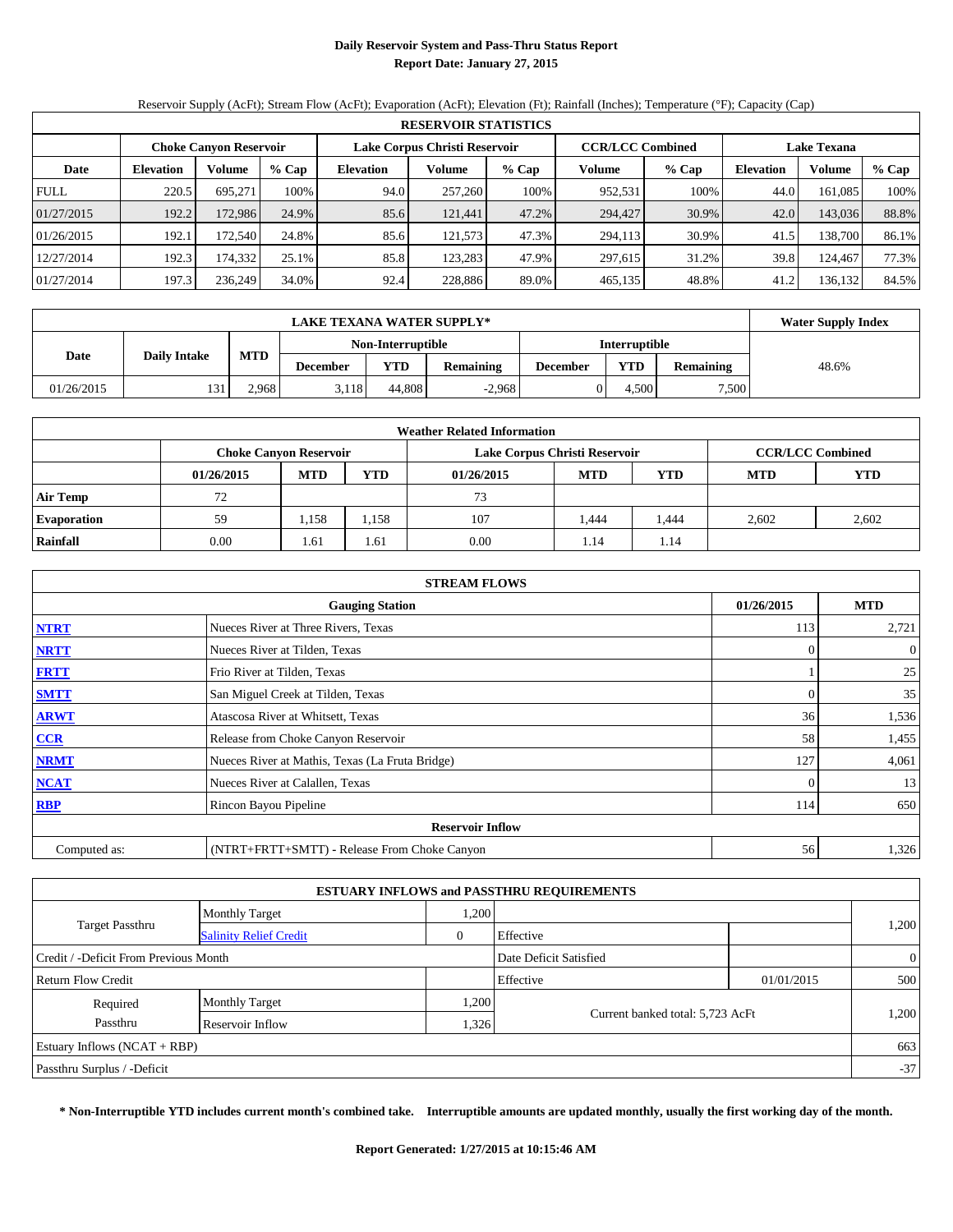## **Daily Reservoir System and Pass-Thru Status Report Report Date: January 28, 2015**

Reservoir Supply (AcFt); Stream Flow (AcFt); Evaporation (AcFt); Elevation (Ft); Rainfall (Inches); Temperature (°F); Capacity (Cap)

| <b>RESERVOIR STATISTICS</b> |                  |                               |       |                  |                               |       |                         |       |                    |               |       |
|-----------------------------|------------------|-------------------------------|-------|------------------|-------------------------------|-------|-------------------------|-------|--------------------|---------------|-------|
|                             |                  | <b>Choke Canyon Reservoir</b> |       |                  | Lake Corpus Christi Reservoir |       | <b>CCR/LCC Combined</b> |       | <b>Lake Texana</b> |               |       |
| Date                        | <b>Elevation</b> | Volume                        | % Cap | <b>Elevation</b> | Volume                        | % Cap | Volume                  | % Cap | <b>Elevation</b>   | <b>Volume</b> | % Cap |
| <b>FULL</b>                 | 220.5            | 695.271                       | 100%  | 94.0             | 257,260                       | 100%  | 952,531                 | 100%  | 44.0               | 161.085       | 100%  |
| 01/28/2015                  | 192.2            | 172.986                       | 24.9% | 85.6             | 121,311                       | 47.2% | 294,427                 | 30.9% | 42.0               | 143,036       | 88.8% |
| 01/27/2015                  | 192.2            | 172.986                       | 24.9% | 85.6             | 121.441                       | 47.2% | 294,427                 | 30.9% | 42.0               | 143,036       | 88.8% |
| 12/28/2014                  | 192.3            | 174.332                       | 25.1% | 85.8             | 124,078                       | 48.2% | 298,410                 | 31.3% | 39.8               | 124.467       | 77.3% |
| 01/28/2014                  | 197.2            | 234,470                       | 33.7% | 92.5             | 230,477                       | 89.6% | 464.947                 | 48.8% | 41.1               | 135,282       | 84.0% |

|            | <b>Water Supply Index</b> |            |                 |                   |                  |                 |                      |                  |       |
|------------|---------------------------|------------|-----------------|-------------------|------------------|-----------------|----------------------|------------------|-------|
|            |                           |            |                 | Non-Interruptible |                  |                 | <b>Interruptible</b> |                  |       |
| Date       | <b>Daily Intake</b>       | <b>MTD</b> | <b>December</b> | <b>YTD</b>        | <b>Remaining</b> | <b>December</b> | YTD                  | <b>Remaining</b> | 48.5% |
| 01/27/2015 | 131                       | 3.099      | 3.118           | 44.940            | $-3,100$         |                 | 4.500                | 7,500            |       |

| <b>Weather Related Information</b> |            |                               |            |                               |            |                         |            |       |  |  |  |
|------------------------------------|------------|-------------------------------|------------|-------------------------------|------------|-------------------------|------------|-------|--|--|--|
|                                    |            | <b>Choke Canyon Reservoir</b> |            | Lake Corpus Christi Reservoir |            | <b>CCR/LCC Combined</b> |            |       |  |  |  |
|                                    | 01/27/2015 | <b>MTD</b>                    | <b>YTD</b> | 01/27/2015                    | <b>YTD</b> | <b>MTD</b>              | <b>YTD</b> |       |  |  |  |
| <b>Air Temp</b>                    | 79         |                               |            | 81                            |            |                         |            |       |  |  |  |
| <b>Evaporation</b>                 | 85         | 1,243                         | 1,243      | 137                           | 1,581      | 1,581                   | 2.824      | 2,824 |  |  |  |
| Rainfall                           | 0.00       | 1.61                          | 1.61       | 0.00                          | 1.14       | 1.14                    |            |       |  |  |  |

| <b>STREAM FLOWS</b> |                                                 |          |                  |  |  |  |  |  |  |
|---------------------|-------------------------------------------------|----------|------------------|--|--|--|--|--|--|
|                     | <b>Gauging Station</b>                          |          |                  |  |  |  |  |  |  |
| <b>NTRT</b>         | Nueces River at Three Rivers, Texas             | 89       | 2,811            |  |  |  |  |  |  |
| <b>NRTT</b>         | Nueces River at Tilden, Texas                   | $\Omega$ | $\boldsymbol{0}$ |  |  |  |  |  |  |
| <b>FRTT</b>         | Frio River at Tilden, Texas                     |          | 25               |  |  |  |  |  |  |
| <b>SMTT</b>         | San Miguel Creek at Tilden, Texas               | 0        | 35               |  |  |  |  |  |  |
| <b>ARWT</b>         | Atascosa River at Whitsett, Texas               | 24       | 1,560            |  |  |  |  |  |  |
| $CCR$               | Release from Choke Canyon Reservoir             | 58       | 1,513            |  |  |  |  |  |  |
| <b>NRMT</b>         | Nueces River at Mathis, Texas (La Fruta Bridge) | 95       | 4,157            |  |  |  |  |  |  |
| <b>NCAT</b>         | Nueces River at Calallen, Texas                 | $\Omega$ | 13               |  |  |  |  |  |  |
| <b>RBP</b>          | Rincon Bayou Pipeline                           | 46       | 695              |  |  |  |  |  |  |
|                     | <b>Reservoir Inflow</b>                         |          |                  |  |  |  |  |  |  |
| Computed as:        | (NTRT+FRTT+SMTT) - Release From Choke Canyon    | 32       | 1,359            |  |  |  |  |  |  |

|                                       |                               |      | <b>ESTUARY INFLOWS and PASSTHRU REQUIREMENTS</b> |            |                |
|---------------------------------------|-------------------------------|------|--------------------------------------------------|------------|----------------|
|                                       | <b>Monthly Target</b>         | ,200 |                                                  |            |                |
| <b>Target Passthru</b>                | <b>Salinity Relief Credit</b> | 0    | Effective                                        |            | 1,200          |
| Credit / -Deficit From Previous Month |                               |      | Date Deficit Satisfied                           |            | $\overline{0}$ |
| Return Flow Credit                    |                               |      | Effective                                        | 01/01/2015 | 500            |
| Required                              | <b>Monthly Target</b>         | ,200 |                                                  |            |                |
| Passthru                              | Reservoir Inflow              | ,359 | Current banked total: 5,723 AcFt                 |            | 1,200          |
| Estuary Inflows $(NCAT + RBP)$        |                               |      |                                                  |            | 709            |
| Passthru Surplus / -Deficit           |                               |      |                                                  |            | 9              |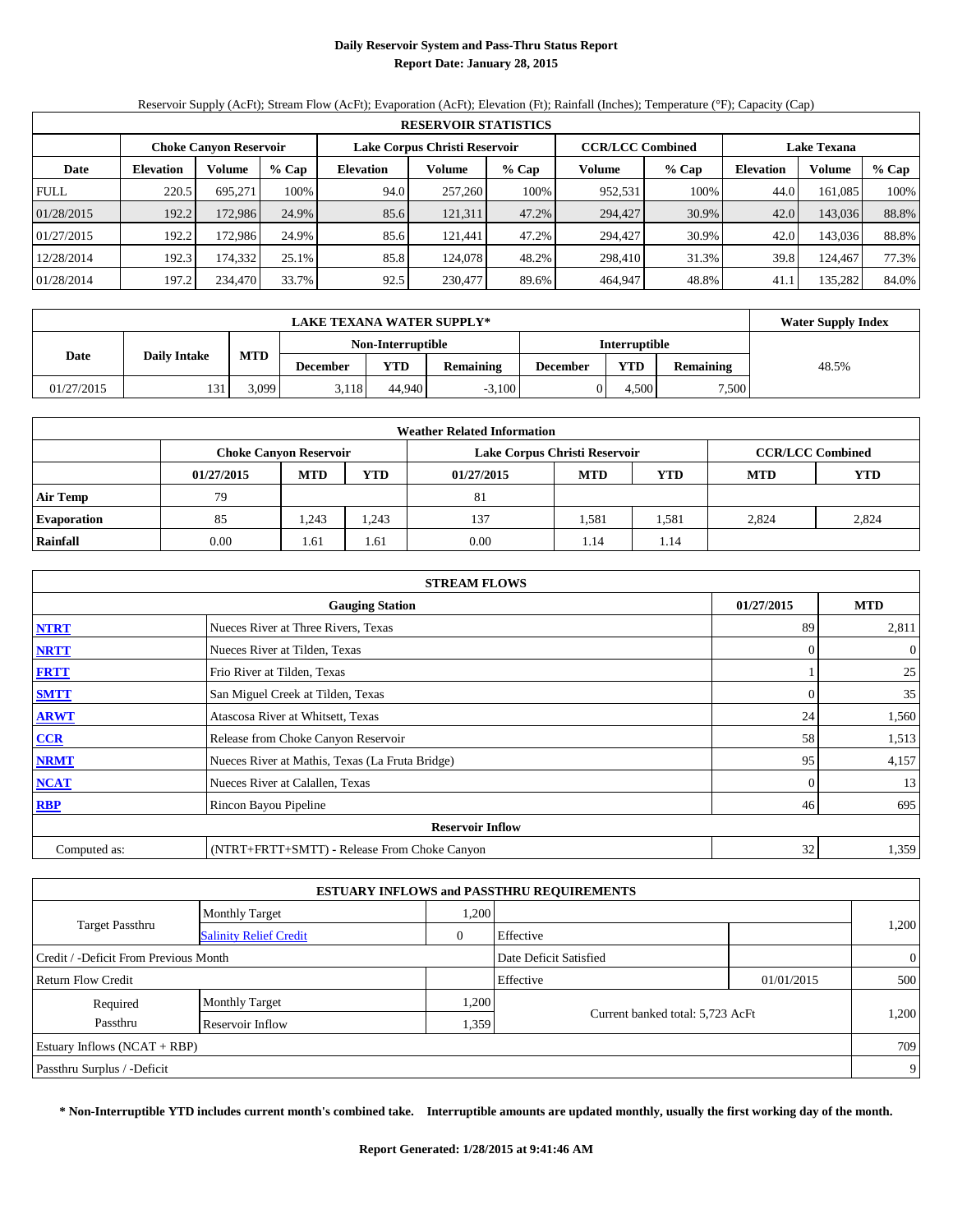## **Daily Reservoir System and Pass-Thru Status Report Report Date: January 29, 2015**

Reservoir Supply (AcFt); Stream Flow (AcFt); Evaporation (AcFt); Elevation (Ft); Rainfall (Inches); Temperature (°F); Capacity (Cap)

|             | <b>RESERVOIR STATISTICS</b> |                               |       |                  |                               |         |                         |         |                    |         |       |  |
|-------------|-----------------------------|-------------------------------|-------|------------------|-------------------------------|---------|-------------------------|---------|--------------------|---------|-------|--|
|             |                             | <b>Choke Canyon Reservoir</b> |       |                  | Lake Corpus Christi Reservoir |         | <b>CCR/LCC Combined</b> |         | <b>Lake Texana</b> |         |       |  |
| Date        | <b>Elevation</b>            | Volume                        | % Cap | <b>Elevation</b> | Volume                        | $%$ Cap | Volume                  | $%$ Cap | <b>Elevation</b>   | Volume  | % Cap |  |
| <b>FULL</b> | 220.5                       | 695.271                       | 100%  | 94.0             | 257,260                       | 100%    | 952,531                 | 100%    | 44.0               | 161.085 | 100%  |  |
| 01/29/2015  | 192.2                       | 172,763                       | 24.8% | 85.6             | 121,311                       | 47.2%   | 294,074                 | 30.9%   | 42.0               | 143,036 | 88.8% |  |
| 01/28/2015  | 192.2                       | 172.986                       | 24.9% | 85.6             | 121,311                       | 47.2%   | 294,427                 | 30.9%   | 42.0               | 143,036 | 88.8% |  |
| 12/29/2014  | 192.3                       | 174.220                       | 25.1% | 85.8             | 124.210                       | 48.3%   | 298,430                 | 31.3%   | 39.8               | 124,467 | 77.3% |  |
| 01/29/2014  | 197.2                       | 235,422                       | 33.9% | 92.4             | 228,357                       | 88.8%   | 463,779                 | 48.7%   | 41.1               | 135,282 | 84.0% |  |

|            | <b>Water Supply Index</b> |            |                 |                   |                  |                 |                      |                  |       |
|------------|---------------------------|------------|-----------------|-------------------|------------------|-----------------|----------------------|------------------|-------|
|            |                           |            |                 | Non-Interruptible |                  |                 | <b>Interruptible</b> |                  |       |
| Date       | <b>Daily Intake</b>       | <b>MTD</b> | <b>December</b> | YTD               | <b>Remaining</b> | <b>December</b> | YTD                  | <b>Remaining</b> | 48.5% |
| 01/28/2015 | 131                       | 3.230      | 3.118           | 45.071            | $-3,231$         |                 | 4.500                | 7,500            |       |

| <b>Weather Related Information</b> |                               |            |            |                               |            |                         |            |            |  |  |  |
|------------------------------------|-------------------------------|------------|------------|-------------------------------|------------|-------------------------|------------|------------|--|--|--|
|                                    | <b>Choke Canyon Reservoir</b> |            |            | Lake Corpus Christi Reservoir |            | <b>CCR/LCC Combined</b> |            |            |  |  |  |
|                                    | 01/28/2015                    | <b>MTD</b> | <b>YTD</b> | 01/28/2015                    | <b>MTD</b> | YTD                     | <b>MTD</b> | <b>YTD</b> |  |  |  |
| <b>Air Temp</b>                    | 83                            |            |            | 79                            |            |                         |            |            |  |  |  |
| <b>Evaporation</b>                 | 117                           | 1,360      | 1,360      | 153                           | 1.734      | 1.734                   | 3.094      | 3,094      |  |  |  |
| Rainfall                           | 0.00                          | 1.61       | 1.61       | 0.00                          | 1.14       | 1.14                    |            |            |  |  |  |

| <b>STREAM FLOWS</b> |                                                 |          |                  |  |  |  |  |  |  |
|---------------------|-------------------------------------------------|----------|------------------|--|--|--|--|--|--|
|                     | <b>Gauging Station</b>                          |          |                  |  |  |  |  |  |  |
| <b>NTRT</b>         | Nueces River at Three Rivers, Texas             | 79       | 2,890            |  |  |  |  |  |  |
| <b>NRTT</b>         | Nueces River at Tilden, Texas                   | $\Omega$ | $\boldsymbol{0}$ |  |  |  |  |  |  |
| <b>FRTT</b>         | Frio River at Tilden, Texas                     | 0        | 26               |  |  |  |  |  |  |
| <b>SMTT</b>         | San Miguel Creek at Tilden, Texas               | 0        | 35               |  |  |  |  |  |  |
| <b>ARWT</b>         | Atascosa River at Whitsett, Texas               | 18       | 1,578            |  |  |  |  |  |  |
| $CCR$               | Release from Choke Canyon Reservoir             | 58       | 1,570            |  |  |  |  |  |  |
| <b>NRMT</b>         | Nueces River at Mathis, Texas (La Fruta Bridge) | 99       | 4,256            |  |  |  |  |  |  |
| <b>NCAT</b>         | Nueces River at Calallen, Texas                 | 0        | 13               |  |  |  |  |  |  |
| <b>RBP</b>          | Rincon Bayou Pipeline                           | $\Omega$ | 695              |  |  |  |  |  |  |
|                     | <b>Reservoir Inflow</b>                         |          |                  |  |  |  |  |  |  |
| Computed as:        | (NTRT+FRTT+SMTT) - Release From Choke Canyon    | 22       | 1,381            |  |  |  |  |  |  |

|                                       |                               |      | <b>ESTUARY INFLOWS and PASSTHRU REQUIREMENTS</b> |            |                |  |
|---------------------------------------|-------------------------------|------|--------------------------------------------------|------------|----------------|--|
|                                       | <b>Monthly Target</b>         | ,200 |                                                  |            |                |  |
| <b>Target Passthru</b>                | <b>Salinity Relief Credit</b> | 0    | Effective                                        |            | 1,200          |  |
| Credit / -Deficit From Previous Month |                               |      | Date Deficit Satisfied                           |            | $\overline{0}$ |  |
| Return Flow Credit                    |                               |      | Effective                                        | 01/01/2015 | 500            |  |
| Required                              | <b>Monthly Target</b>         | ,200 |                                                  |            |                |  |
| Passthru                              | Reservoir Inflow              | .381 | Current banked total: 5,723 AcFt                 |            | 1,200          |  |
| Estuary Inflows $(NCAT + RBP)$        |                               |      |                                                  |            | 709            |  |
| Passthru Surplus / -Deficit           |                               |      |                                                  |            | 9              |  |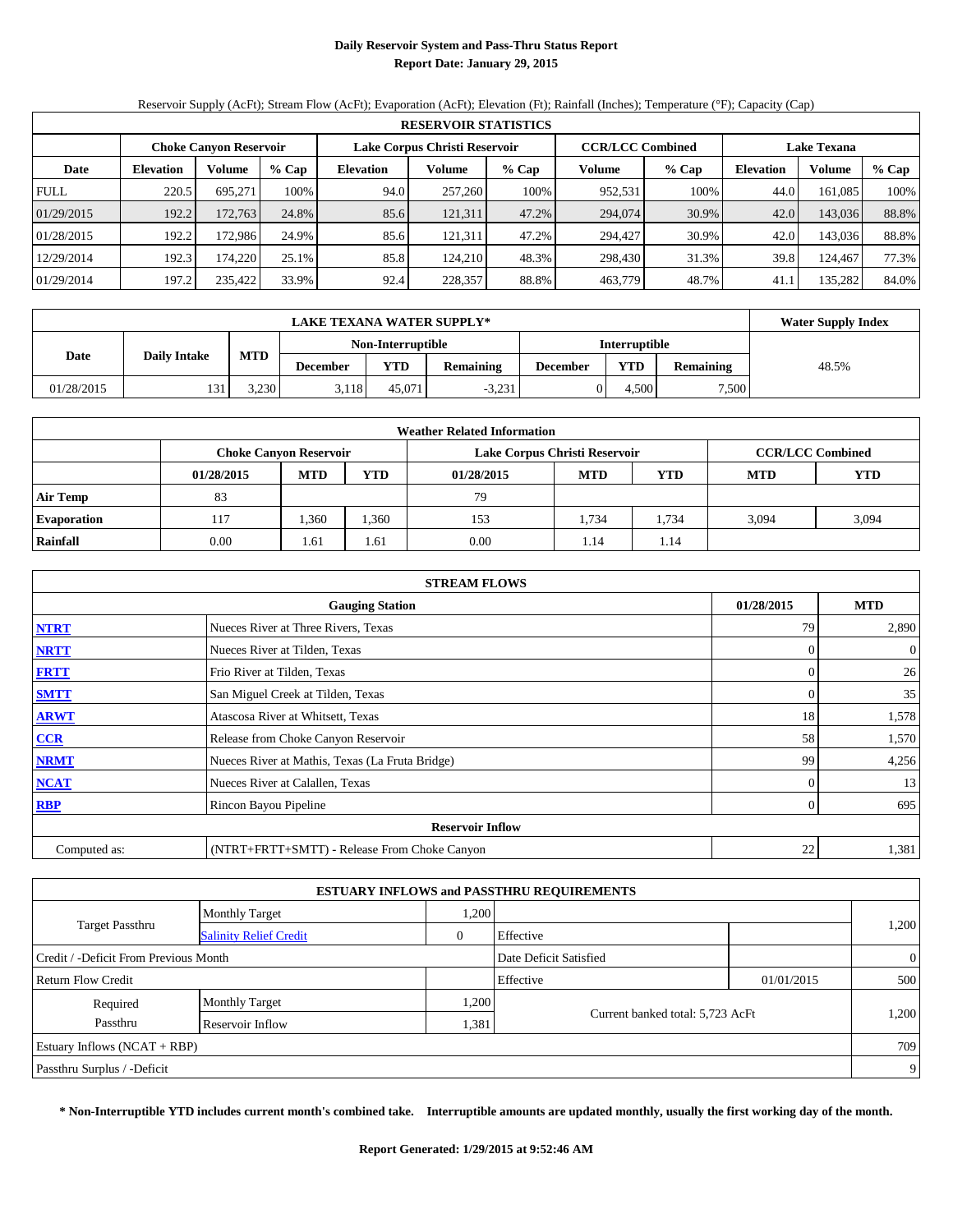# **Daily Reservoir System and Pass-Thru Status Report Report Date: January 30, 2015**

Reservoir Supply (AcFt); Stream Flow (AcFt); Evaporation (AcFt); Elevation (Ft); Rainfall (Inches); Temperature (°F); Capacity (Cap)

|             | <b>RESERVOIR STATISTICS</b> |                                                                |         |                  |         |                         |               |                    |                  |         |       |  |
|-------------|-----------------------------|----------------------------------------------------------------|---------|------------------|---------|-------------------------|---------------|--------------------|------------------|---------|-------|--|
|             |                             | Lake Corpus Christi Reservoir<br><b>Choke Canyon Reservoir</b> |         |                  |         | <b>CCR/LCC Combined</b> |               | <b>Lake Texana</b> |                  |         |       |  |
| Date        | <b>Elevation</b>            | Volume                                                         | $%$ Cap | <b>Elevation</b> | Volume  | % Cap                   | <b>Volume</b> | % Cap              | <b>Elevation</b> | Volume  | % Cap |  |
| <b>FULL</b> | 220.5                       | 695.271                                                        | 100%    | 94.0             | 257,260 | 100%                    | 952.531       | 100%               | 44.0             | 161.085 | 100%  |  |
| 01/30/2015  | 192.1                       | 172,094                                                        | 24.8%   | 85.7             | 121,704 | 47.3%                   | 293,798       | 30.8%              | 42.0             | 143,036 | 88.8% |  |
| 01/29/2015  | 192.2                       | 172.7631                                                       | 24.8%   | 85.6             | 121.311 | 47.2%                   | 294,074       | 30.9%              | 42.0             | 143.036 | 88.8% |  |
| 12/30/2014  | 192.4                       | 174.783                                                        | 25.1%   | 85.6             | 123.945 | 48.2%                   | 298,728       | 31.4%              | 40.0             | 126,098 | 78.3% |  |
| 01/30/2014  | 197.2                       | 235,285                                                        | 33.8%   | 92.4             | 227,828 | 88.6%                   | 463.113       | 48.6%              | 41.1             | 135.282 | 84.0% |  |

|            | <b>Water Supply Index</b> |            |                   |        |                  |          |               |                  |       |
|------------|---------------------------|------------|-------------------|--------|------------------|----------|---------------|------------------|-------|
|            |                           |            | Non-Interruptible |        |                  |          | Interruptible |                  |       |
| Date       | <b>Daily Intake</b>       | <b>MTD</b> | <b>December</b>   | YTD    | <b>Remaining</b> | December | <b>YTD</b>    | <b>Remaining</b> | 48.5% |
| 01/29/2015 | '31 i                     | 3.361      | 3.118             | 45.202 | $-3.362$         |          | 4.500         | 7.500            |       |

| <b>Weather Related Information</b> |                               |            |      |                               |            |                         |            |       |  |
|------------------------------------|-------------------------------|------------|------|-------------------------------|------------|-------------------------|------------|-------|--|
|                                    | <b>Choke Canyon Reservoir</b> |            |      | Lake Corpus Christi Reservoir |            | <b>CCR/LCC Combined</b> |            |       |  |
|                                    | 01/29/2015                    | <b>MTD</b> | YTD  | 01/29/2015                    | <b>MTD</b> | YTD                     | <b>MTD</b> | YTD   |  |
| <b>Air Temp</b>                    | 74                            |            |      | 72                            |            |                         |            |       |  |
| <b>Evaporation</b>                 | 84                            | .444       | .444 | 84                            | 1.818      | .818                    | 3.262      | 3,262 |  |
| Rainfall                           | 0.00                          | . .61      | 1.61 | 0.00                          | 1.14       | 1.14                    |            |       |  |

|              | <b>STREAM FLOWS</b>                             |            |                |  |  |  |  |  |  |
|--------------|-------------------------------------------------|------------|----------------|--|--|--|--|--|--|
|              | <b>Gauging Station</b>                          | 01/29/2015 | <b>MTD</b>     |  |  |  |  |  |  |
| <b>NTRT</b>  | Nueces River at Three Rivers, Texas             | 73         | 2,964          |  |  |  |  |  |  |
| <b>NRTT</b>  | Nueces River at Tilden, Texas                   | $\theta$   | $\overline{0}$ |  |  |  |  |  |  |
| <b>FRTT</b>  | Frio River at Tilden, Texas                     | 0          | 26             |  |  |  |  |  |  |
| <b>SMTT</b>  | San Miguel Creek at Tilden, Texas               |            | 35             |  |  |  |  |  |  |
| <b>ARWT</b>  | Atascosa River at Whitsett, Texas               | 13         | 1,591          |  |  |  |  |  |  |
| CCR          | Release from Choke Canyon Reservoir             | 58         | 1,628          |  |  |  |  |  |  |
| <b>NRMT</b>  | Nueces River at Mathis, Texas (La Fruta Bridge) | 121        | 4,377          |  |  |  |  |  |  |
| <b>NCAT</b>  | Nueces River at Calallen, Texas                 | 0          | 13             |  |  |  |  |  |  |
| <b>RBP</b>   | Rincon Bayou Pipeline                           | 0          | 695            |  |  |  |  |  |  |
|              | <b>Reservoir Inflow</b>                         |            |                |  |  |  |  |  |  |
| Computed as: | (NTRT+FRTT+SMTT) - Release From Choke Canyon    | 16         | 1,397          |  |  |  |  |  |  |

|                                       |                               |       | <b>ESTUARY INFLOWS and PASSTHRU REQUIREMENTS</b> |            |          |  |
|---------------------------------------|-------------------------------|-------|--------------------------------------------------|------------|----------|--|
| <b>Target Passthru</b>                | <b>Monthly Target</b>         | 1,200 |                                                  |            | 1,200    |  |
|                                       | <b>Salinity Relief Credit</b> |       | Effective                                        |            |          |  |
| Credit / -Deficit From Previous Month |                               |       | Date Deficit Satisfied                           |            | $\theta$ |  |
| <b>Return Flow Credit</b>             |                               |       | Effective                                        | 01/01/2015 | 500      |  |
| Required                              | <b>Monthly Target</b>         | 1,200 | Current banked total: 5,723 AcFt                 |            |          |  |
| Passthru                              | Reservoir Inflow              | 1,397 |                                                  |            | 1,200    |  |
| Estuary Inflows $(NCAT + RBP)$        |                               |       |                                                  |            | 709      |  |
| Passthru Surplus / -Deficit           |                               |       |                                                  |            | 9        |  |